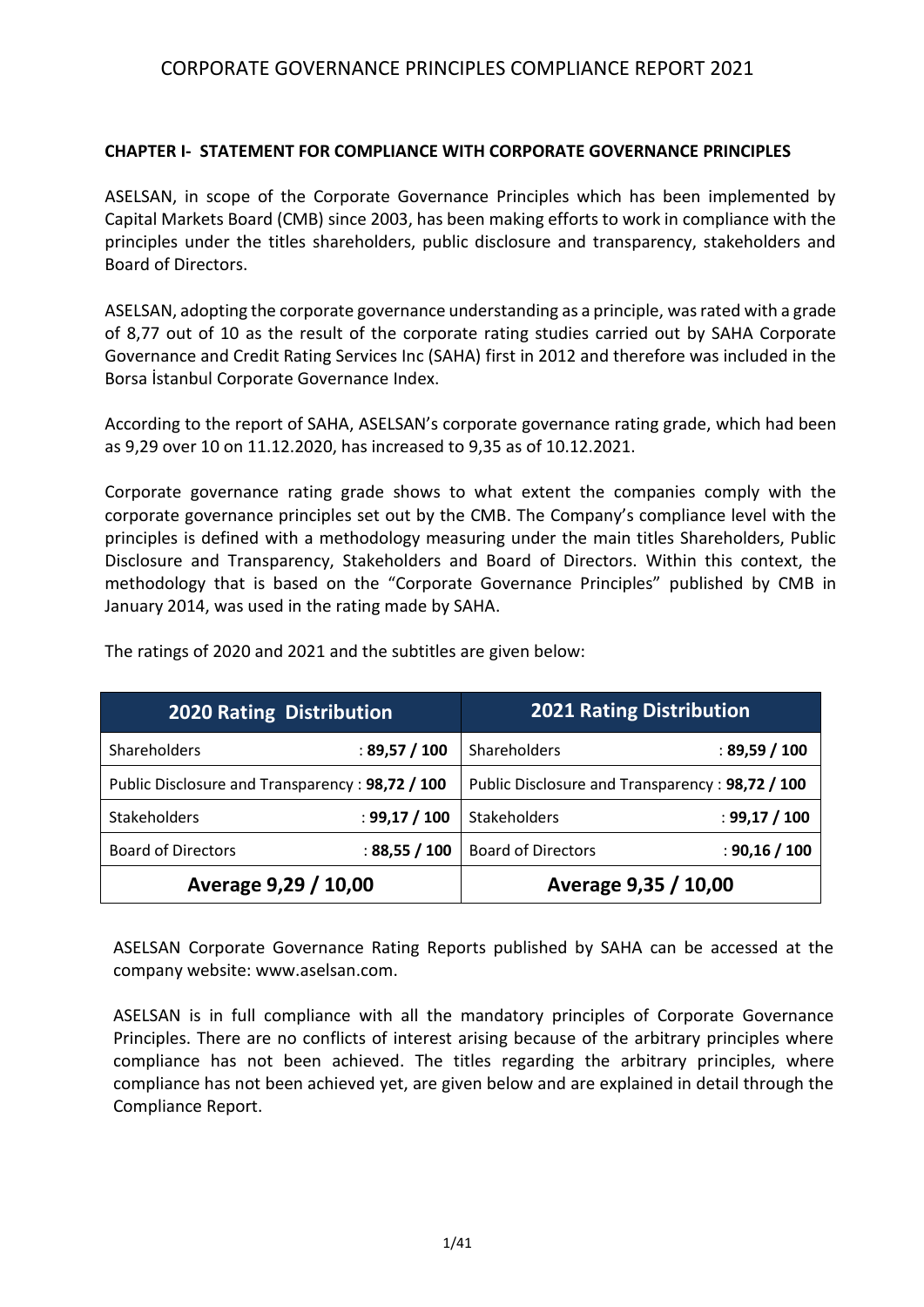- The fact that although the mechanisms enabling the participation of stakeholders in the management of the company are built, they are not included in the Articles of Association.
- Non-existence of a judgement in the Articles of Association; declaring that shareholders may individually demand special audit of certain incidents from the General Assembly even if it is not on the meeting agenda, under the condition that the right to ask to obtain information and to examine has been used before and if the exercise of shareholders rights is necessary,
- The article "Group A shares shall not be sold or transferred without the consent of the Board of Directors because of the Company's operations in security and defence industry; in the event that these shares are transferred or sold to third parties partially or completely without the consent of the Board of Directors, the Board of Directors is entitled to abstain from recording this sale in the records" in the Articles of Association of the Company,
- The fact that a target, where the ratio of the female members should not be less than 25%, was not set and that there is not a written company policy on that issue,
- The Chairman of the Board and the Chief Executive Officer being the same person and the lack of material event disclosure through Public Disclosure Platform (PDP) explaining the situation with the reasoning behind it.
- Not disclosing the renumeration of board of directors and executive managers or the benefits provided to them per each individual.

With the resolution of CMB, numbered 2/49 and dated 10.01.2019, it has been decided that companies shall make their Corporate Governance Compliance Reporting, which is made in accordance with the Corporate Governance Communiqué numbered II-17.1, by filling the Corporate Governance Compliance Report and Corporate Management Information Form templates via the PDP. In accordance with this decision, our Company filled the relevant templates in PDP and added the templates to the end of the report as Appendix-1.

Corporate Governance Committee will carry on the necessary efforts in order to achieve full compliance with Corporate Governance Principles.

Prof. Dr. Ercümend ARVAS Independent Member of Board of Directors Corporate Governance Committee Chairman

Yavuz ÇELİK Member of Board of Directors Member of Corporate Governance Committee

Salih KUL Member of Board of Directors Member of Corporate Governance Committee

Mustafa Murat ŞEKER Member of Board of Directors Member of Corporate Governance Committee

Pınar ÇELEBİ Investor Relations Manager Member of Corporate Governance Committee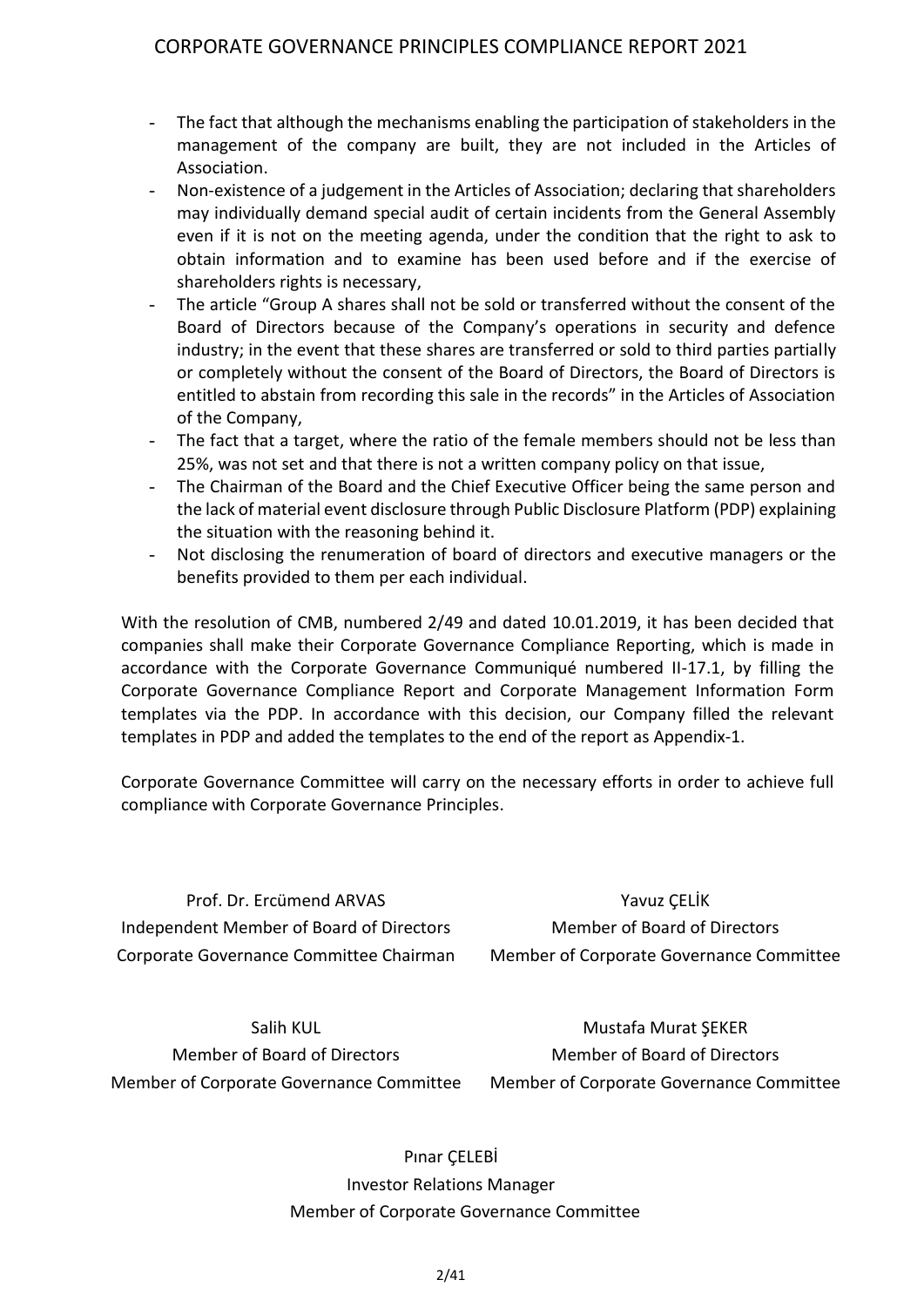### **CHAPTER II- SHAREHOLDERS**

#### **2.1. Investor Relations Department**

The information regarding Investor Relations Department responsible for the relations with shareholders is given below.

| Mehmet Fatih GÜÇLÜ  | : Chief Financial Officer / Vice President          |
|---------------------|-----------------------------------------------------|
| <b>Yunuz POYRAZ</b> | : Finance Director                                  |
| Pinar CELEBİ        | : Investor Relations Manager                        |
| Gülru SELÇUK FİLİZ  | : Investor Relations Department / Senior Specialist |
| Müge TAZE ARISOY    | : Investor Relations Department / Specialist        |

Contact Information Phone: 0850 828 1 828 e-mail: aselsan.ir@aselsan.com.tr

Investor Relations Department has submitted the report regarding the tasks carried during 2020, to Board of Directors on 15.01.2021.

Pınar ÇELEBİ, Investor Relations Manager, has Capital Markets Transactions Level-3 and Corporate Governance Rating Expertise Licenses.

Main operations carried out by Investor Relations Department during 2021 are as follows:

- Maintenance of the exercise of partnership rights of shareholders, updated and safe records regarding shareholders,
- Coordination of public disclosure of material events,
- Answering the written inquiries of shareholders regarding the company, excluding the information considered as confidential, trade secret and which was not disclosed to public,
- Ensuring the execution of General Assembly meeting in compliance with the regulation in force, Articles of Association and other company regulations, records being kept regarding the ballots and the results being reported to shareholders,
- Monitoring of every issue regarding the public disclosure including the regulations and company policies on information,
- Execution of tasks assigned by Corporate Governance Committee,
- Operation of transactions regarding dividend distribution and tasks regarding Corporate Governance Principles,
- Coordination of updating the list of people who have access to insider information; informing those people in purpose of protecting the insider information and making sure they follow the confidentiality rules until financial and operational results are disclosed to public,
- Coordination of preparation and publishing of Sustainability Report,
- Performing the tasks regarding the compensation of the beneficiaries with the capital market instruments, the property of which has been lapsed to the Investor Compensation Center (ICC) and have become valid again,
- Answering investors' questions via the Voice Response System, report the phone calls.
- Manage the content of the Investor Relations section on corporate website.

The Investor Relations Department accepted the meeting requests of domestic/foreign corporate and individual investors to the maximum extent in 2021. In 2021, a total of 121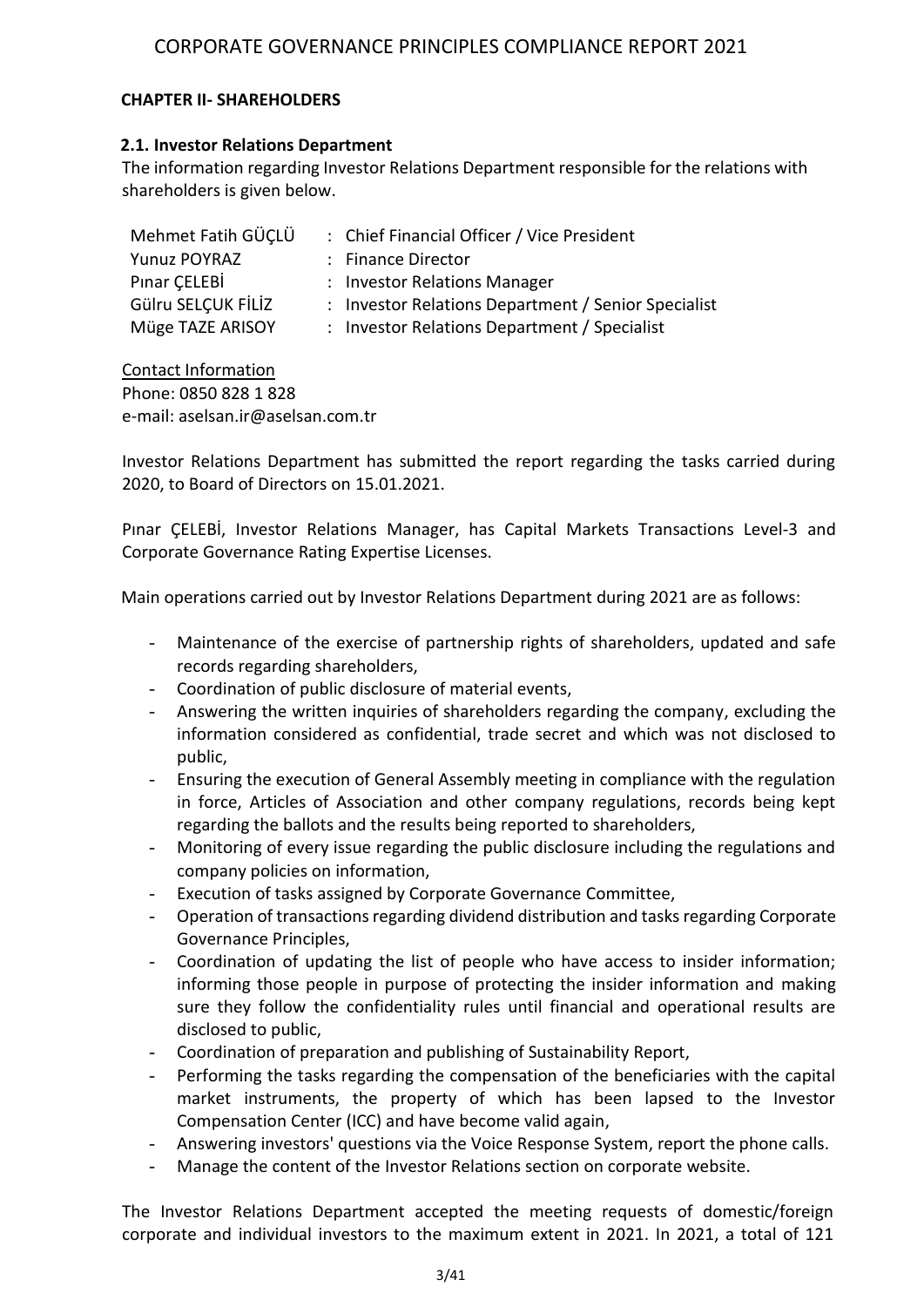meetings were held with investors, most of which were online as in 2020, during the pandemic process the world went through. Additionally, approximately 800 retail shareholders' questions regarding fluctuations in the stock price, exercising shareholder rights, material event disclosures made, financial tables, etc. were answered either written or verbally in 2021.

The information and explanations, which may affect the exercise of shareholders rights, are provided in the company website.

# **2.2. Exercising of Information Acquisition Rights of the Shareholders**

Investor Relations Department has taken care of every written and verbal inquiry of all shareholders in 2021 with the most accurate and fastest way. It has paid attention to respond to all the information demands of shareholders with complete and comprehensible responses.

Investor Relations Department has been using Turkish and English website www.aselsan.com.tr actively in order to inform ASELSAN's investors on a timely and accurate basis and has been updating the information given on the web constantly. The electronic platform on our website is being effectively used regarding the issues that may affect exercising of the shareholders rights. The material event disclosures made through Public Disclosure Platform incorporated under Borsa İstanbul are being disclosed both in Turkish and in English from 26.10.2015 onwards, the material event disclosure and other notifications are being published on our corporate website in Turkish and in English on the same day. In general, any changes occurred in the Company structure are immediately announced on our website and the investor presentations are constantly updated. Information on capital increases and dividend distribution is also submitted to our investors' knowledge on the website. In addition, notifications regarding the attendance of shareholders to the General Assembly and electronic general assembly principles within the context of the new Turkish Code of Commerce (TCC) are being made.

Full compliance of both Turkish and English chapters on "Investor Relations" of our company's website as per the regulations was achieved.

Within the context of regulations of CMB, in 2021;

- General Assembly documents within legal deadlines,
- General Assembly minutes and participants list,
- 2020 Annual Report,
- The reports for the  $1^{st}$  quarter,  $2^{nd}$  quarter, and  $3^{rd}$  quarter period for 2021,
- The investor presentations which are updated every 3 months,
- Disclosure of material events made in 2021,
- Our Company's consolidatedfinancial statements and basic performance indicators for the last 5 years along with the Financial Report,
- Earnings Release has beed published,
- Investor Calendar updates.

were published on the website in Turkish and English.

Due to the reason that a regulation is present within the TCC numbered 6102 according to which the shareholders will be able to request from the General Assembly the assignment of a special auditor for the inspection and disclosure of the financial status, and due to the reason that the law and the relevant legislation are considered for the issues not present in the Articles of Association of the Company, there is no respective provision with regard to this issue in the Articles of Association. There was no request of any shareholders with respect to the assignment of a special auditor in 2021.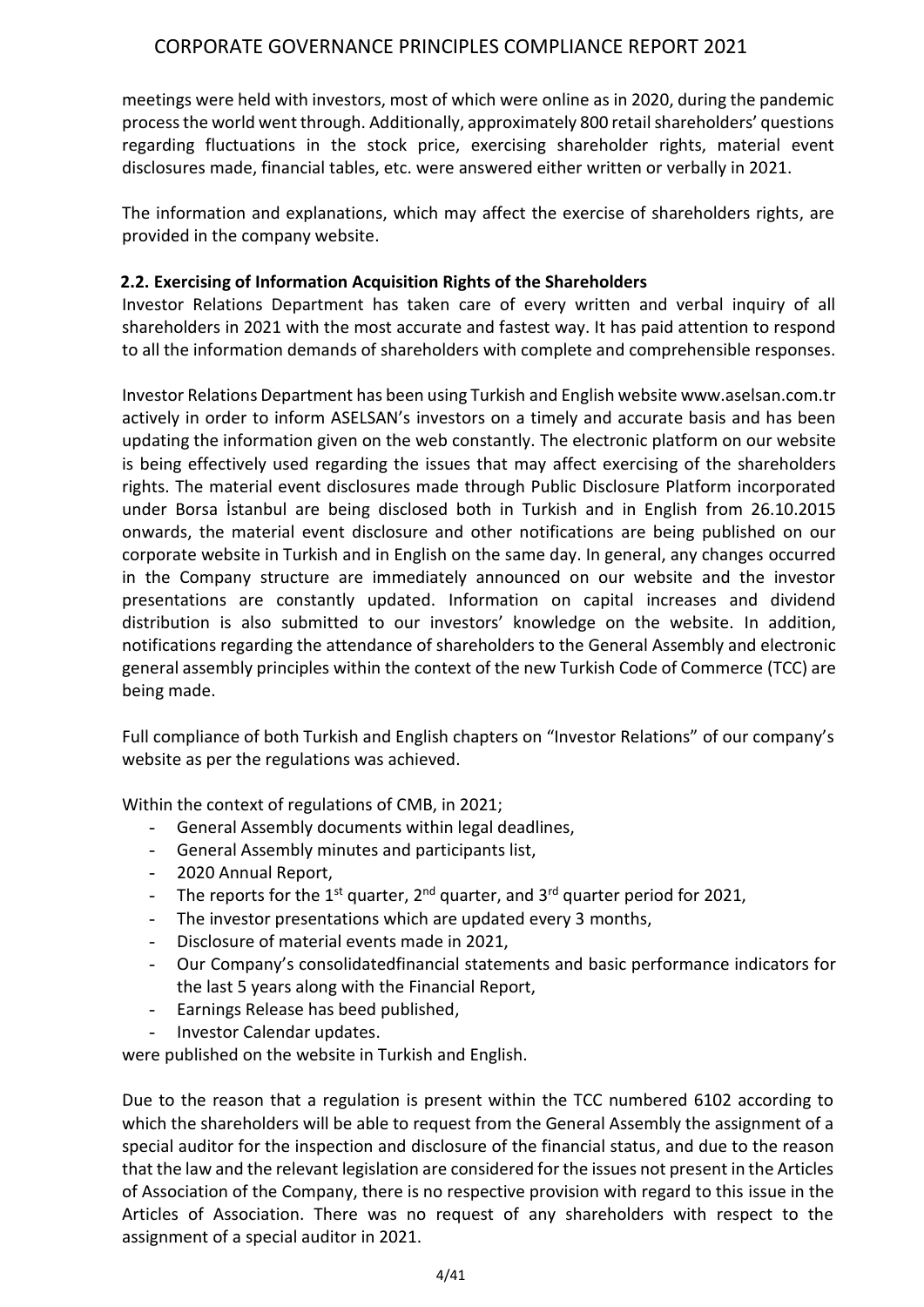#### **2.3. General Assembly Meetings**

The agenda and invitation related to the 46<sup>th</sup> Ordinary General Assembly Meeting dated 29.06.2021 with regard to 2020 operations realized at the Company headquarters were duly announced comprising all the necessary information in a daily newspaper published in Turkey and on the website and in the Turkish Trade Registry Gazette dated 04.06.2021. Furthermore, the invitation was sent to the main shareholders and the shareholders who attended the previous meeting via mail two weeks prior to the General Assembly. The General Assembly meeting was held with a capital of TL 218.564,00 shares were represented by the persons acting as principal, a capital of TL 142.200.510,00 shares were represented by the persons acting as depositors and a capital of TL 1.691.651.248,92 shares were represented by other representatives which in total made 1.834.070.322,92 shares, out of the 2.280.000.000 shares corresponding to a total capital of TL 2.280.000.000

In scope of the Communiqué on Corporate Governance numbered II.17-1 of CMB, three weeks before the Ordinary General Assembly on date 28.05.2021, the Ordinary General Assembly Document including the meeting agenda, place, time, copy of the power of attorney, total number of shares as of 28.05.2021 and the voting rights, the number of shares representing the privileged shares and their voting rights, the reasons for the changes in the members of Board of Directors, which is present in the agenda, the list of independent members of the Board of Directors, the proposal of the Board of Directors with respect to the year 2020 dividend distribution, the CVs of the independent members of the Board of Directors and their statements of independence and explanations regarding the agenda items were disclosed on Public Disclosure Platform and were published on our Company website. The annual report was made available for the review of the shareholders at the headquarters 15 days prior to the general assembly meeting and handed to the shareholders participating in the general assembly and to the ones who made requests.

For the facilitation of physical attendance to Ordinary General Assembly Meeting in 2021, transportation from central spots to our Akyurt facility was provided for our shareholders.

In the Ordinary General Assembly Meeting in 2021, the shareholders were informed regarding the presence of executive directors, all the Board of Directors members and auditors at the meeting. No proposals were set forth by the shareholders during the meeting regarding the agenda. The shareholders exercised their rights to ask questions regarding the topics in the agenda and the answers to the questions took place in the General Assembly Meeting minutes. There are no questions, which has not been answered in the Ordinary General Assembly Meeting and answered by the Investor Relations Department later on. Within the period, there have not been any transactions of which their resolutions were submitted to General Assembly because the confirmative vote of the majority of the independent board members are required where as they have voted negatively. The minutes of the General Assembly Meeting held in 2021 can be accessed from the website of our Company.

No Extraordinary General Assembly Meeting was held during the year 2021.

The shareholders were informed about donations and aids were made in 2020, with a seperate agenda item at the 46<sup>th</sup> Ordinary General Assembly Meeting.

#### **2.4. Right to Vote and Minority Rights**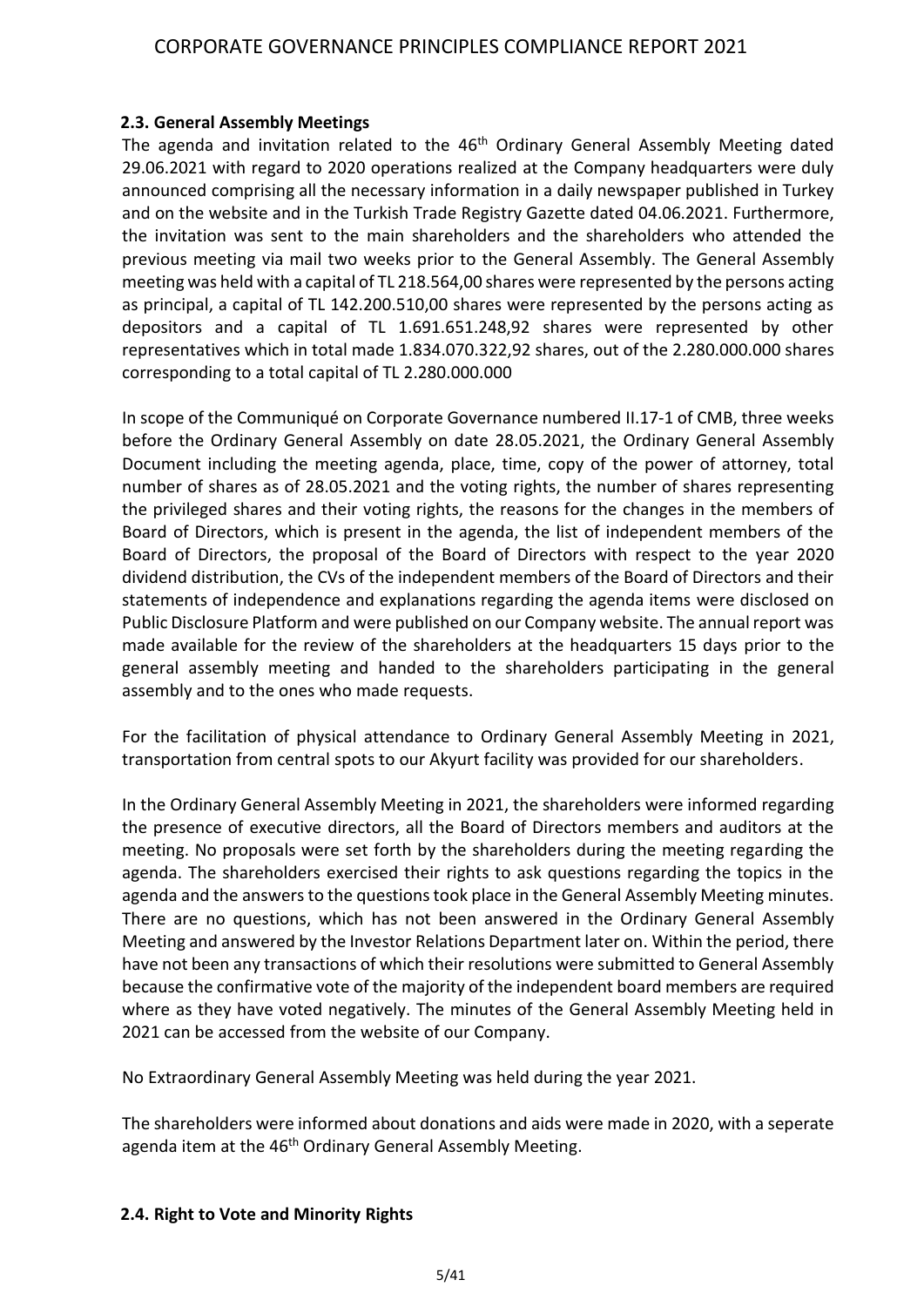In article 25 of the Articles of Association titled "Right to Vote", there is a provision stating that "the Shareholders and their representatives who are present at the Ordinary and Extraordinary General Assemblies shall have one right to vote for each share" and there is no privilege or no upper limit pertaining to the numbers of votes. The right to vote arises as soon as the share is acquired and there is no regulation setting forth that the vote shall be used when a certain time passes after the acquisition date of the share.

The regulations regarding the voting of the shareholders through their representatives are followed by; in the event of a legal representation, it is certified and the open proxy rule is applied.

Particular attention is paid in exercising the minority rights in our Company and the provisions of Turkish Code of Commerce and the relevant legislation regarding minority rights are applied as is. All shareholders are treated equally in our Company, including the minority and foreign shareholders.

There are no prevailing partners in our Company. In the Articles of Association, there is no provision with respect to the representation of the minority shares in the management and their accumulated casting of votes. Due to the voluntary implementation of this issue regarding the capital market legislation, provision with respect to the current General Assembly quorum is applied.

### **2.5. Dividend Rights**

There are no privileges with respect to the participation in the profit gained by the Company. The dividend policy was last revised in 2016 and was submitted to following ordinary general assembly meeting. The dividend policy published on our website is given below.

"The dividend amounts which shall be calculated considering the sustainable growth rate, market capitalization, net working capital requirements, dividend yield and cash flows, equity ratio, with the relevant legislation and the provisions of the articles of association over the distributable profit amount calculated taking the period profit as the basis which is shown on the financial statements of our Company prepared pursuant to the existing legal regulations (after the compulsory legal reserves are reserved and the taxes, funds and financial liabilities and losses of the previous year, if any, are deducted and the donations are added), the profit distribution proposal which shall be prepared by the Board of Directors in order for the shares which shall be issued by means of adding the cash or the dividend on the capital on the date(s) determined pursuant to the regulations of the Capital Markets Board to be distributed targeting at least %10 of net profit in cash in the defined amounts or as bonus shares or partly in cash, partly as bonus shares in defined amounts, shall be submitted to the approval of the General Assembly. Following the approval of the General Assembly, the determined dividends are distributed to the shareholders within the legal periods on the date determined by the General Assembly.

There is no privilege to participate to the profit of our Company. The dividends are distributed equally regardless of all the existing shares and their issue and acquiring dates.

In case of a revision made on the Dividend Policy, the resolution of Board of Directors regarding this revision and the reason for revision shall be publicly announced with respect to the legislation of Capital Markets Board."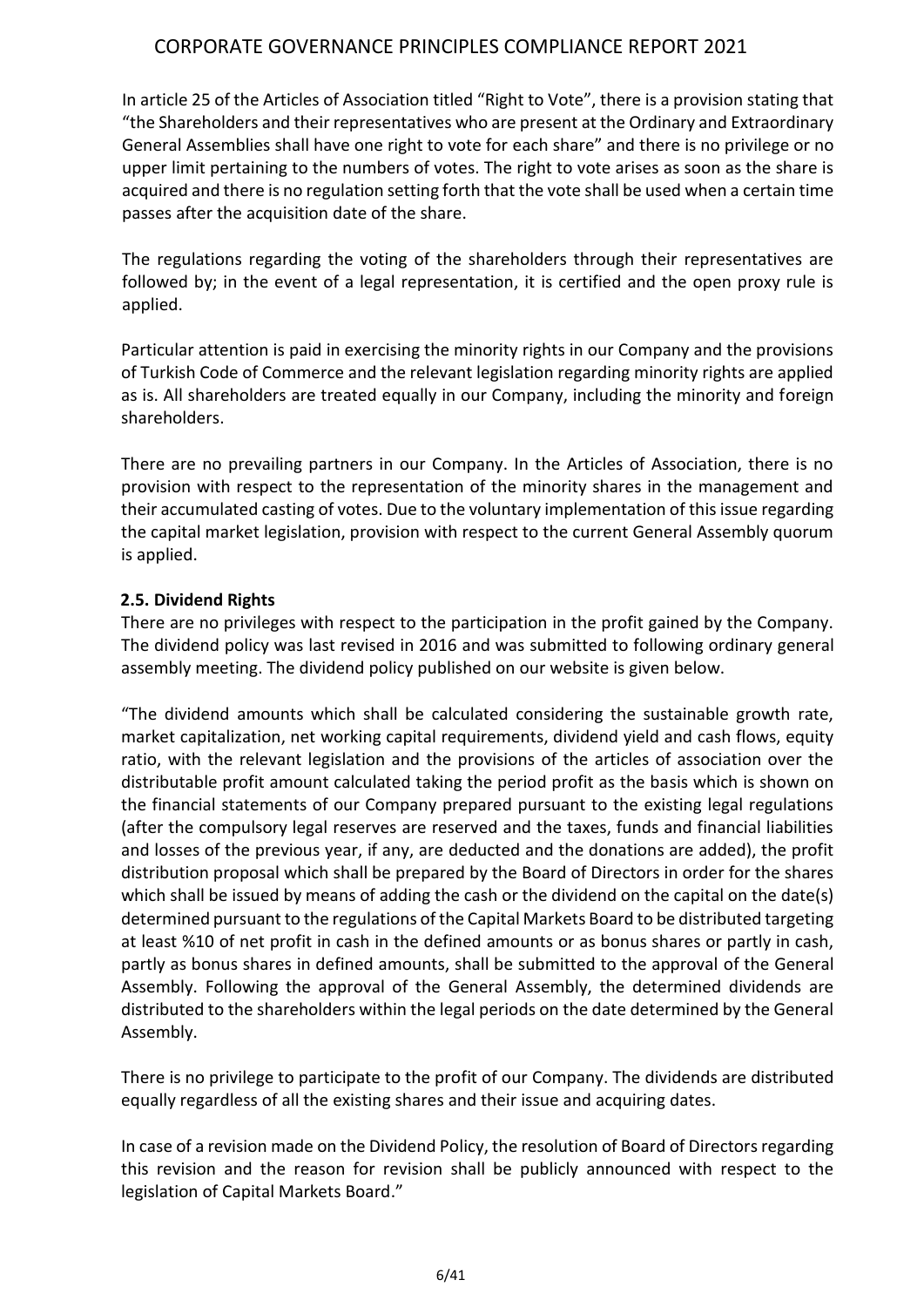The net distributable profit calculated within the scope of the profit distribution decision taken at the Ordinary General Assembly Meeting held on 29.06.2021 within the framework of the Capital Markets Law and other legal regulations and the provisions of the articles of association, is equal to TL 400.000.000,- (Kuruş 17,54386 per share of TL 1 and 17,54386% on the basis of the capital) (net TL 340.000.000,- Kuruş 14,91228 per share of TL 1 and 14,91228% on the basis of the capital) shall be distributed in the form of cash,The said profit distribution rates, which were decided at the Ordinary General Assembly meeting, were announced on the PDP. Of the dividends decided to be distributed, it was paid on 19.11.2021

## **2.6. Transfer of Shares**

The transfer of the nominated Group A shares representing majority part of the capital and which are not traded in Borsa İstanbul has been restricted with the provision of article 6 of the Articles of Association stating "As the company operates in security and defense sector; Group A shares shall not be sold or transferred without the consent of the Board of Directors; in the event that these shares are transferred or sold to third parties partially or completely without the consent of the Board of Directors, the Board of Directors is entitled to abstain from recording this sale in the records".

# **CHAPTER III- PUBLIC DISCLOSURE AND TRANSPARENCY**

# **3.1. Company Website and its Content**

In order to inform our shareholders in a timely and accurate manner within the context of public disclosure and transparency; the website of the Company at the address [www.aselsan.com.tr](http://www.aselsan.com.tr/) in Turkish and English is actively used and the information published on the web are updated regularly.

The section "Investor Relations" is included on our website also comprising the issues listed in article 2.1.1 of the corporate governance principles of Communiqué on Corporate Governance numbered II-17.1 issued by CMB on 03.01.2014.

### Under "Investor Relations" section;

### 1. Corporate Governance

- 1.1 Shareholder Structure and Privileged Shares
- 1.2 Board of Directors
- 1.3 Key Resolutions of Board of Directors
- 1.4 Board Committees
- 1.5 Articles of Association
- 1.6 Company Profile and Trade Register Information
- 1.7 Policies
- 1.8 Ethical Principles
- 1.9 Corporate Governance Rating
- 1.10 General Assembly Meeting
- 1.11 Compliance with Corporate Governance Principles
- 1.12 Sustainability
- 2. Financial and Operational Data
	- 2.1 Financial Reports
	- 2.2 Financial Highlights
	- 2.3 Investor Presentations
	- 2.4 Board of Directors Reports
	- 2.5 Earnings Release
- 3. Stock Info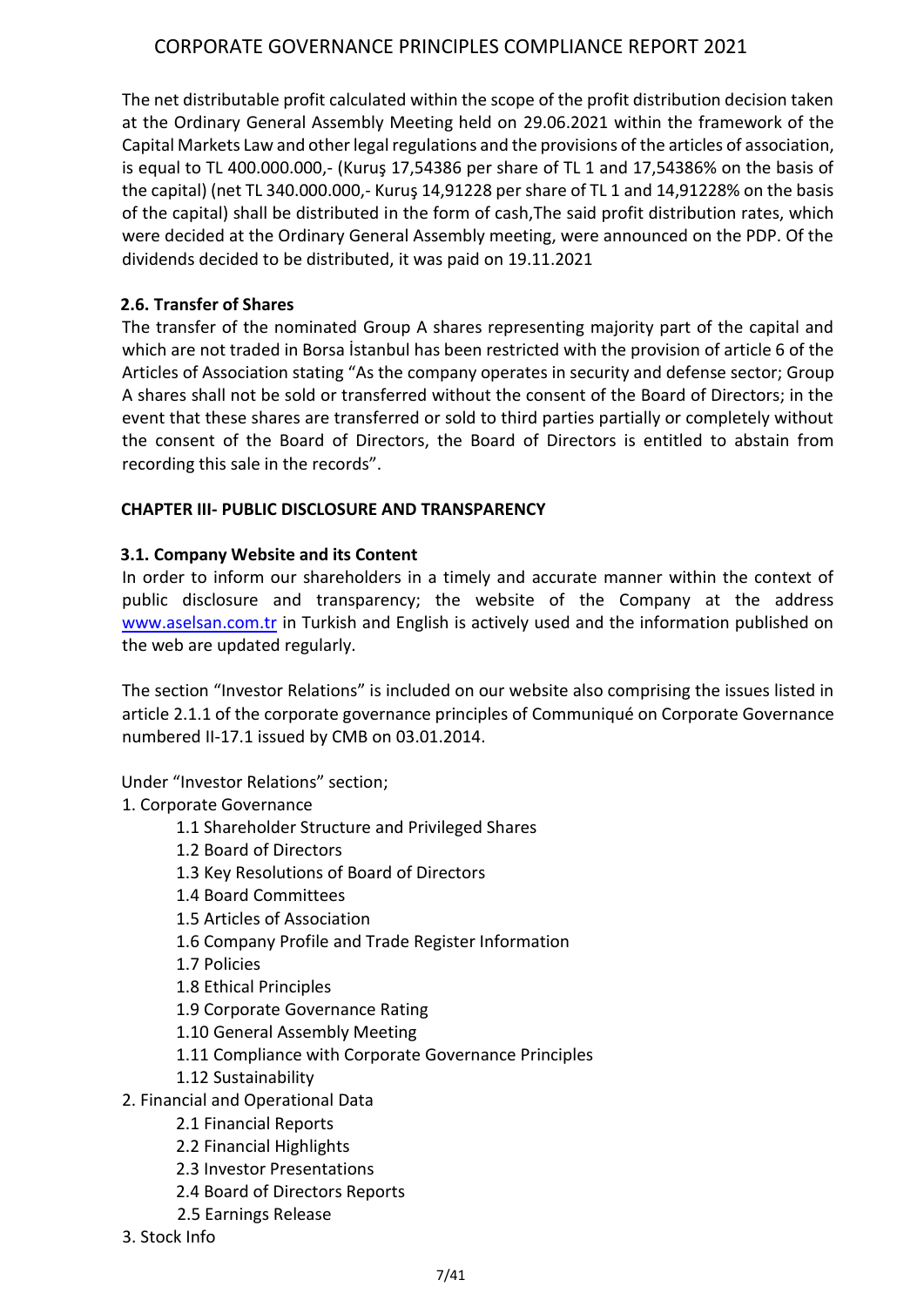- 3.1 Stock ID
- 3.2 Capital Increases
- 3.3 Analyst Coverage
- 3.4 Dividen Info
- 3.5 Investor Tools
- 4. BIST Disclosures
- 5. Annual Reports
- 6. Investor Calendar
- 7. FAQ
- 8. Contact

chapters exist. Necessary records and information are included under these titles. The information given on the Turkish website under "Investor Relations" section is included entirely on the English website.

# **3.2. Annual Report**

The Board of Directors prepare the annual report in detail regarding the operations of the Company and enable the public to reach complete and accurate information that can be comprehensive. The 2020 annual report of our Company was prepared as per the Turkish Code of Commerce numbered 6102, the Regulation Regarding the Determination of the Minimum Content of the Annual Reports of Companies issued by the Ministry of Customs and Trade, the Communiqué Regarding the Principles Related to Financial Reporting in the Capital Market and the Communiqué Regarding the Determination and Implementation of the Corporate Governance Principles, both issued by the CMB.

## **CHAPTER IV- STAKEHOLDERS**

# **4.1. Informing the Stakeholders**

The information requests of stakeholders are keenly handled and attention is paid in responding these accurately and in an understandable manner. Our employees are informed with an employee hand book and informative presentations over the intranet; continuous access to data and support is provided through help desk application over the intranet. Nonetheless, general and personal data that can be necessary outside the company are provided to access over the internet.

On the supplier side, ASELSAN Supplier Portal, which was already developed in order to provide efficient information transfer, dissemination facilities, are promoted. In this sense, technical improvements and enhancements have been made on the ASELSAN Supplier Portal. Starting with the subindustry suppliers, on-site trainings have been provided for the suppliers. In 2021, trainings were delivered to 63 suppliers. More on-site trainings will be provided in addition to subindustry suppliers in the forthcoming period. Besides supplier communication and improvement operations were combined into a supplier specific web-based platform which is launched on April 2019, "Powerful Together". Powerful Together will continue to serve more effectively starting from the first quarter of 2022 with its renewed interface and infrastructure. Besides, information regarding all localization projects is contiously being shared through ASELSAN's webpage, workshops, announcements through the portal and face to face meetings.

High quality standards and high technological solutions are offered for services or delivered products with regard to customer needs and expectations so as to meet customer satisfaction. Requirements of these quality standards are met and inspections, tests are applied through every process from projects' start till the delivery phases. Our all processes are administered by directives, quality plans, standards, audits and test instructions. Our processes have been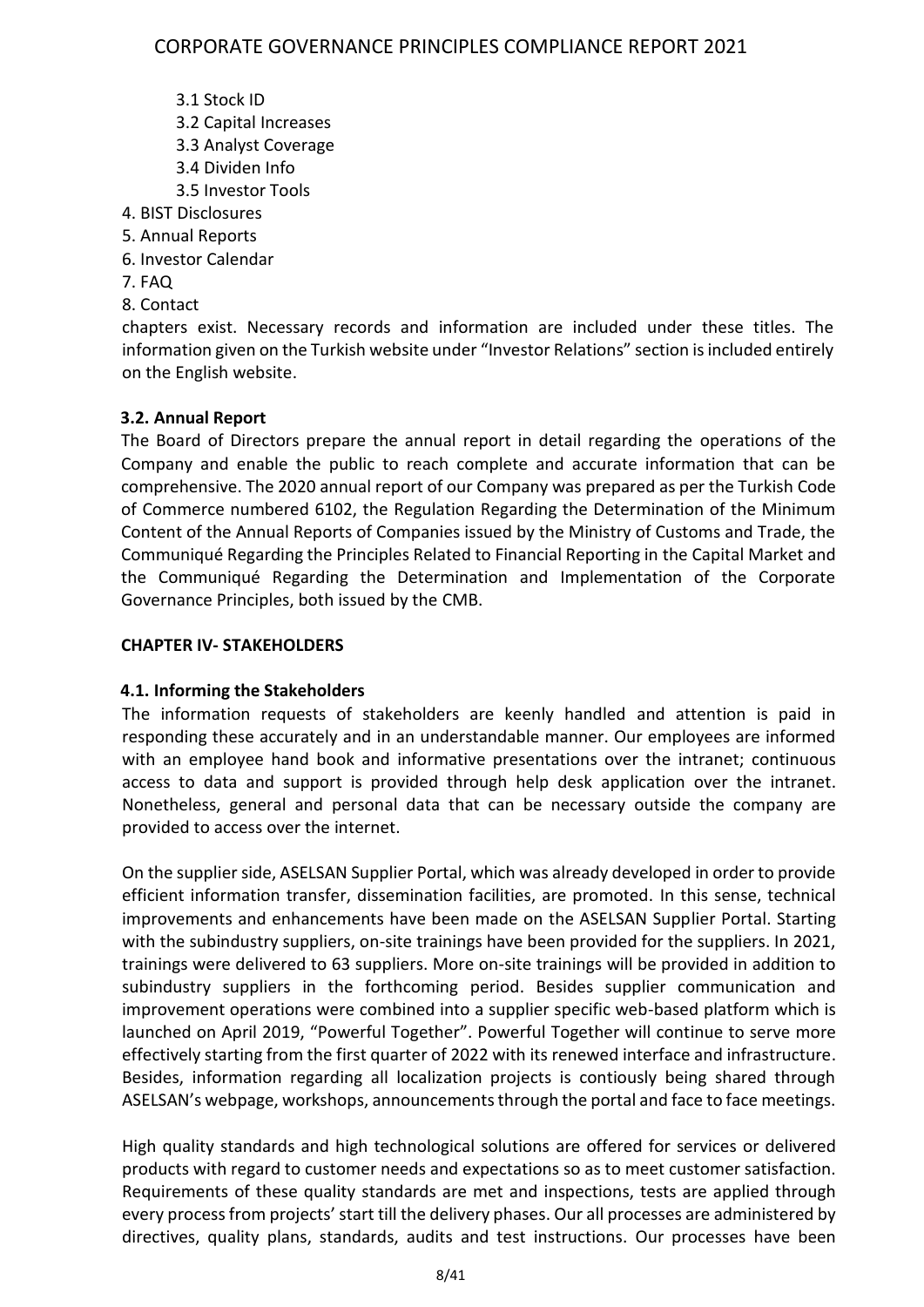certified by internationally accepted standards such as AS9100, ISO 9001, AQAP and CMMI so that our products and services are secured to protect quality standards. These certificates are renewed every year with the audits performed. Changes and improvements of international standards are being followed and our processes are developed accordingly. Customer satisfaction, which is the primary objective, is evaluated and reported for the access of related executives. In addition, results and trends are evaluated by the senior management on an annual basis and required improvement activites are planned.

It is possible to increase the quality of product and service correspondingly increasing customer satisfaction by supplying the materials used in products from the right and trusted sources. For this purpose, suppliers are subject to product and/or field of activity-based selection, evaluation and auditing processes. These activities that target continuous improvement and high quality standards for suppliers are regarded as playing an important role in eventual product quality. In this direction, technical, trainings, technology/equipment transfers, on site visits and guidance, on the job trainings are for creating a high quality supplier portfolio. In addition, risk based delivery and quality inspections are conducted in order to clarify ASELSAN's expectations from the firms, increase their awareness and take improving actions. In order to reduce the ASELSAN's burden of design, development and/or production, and to maximize the utilization of suppliers' expertise through the cooperation starting from the design stage, and to have a faster and safer product/service supply chain; Strategic Cooperation Agreements are signed with ASELSAN approved suppliers having adequate technological infrastructure and expertise and that are able to develop themselves technicalwise and to sustain long-term relationship with ASELSAN. Within this context, ASELSAN approved suppliers are continuously evaluated and annually the number of firms that sign Strategic Cooperation Agreements with ASELSAN is being increased in order to enrich the Strategic Cooperation network. All information is shared within the context of confidentiality with our suppliers, who have the status of our business partners, and it is not permitted to share this information with unauthorized persons and third-party firms. Through related directives, handling any kind of relations between ASELSAN and the suppliers within the scope of law and ethical values, minimizing the occurrence of unsuitable conditions for protecting parties and securing the justice and transparency.

ASELSAN Magazine, published in Turkish and English every 3 months and A Bülten published in Turkish every month, provide information regarding the activities, technical issues and up-todate social events. Hard copies of ASELSAN Magazine is delivered to the end users of products, shareholders who participated to the General Assembly Meeting, company employees and other related parties. A Bülten is uploaded to the social media, Turkcell Dergilik application and the corporate website right after it is publication.

The Compensation Policy can be accessed from our Company's website under Corporate Governance title.

The members of the Board of Directors and the executives do not perform any activities that may cause shareholders to incur losses or may diminish the Company assets. The subject that no debt shall be given, no loans shall be granted or no pledges such as guarantees in favor thereof may be extended to any members of the Board of Directors or to any employees through the use of ASELSAN assets, is declared within the "ASELSAN Ethical Principles, Values and Conduct Rules Document", which is available on our Company's website.

The e-mail mechanism for the stakeholders to report their complaints regarding the transactions of the company, which are against the legislation or deemed unethical, is stated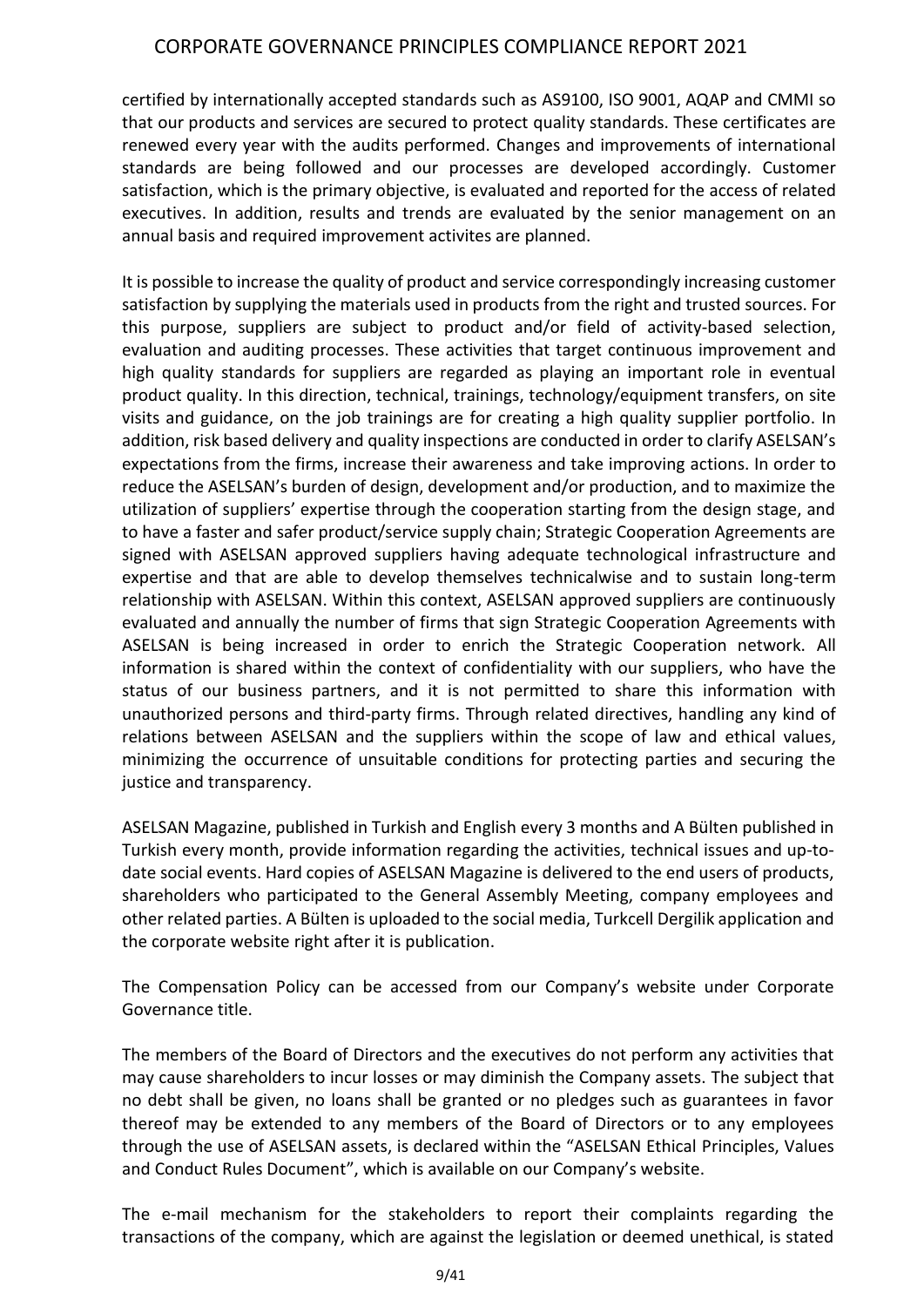in the ASELSAN Ethical Principles Policy. The policy has been published on the Turkish and English web site following the approval of the policy. Within the context of the policy, the Ethics Committee is informing the Corporate Governance Committee.

### **4.2. Participation of Stakeholders in the Management**

ASELSAN observes the sensitivities of the sector where it operates; never compromises on the principles of fairness, transparency, accountability, and responsibility, which are the cornerstones of corporate governance; adds momentum into its consistent growth, an safeguards the interests of stakeholders. In an attempt to bring its lead on domestic platforms to the international arena, the Company works without respite towards full compliance with corporate governance principles and legal regulations.

In the Articles of Association, there are no provisions regulating the participation of the stakeholders in the management. However, their participation to management shall be supported provided that it does not corrupt the Company activities.

The corporate governance structure of the Company gives the opportunity to all stakeholders including the employees and representatives to convey their worries with regard to transactions, which are inappropriate in terms of legality and ethics.

Our employee suggestion system with the theme of "Development Workshop", which aims to live, keep alive and take our values of development and excellence further together, continued to work in 2021.

Throughout the year, our employees conveyed suggestions to Development Workshop with the following topics; increasing productivity and efficiency, developing business processes, raising the level of quality, reducing cost / increasing income, enhancing employee and customer satisfaction, providing occupational health and safety, improving working conditions and the company image. Each suggestion was evaluated attentively and necessary actions were ensured to be taken.

### **4.3. Human Resources Policy**

ASELSAN updates its Human Resources Policy regularly to maintain its strong employer brand and enhance employee experience. ASELSAN's main focus areas are to manage qualified human resources in full compliance with applicable laws and regulations governing the working life, provide modern employment and working conditions, encourage personal development, and boost work performance. ASELSAN's Human Resources Policy is aimed at creating a fair, respectful, and transparent working environment, and is made up of principles based on th Universal Declaration of Human Rights, the Conventions of the International Labor Organization (ILO) to which the Republic of Turkey is a party, and the Turkish regulations on labor and social security. Our human resources management policy is a set of principles which creates a fair, respectful and transparent working environment. All employees are responsible for the implementation of the Human Resources Management Policy within the limits of their duties and authorities.

The basic principles of ASELSAN Human Resources Management Policy are as follows: • To accept the employees as a social entity with a personality, to respect their personalities, to protect their material and moral rights.

• To ensure that the authorities and responsibilities are fully determined, and to consider the fit of the characteristics of the task and the competencies of the employees.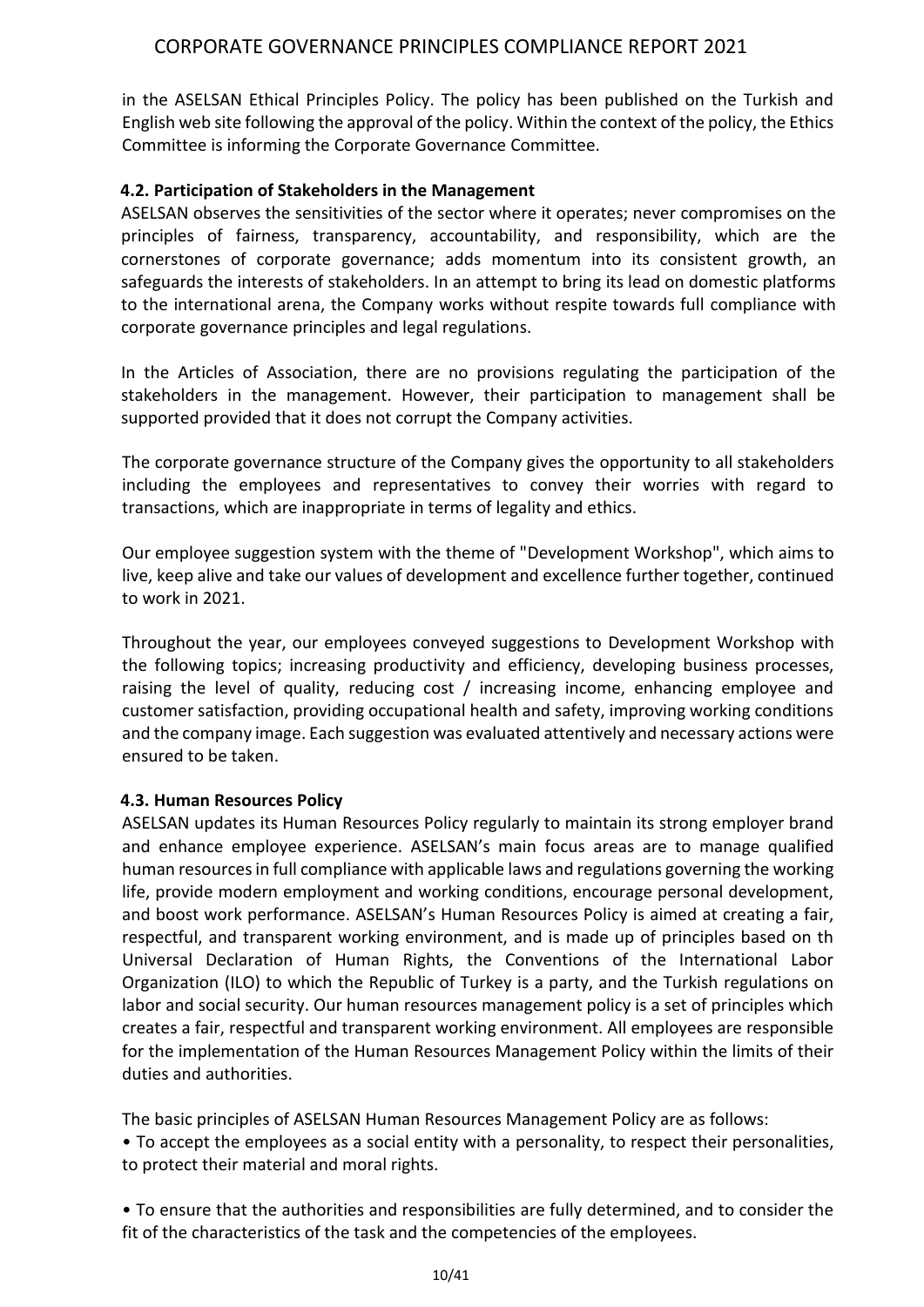• Creating equal learning and development opportunities and designing learning programs according to abilities, qualifications and development areas of ASELSAN employees.

• To ensure that the employees are motivated for high performance.

• To ensure that the workforce plan is dynamic and meets the strategic needs of the company.

• To design a career management system which allows employees to ensure their career development and promotion in accordance with their performances.

• To create a peaceful working environment which promotes creative, constructive, honest, well intentioned and open communication.

• To ensure that appointment, dismissal and evaluation procedures are based on objective and egalitarian principles, away from personal criteria.

To encourage each employee for improvement and development, as an individual or team member.

• To make employees feel safe regarding their job security unless their behaviors contradict with ethical rules, general principles and laws.

• To continuously review and revise the human resources management policy, in accordance with the values and strategic plans of the company.

61% of our employees stand for the engineering group, 29% for the technician group, 6% for the administrative group, 2% for the office personnel and 2% of the worker group.

#### **4.4. Ethical Rules and Social Responsibility**

#### **4.4.1.Ethical Rules**

ASELSAN's Ethical Principles, Values, and Code of Conduct is reviewed and updated regularly to create working environments that comply with ethical principles based on integrity, honesty, and work discipline; prevent unethical behavior; raise awareness on ethical values; and align the Company's practices with ethical principles. Ethical Principles enable ASELSAN to create and preserve a working environment where ASELSAN employees treat one another with kindness, genuineness, tolerance, and respect, and voice their opinions open-mindedly. Thanks to the mutual trust established in the Company, employees act responsibly and look after not only their interests but also the long-term interests of their society, their Company, and all the stakeholders.

ASELSAN's Ethical Principles Committee is established under the corporate structure and management system of the Company and consists of seven members. Chaired by the Vice President of Corporate Governance, the Committee consists of the representatives from Internal Audit, Supply Chain Management, Legal Affairs, and Human Resources, and two ASELSAN employees who are elected with the votes of employees. All ASELSAN employees are entitled to obtain information from the Committee and report any suspected unethical conduct to the Committee. Unethical conduct is promptly inspected by the Committee, which also implements necessary measures in line with the information and contributions received from the Senior Management.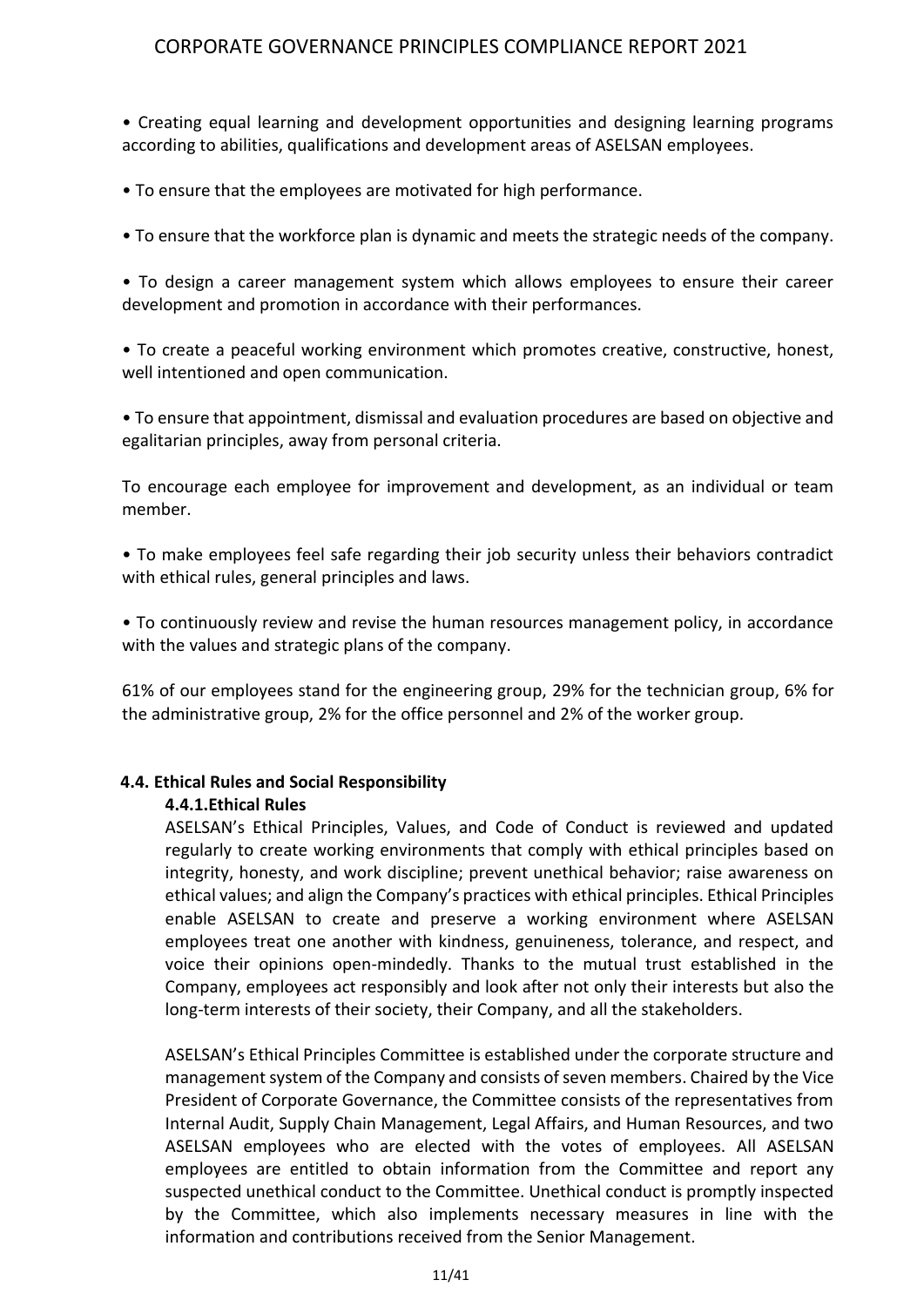When selecting new hires, utmost attention is paid to choose who are willing to comply with ASELSAN's core values and ethical principles. Every new member of the ASELSAN family takes an onboarding program whereby they go through comprehensive training on ASELSAN's Ethical Principles, Values and Code of Conduct, and ASELSAN's Directive on Ethical Values. New recruits are also tasked with mandatory Ethical Principles, Values, and Code of Conduct; provided a booklet on ethical principles, values, and code of conduct; and are expected to commit to ethical principles specified in the ASELSAN Covenant for Employment. Efforts are undertaken to ensure that all ASELSAN employees internalize ethical values in an environment where they are encouraged to uphold these values in their day-to-day work and at all times after the onboarding period. All ASELSAN employees can apply to the Ethical Principles Committee via the Ethical Principles Help Desk, while external applications are received at etik@aselsan.com.tr. ASELSAN's Ethical Principles Committee regularly announces the applications received and the evaluations made by the Committee to all ASELSAN employees to raise awareness on ethical principles and values. The Ethical Principles Committee presents a report at the Board Meeting every year in January regarding its activities, applications received and evaluations conducted.

The Committee issues certificates of appreciation for employees to encourage employee behavior that help promote ethical principles and values. Meanwhile, necessary studies were completed to send "Glad to Have You" notifications to employees via the "Glad to Have You" app on behalf of the Committee. Such incentive mechanisms will be launched for active use.

### **4.4.2.Social Responsibility**

An independent British institution, Carbon Disclosure Project (CDP), which reports how the companies manage the risks of climate changes, has announced 2021 reporting ranking results on November 2021. By performing a climate change management above the country and global average, ASELSAN has been placed in the A- list of CDP Water Reporting, which is assumed to be one of the most prestigious environmental projects of the world. In addition to this report, in which it participated for the first time, it continued its climate change studies with a score above the global average in CDP Climate Change reporting. According to the study that evaluates the big companies listed on Borsa İstanbul, by its sustainable environment management, ASELSAN has protected its place among the firms that most successfully manage climate change risks through production process and has the highest gas emission performance.

In ASELSAN, where decreasing carbon emission is one of the strategic goals, carbon emission has been monitored since 2009. Among defense companies in Turkey, ASELSAN was the first company that participated in CDP and has been ranked between important global defense companies with its climate change management. With the success it received in the first year of CDP Water Reporting, it reflected the value it places on water management.

ASELSAN aims a sustainable carbon emission management and continues to work on increasing energy efficiency in production, giving priority to energy production technologies that will decrease carbon emission and production of environmentally friendly products as a responsible manufacturer with increasing momentum. ASELSAN received the "Low Carbon Hero" award at the Carbon Summit held in 2021 with the works that has been carried out.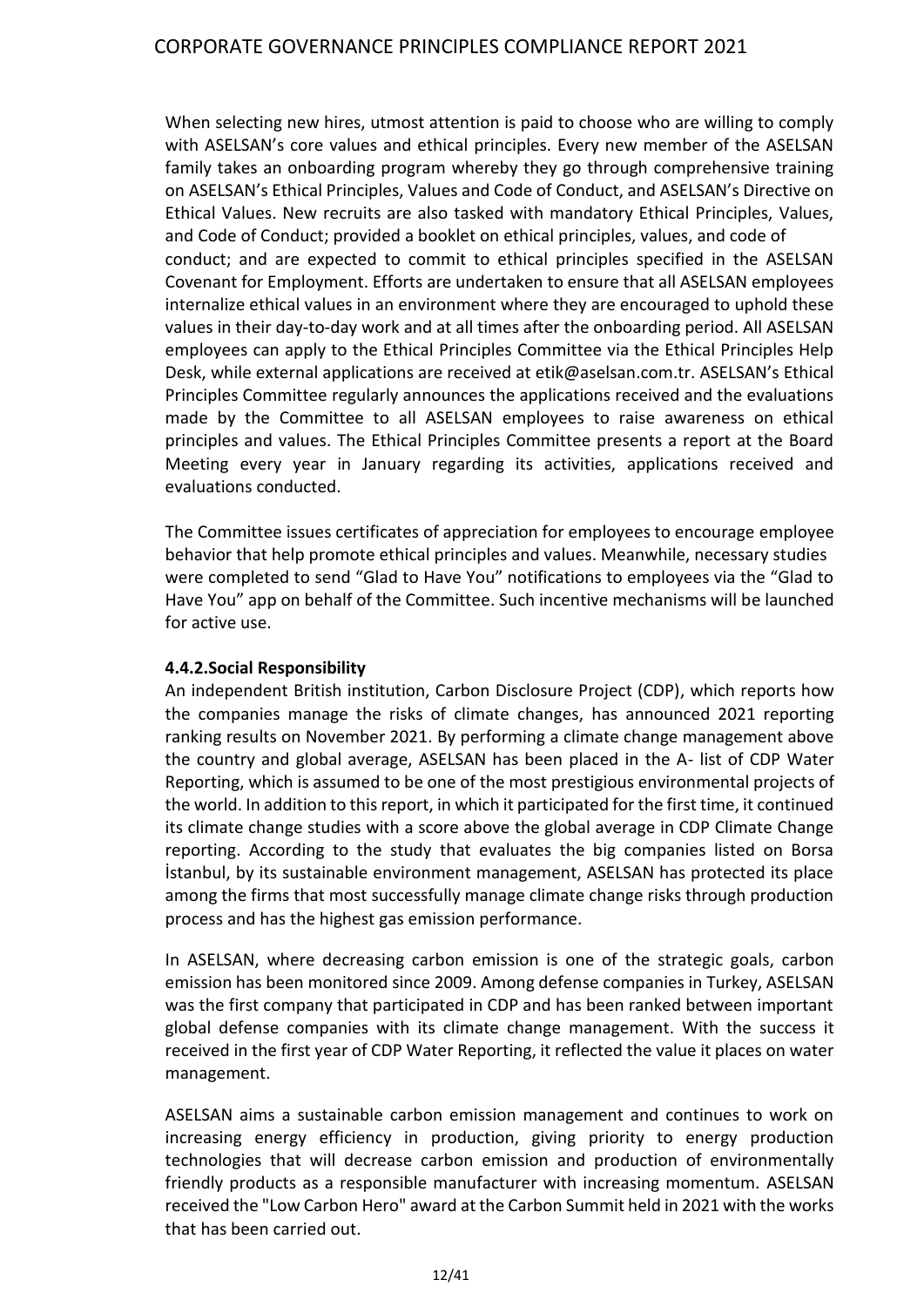Zero Waste is a system, which gives importance to reuse, decrease in waste production due to service and production, collection of the waste separately according to its type and recycling. By aiming protection of environment and human health, ASELSAN has strengthen its zero waste management system during 2021. Wastes are collected separately to be recycled in a manner that will add value to the environment and the economy. The lunch leftovers are being shipped to animal shelters and used as organic waste composting and office waste is recycled. Garment and toy collection boxes has been placed in the campus parking areas and delivered to those in need within the scope of social responsibility. With the help of vegetable waste oilcans placed in the parking lots, the vegetable waste oils brought by the personnel from their homes were sent for recycling. ASELSAN was deemed worthy of an award in the UK-based Green Apple Awards, one of the most accepted environmental awards in the world, with its success in waste management carried out at its campuses.

Having certifications for ISO 45001:2018 Occupational Health and Safety, ISO 14001:2015 Environmental and ISO 14064: 2006 Greenhouse Gas Integrated Management System, we will proceed to take part in pioneer applications through actualization of national and international initiatives. With the ISO 39001 Road Traffic Safety Management System, the installation of which was completed in 2021, the safety of the transportation system was once again confirmed.

In November 2014, Borsa Istanbul (BIST) has launched Sustainability Index that display the performance of January-March 2014 time period for BIST-30 firms in the fields of financial, environmental, social issues and corporate governance. With respect to that, as of this date, ASELSAN started publishing sustainability reports. As a result of the evaluation of our Company on the ASELSAN Sustainability Report, published in Turkish and English for the first time before the Index assessments, ASELSAN was among the 15 firms that were approved to be included in BIST Sustainability Index. In 2021, ASELSAN kept its place in the index as a consequence of the re-evaluation of ASELSAN Sustainability Report that was published in July 2021.

Sustainability reports that are published on our website (www.aselsan.com.tr) include the details of sustainable applications in the fields of strategic governance, corporate governance, ethical principles, internal audit, bribery and corruption, risk management, communication with stakeholders, supply chain, information systems, facility management, employee development, human rights, occupational health and safety, environmental management.

The year 2021 has also placed a conscientious responsibility on ASELSAN with the emergence of pandemic and contuing impact of earthquakes and disasters. During these difficult times, the steps taken in order to become one and united turned into projects that benefit society through our ASİL Association.

In this context, many important projects were implemented by the "ASİL Association" throughout 2021.

ASIL Association has approached many needy families and has supported them in several categories to show them they are not lonely with the support of ASELSAN in 2021. When we look back, it has been encroached to 3.500 families who has requirements due to financial impossibilities in 2021.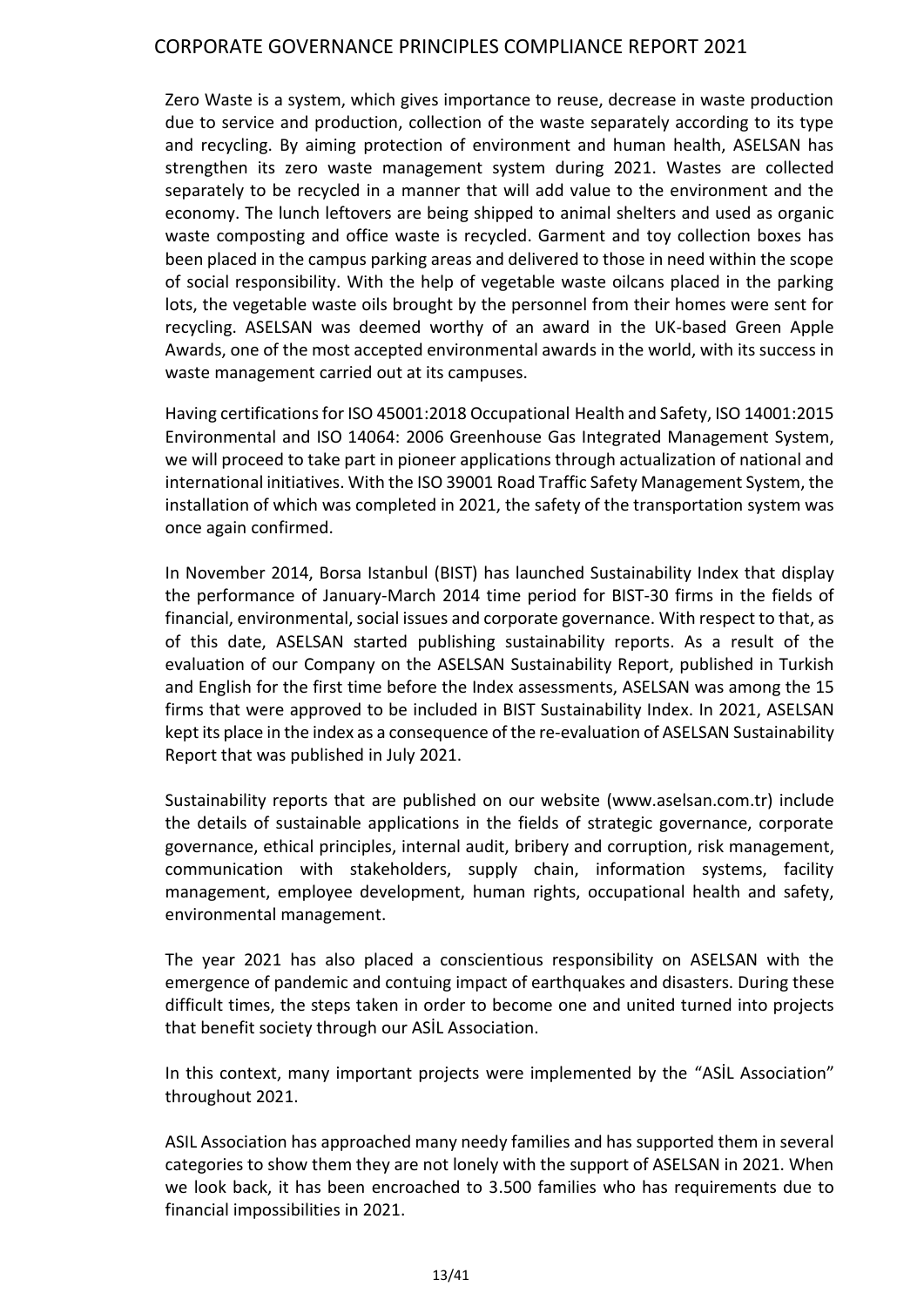- From these families; hand and foot prostheses of 2 patients who were urgently in need, were implanted, the surgery costs of 3 patients whose operations were delayed due to lack of financial opportunity were covered, the necessary devices for disabled children were delivered to the families, and the drug costs for patients who could not buy their medications were covered by ASiL.
- − ASIL Association who has many activities and assistances in educational field has supported 20 schools by supplying book sets, stationery sets and technological materials in 2021.
- − Kindergarten which has been collapsed during earthquake in Malatya, Doğanşehir county, Kurucaova village has been reconstructed and commenced education as ASELSAN kindergarten name.
- − Food aid to 2800 families, alms assistance to 250 families in Ramadan and clothing assistance to 1000 kids in Eid Al Adha has been done in 2021.
- 1 mobil ambulance was sent to Palestine by ASiL Association for the Palestinian people.
- − For the forest fires in country wide in this year which has deeply upset all of us, ASIL association has mobilised a fire water bucket and 10 nozzles to fire regions.
- − With the support of ASELSAN personnel, ASİL Association sent coats and boots to 250 children in need.
- − ASIL association will pull out all the stops to approach many needy families with the belief and support of you and will continue to add "hope to future, value to life".

In order to provide resources for all these activities, 3 cafés, 5 canteens and 1 corner café in ASELSAN's Macunköy, Akyurt and Gölbaşı campuses started to be operated by ASİL Association.

In the year 2020, our company supported the following events through sponsorship:

- − Turkish Armed Forces Rehabilitation and and Nursing Center's Handicapped Sports Club's sport activities held in 2021,
- − Online Event of SAHA EXPO 2021,
- − TÜREB (Turkish Wind Energy Association) Turkey Wind Energy Atlas ve Statistics Report
- − TEKNOFEST 2021, Aerospace and Technology Festival,
- − IDEF 2021, 15th International Defence Fair and related CBRN Defence Activities
- − 3rd Productivity and Technology Fair
- − 6th International Eathquake Engineering and Seismology Conference
- − 6 G Workshop
- − 3rd Military Radar and Border Security Summit
- − International İstanbul Smart Cities and Grids Congress and Expo
- − Konya Defence Industry and Arms Fair
- − TÜREK (Turkey Wind Energy Union) 10GW+ Congress
- − 12th Transportation and Communication Council
- − 7th İstanbul Security Conference
- − 14th International Information Security and Cryptology Conference

### **CHAPTER V- BOARD OF DIRECTORS**

### **5.1. Structure and Formation of Board of Directors**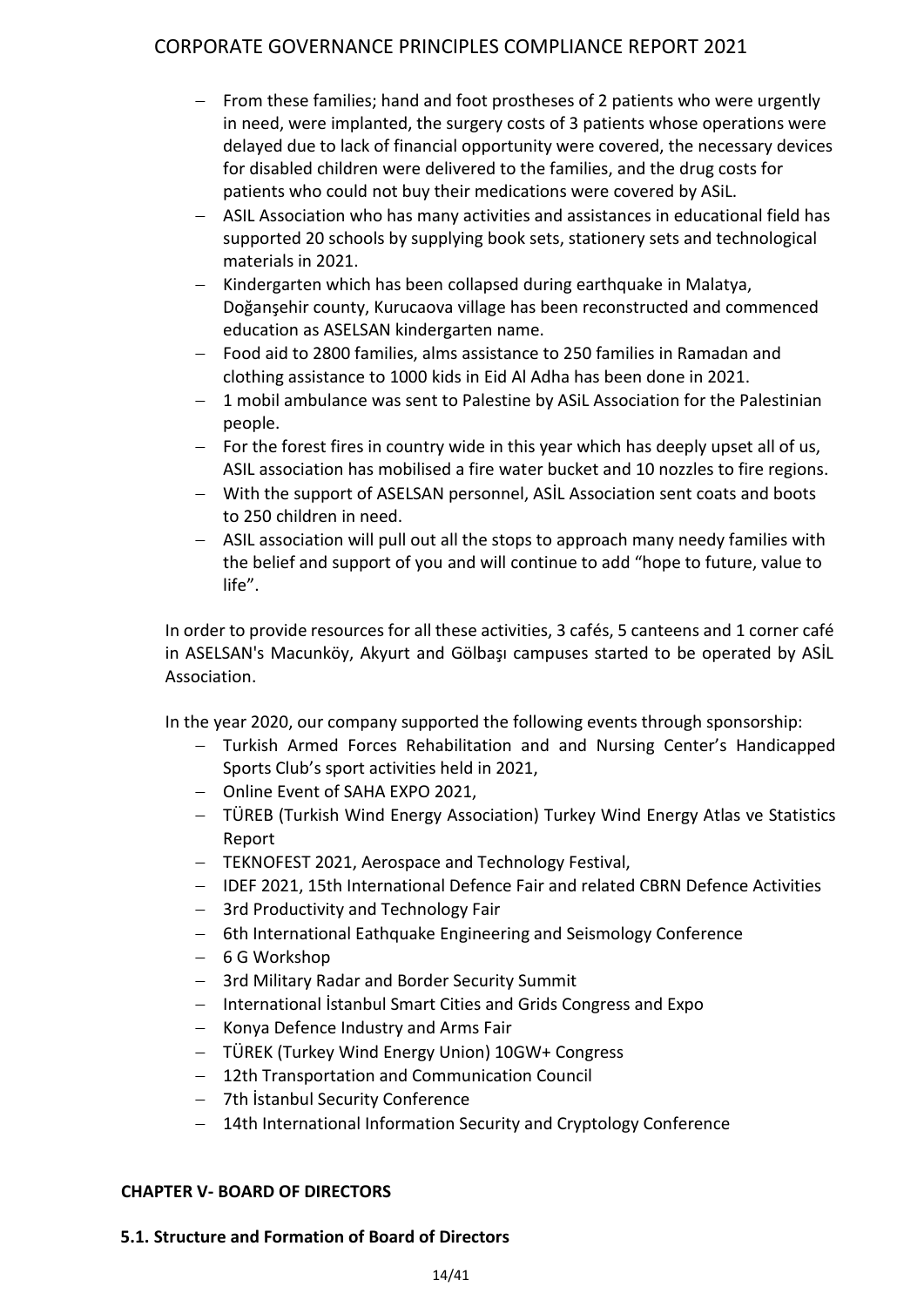In our Company, 3 members of 9 members of Board of Directors are independent members. The duties of Nomination Committee are executed by Corporate Governance Committee. The reports regarding the evaluation of the list of Independent Members of Board of Directors prepared by Corporate Governance Committee on 27.04.2021 and 16.06.2021 were presented to Board of Directors. Within the scope of CMB's Communiqué on Corporate Governance numbered II.17-1, CMB has not stated any adverse opinion on the nominee list and the evaluation report. The CVs and independence statements of the 6 nominees were announced to public on our website on 18.06.2021. As a result of the voting at the General Assembly Meeting on 29.06.2021, 3 nominees were elected as Independent Members of Board of Directors. There is 1 female member among the Independent Members of the Board of Directors. There were no cases to eliminate the independency of the Independent Members of the Board of Directors in 2021.

| Name Surname              | <b>Duty</b>                 | <b>Election Date</b> |
|---------------------------|-----------------------------|----------------------|
| Haluk GÖRGÜN              | Chairman / CEO              | <b>March 2017</b>    |
| Alpaslan KAVAKLIOĞLU      | Vice Chairman               | April 2019           |
| Ercümend ARVAS            | Independent Member          | <b>March 2016</b>    |
| Yavuz ÇELİK               | Member / Executive Director | <b>June 2020</b>     |
| <b>Turan EROL</b>         | Independent Member          | June 2020            |
| <b>Mehmet Fatih KACIR</b> | Member                      | April 2019           |
| Salih KUL                 | Member                      | April 2019           |
| Nurşen SARI               | Independent Member          | <b>June 2021</b>     |
| Mustafa Murat ŞEKER       | Member / Executive Director | June 2021            |

The CVs of the Members of the Board of Directors are included in the annual report and the information with respect to their duty terms is provided in the table below.

In article 13 of the Articles of Association titled "Duties and Authorization of the Board of Directors", the duties and authorization of the Board of Directors have been defined. Besides, the Board of Directors Working Directive also describes the Duties and Authorization of the Board of Directors. With the article 14 of the Articles of Association titled "Assignment of the Authorization to the CEO", the assignment of the authorization of the Board of Directors to the CEO has been set out. The duties and authorization of the executives are described in the "Duties and Responsibilities Directive" formed within the Company.

The duties of the Members of the Board of Directors and of the CEO carried out outside the Company, information regarding the term of office and the statements of the board of members with respect to their independencies were given below.

- There is an executive member in the Board of Directors.
- The statements of independence of the Independent Members of the Board of Directors have been provided at the annex of the Compliance Report.
- The Members of the Board of Directors fulfill their duties without any interest or benefit and pursuant; to the liabilities and authorizations undertaken by the Board of Directors and to the regulations of the Turkish Code of Commerce and CMB.
- Members of the Board of Directors, in accordance with the Working Directive of Board of Directors, are liable not to enter into any commercial treatments directly or indirectly with the Company that coincides with the Company objectives, on their behalf or on behalf of others without the consent of the General Assembly.

# **5.2. Principles of Activity of Board of Directors**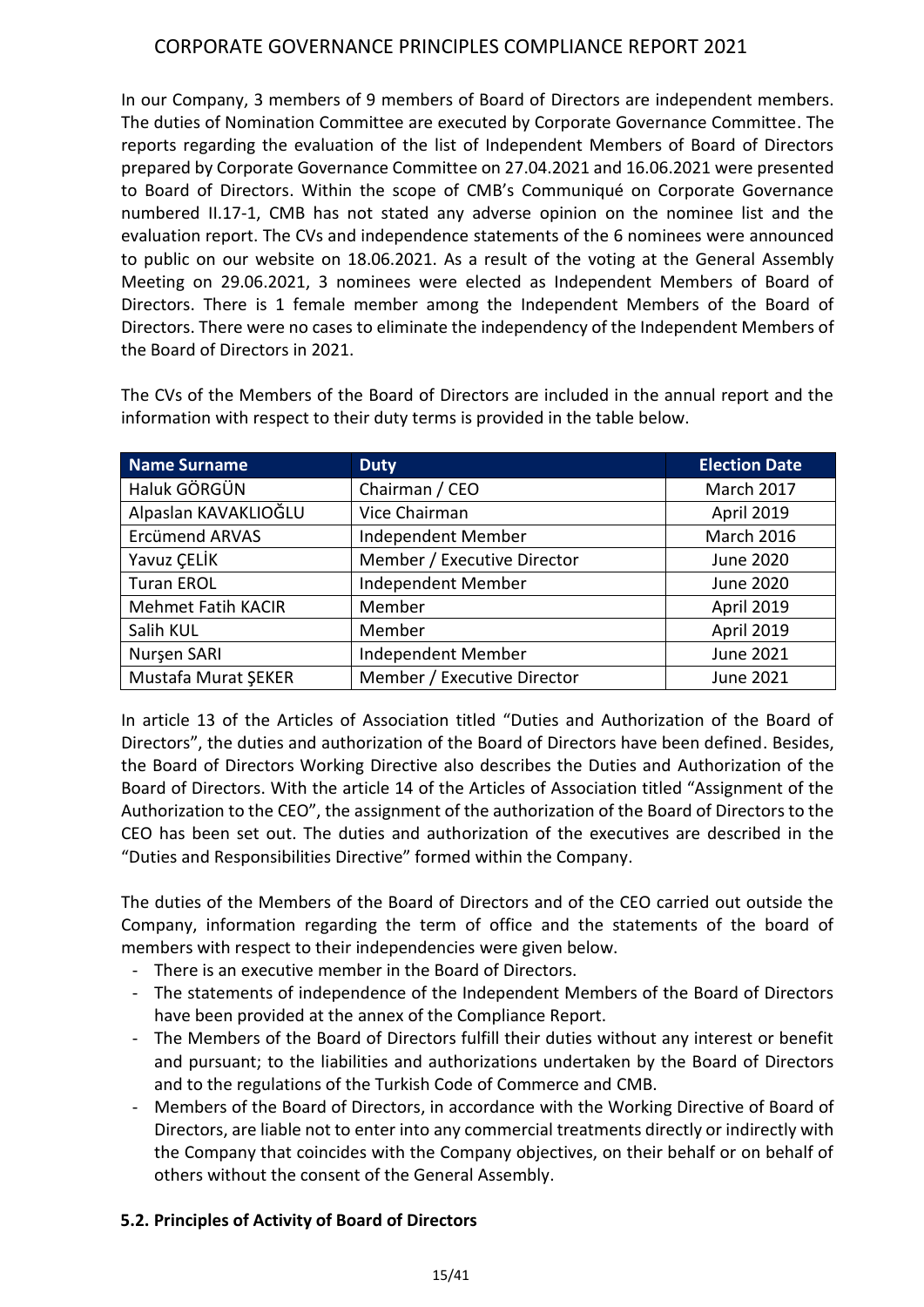Board of Directors carries out its duties and responsibilities determined with reference to TCC, Capital Market Law and Articles of Association. In this context, the basis of duties and operations are indicated in details in ASELSAN Board of Directors Working Directives.

The agenda of the Board of Directors meetings is formed with the proposals of the Members of the Board of Directors and the committees and the CEO, it is afterwards evaluated by the Board of Directors Chairman and finalized. The subjects emerged as urgent and which are considered worthwhile to discuss may be added to the agenda during the Board of Directors meeting.

As per article 10 of the Articles of Association, the Board of Directors assemble when required and at least once a month. The number of Board of Directors Meetings in 2021 was 15, where 19 of the decisions in the meetings are interim decisions. 93% of the Members of the Board of Directors attended all of the meetings.

The place, date, time and agenda of the next meeting is decided at the Board of Directors Meetings. Documents pertaining to the meeting agenda are sent to the members of Board of Directors at least 3 work days before the meeting by the Presidency.

The Members of the Board of Directors attend the meetings and fulfill their duties as per their authorization and responsibilities. The members who do not attend the meetings submit their excuses.

Board Office is established under Board of Directors in order to coordinate necessary issues in the name of the Board, particularly the relationships with the Presidency and TAFF, to execute planning and support the Board of Directors' operations.

All members have one right to vote, including the chairman. If the numbers of votes are equal, the vote of the chairman does not change the result. Abstaining is not possible, either rejection or acceptance is voted. The vote of the abstaining member is considered as a rejecting vote. The member casting a reject vote states the ground for this in the meeting minutes and undersigns it. According to the article 11 of the Articles of Association titled "Quorum of Meeting and Decision Making"; "The provisions of the TCC, Capital Market Law, regulations of the Capital Markets Board in connection with corporate governance and other relevant legislation are considered with respect to the meetings and decision making quorums of the Board of Directors as well as with respect to any Board of Directors members assuming duties and positions outside the Company. Any action and resolutions taken by the Board of Directors without complying with the Corporate Governance Principles, which are made mandatory as to be complied by the Capital Markets Board, are invalid and considered as in contrary to the Articles of Association". In the operation year 2021, there were no related party transactions or any other significant issue, which had to be submitted to the approval of the general assembly since they were not approved by the Independent Members of the Board of Directors.

The signed decisions are made available to the follow up of the Members of the Board of Directors and Executive Committee Members in the electronic platform.

Executive Liability Insurance Policy was signed for Board of Directors members on 05.08.2021, with a validity period of 1 year.

# **5.3. Number of Committees Formed in the Board of Directors with Their Structures and Independency**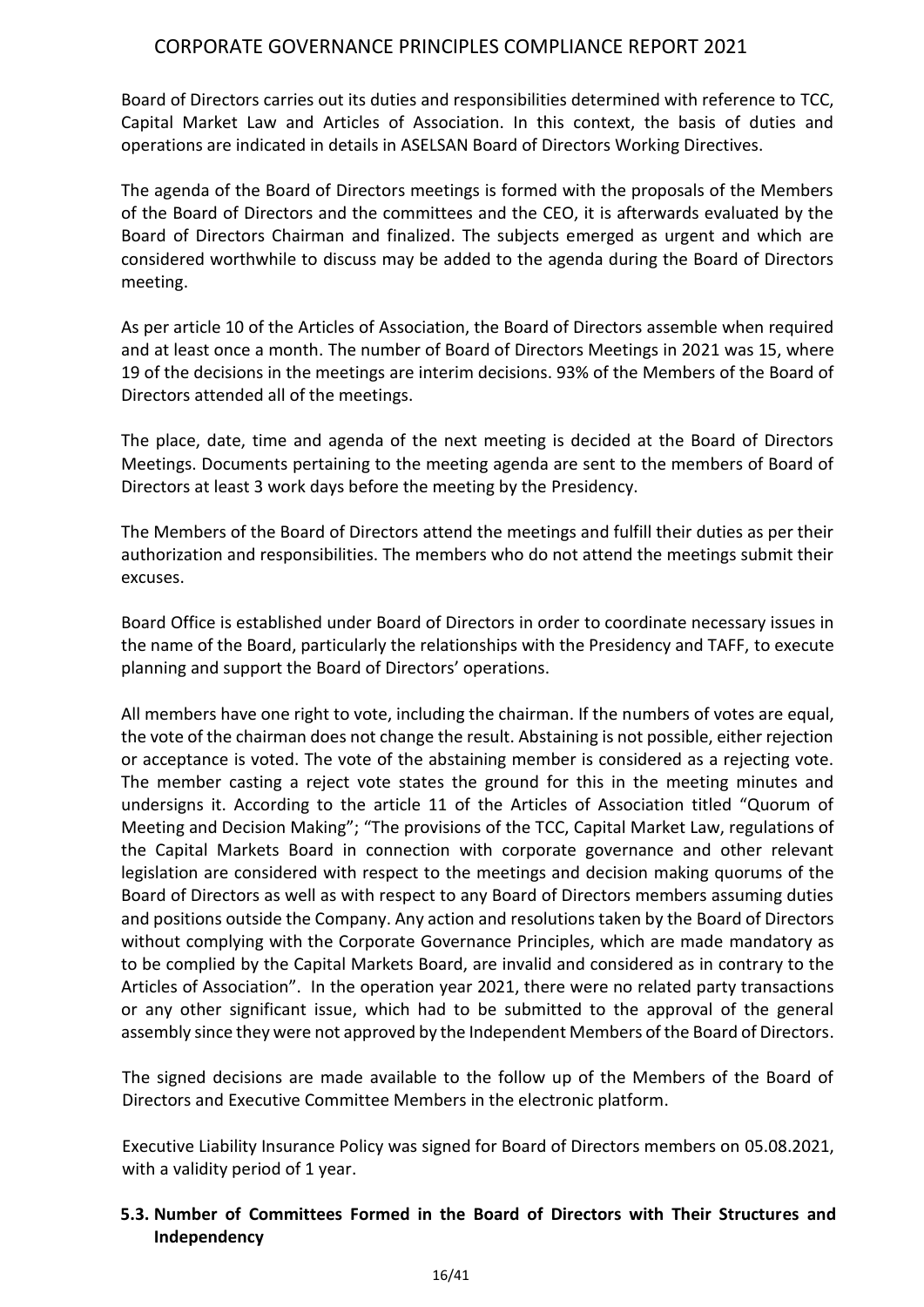As per the title "Committees Formed in the Board of Directors" in the Communiqué Regarding Determination and Implementation of Corporate Governance Principles by the Capital Markets Board, our Company's Board of Directors, in the meeting dated 10.04.2012, formed an Audit Committee, Corporate Governance Committee and Early Detection and Management of Risk Committee and announced this to the public. There are no Nomination and Remuneration Committees within the Board of Directors and the duties of these are carried out by the Corporate Governance Committee.

The directives of Audit Committee, Corporate Governance Committee and Early Detection and Management of Risk Committee are made available at the website of our Company. The Independent Members of the Board of Directors have duties in more than one committee. This is because it is mandatory that all members of the Audit Committee and the chairman of the other committees should be Independent Members of the Board of Directors.

Boards of Directors have made the annual evaluation of the committees composed under its structure and the evaluation report is available in Annual Report.

### **AUDIT COMMITTEE**

|                | Committee Members (January - June 2021)               |
|----------------|-------------------------------------------------------|
| İbrahim ÖZKOL  | : Chairman / Independent Member of Board of Directors |
| Ercümend ARVAS | : Member / Independent Member of Board of Directors   |
| Turan EROL     | : Member / Independent Member of Board of Directors   |
|                |                                                       |

Committee Members (June – December 2021)

| Nursen SARI       | : Chairman / Independent Member of Board of Directors |
|-------------------|-------------------------------------------------------|
| Ercümend ARVAS    | : Member / Independent Member of Board of Directors   |
| <b>Turan EROL</b> | : Member / Independent Member of Board of Directors   |

The main duties of the Audit Committee that were set out in the "ASELSAN Audit Committee Work Directives" regulating the working principles of Audit Committee are as follows;

- To enable the disclosure of the financial data of ASELSAN, to pursue the operation and efficiency of the accounting system, independent audit, internal audit and internal control system of the company,
- To assemble at least every 3 months, to share the meeting minutes with the Board of **Directors**

Meetings were held by Audit Committee on dates dates 23.02.2021, 27.04.2021, 10.08.2021 and 26.10.2021regarding the financial statements with the participation of the related independent audit company in 2021.

In order to increase the efficiency of internal audit, attention was paid to strengthen the cooperation with Internal Audit Presidency and to the supervision of internal audit activities, direct and continuous communication was established between Audit Committee and Internal Audit Presidency. A dimension of this communication; Audit Committee-Internal Audit Presidency coordination meetings in 2021, were held 11 times on dates 21.01.2021, 18.02.2021, 25.03.2021, 21.04.2021, 12.07.2021, 22.09.2021, 21.10.2021, 24.11.2021, 29.11.2021, 22.12.2021 and 24.12.2021

The Committee was active in two main topics in 2021.

### **i. Independent Audit Activities and Works Regarding the Audited Financial Statements:**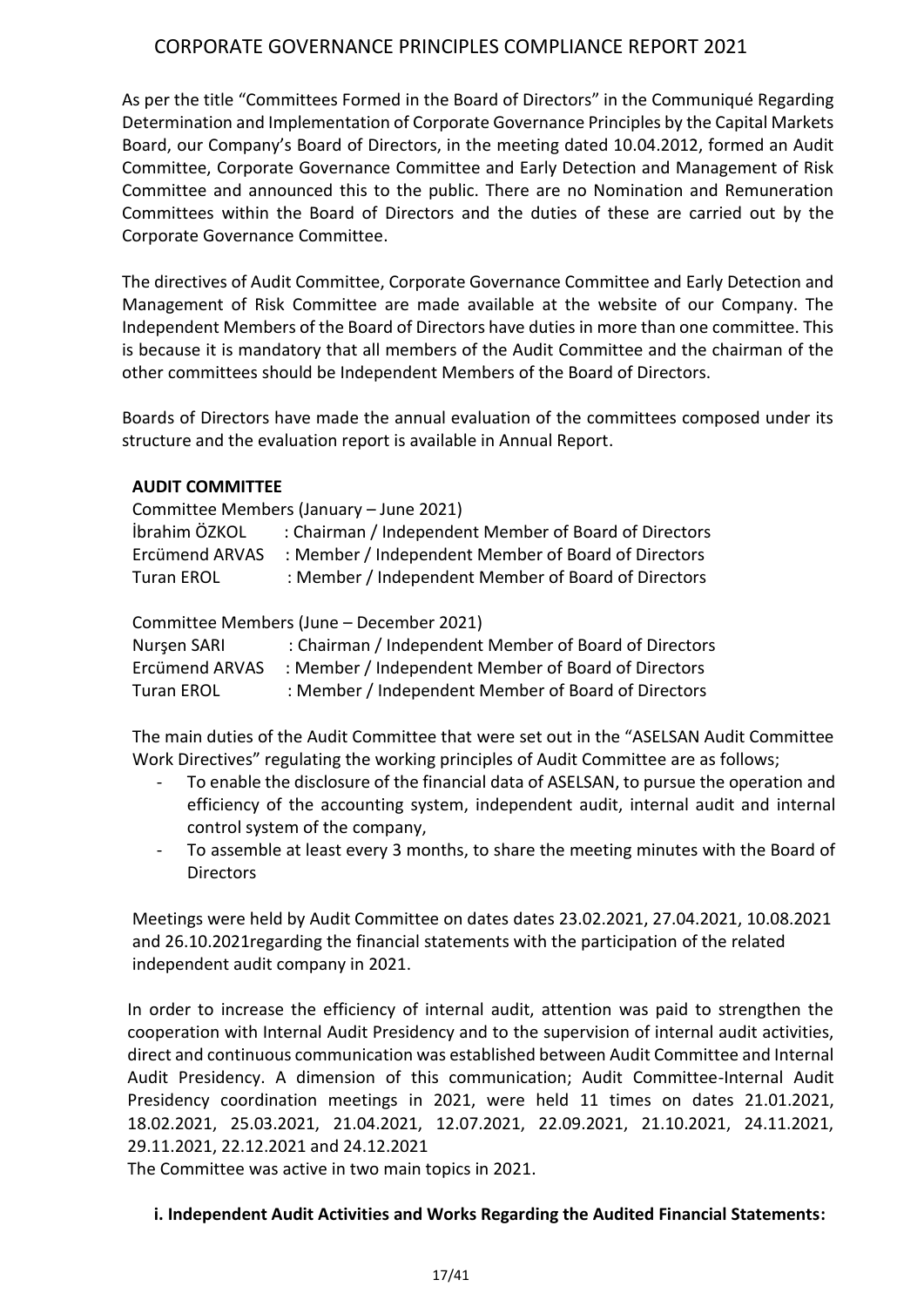"Communiqué on Financial Reporting in Capital Markets" Serial: II, 14.1 regulated the preparation of financial reports and their basis, principles of presentation to the relevant parties. December 2020 March 2021, June 2021 and September 2021 financials and Board of Directors reports were prepared in accordance with the communiqué numbered II, 14.1, and submitted to Board of Directors by Audit Committee and presented to the public via Public Disclosure Platform.

The procurement process for independent audit services for the year 2021 as per the CMB'S communiqué numbered II-14:1, was handled by the Industrialization and Procurement Directorate and the procurement proposal resolution of the Board of Directors regarding procurement of services from "YEDİTEPE Bağımsız Denetim A.Ş." was submitted for approval on the General Assembly Meeting dated 29.06.2021 and was accepted.

### **ii. Internal Audit Presidency:**

Within the scope of the internal audit activities of the Company, the relations between the Internal Audit Presidency and the Board of Directors have been carried out through Audit Committee. A direct and continuous contact between Audit Committee and Internal Audit Presidency is present.

#### **CORPORATE GOVERNANCE COMMITTEE**

|                    | Committee Members (January – June 2021)                   |
|--------------------|-----------------------------------------------------------|
| Ercümend ARVAS     | : Chairman / Independent Member of the Board of Directors |
| Salih KUL          | : Member / Member of the Board of Directors               |
| Celal Sami TÜFEKCİ | : Member / Member of the Board of Directors               |
| Pınar ÇELEBİ       | : Member / Investor Relations Manager                     |

Committee Members (June – December 2021)

| Ercümend ARVAS | : Chairman / Independent Member of the Board of Directors      |
|----------------|----------------------------------------------------------------|
| Yavuz ÇELİK    | : Member / Member of the Board of Directors                    |
| Salih KUL      | : Member / Member of the Board of Directors                    |
|                | Mustafa Murat SEKER: Member / Member of the Board of Directors |
| Pinar CELEBİ   | : Member / Investor Relations Manager                          |
|                |                                                                |

The main duties of the Corporate Governance Committee were set out in the "ASELSAN Corporate Governance Committee Work Directives" as follows:

- To carry out studies for the implementation of Corporate Governance Principles in the Company,
- To observe whether the Corporate Governance Principles have been implemented or not and if not implemented to determine the grounds for this and the conflicts of interest arising due to not complying with these principles and to make proposals for improving the status,
- To monitor the activities of the Investor Relations Department.
- Corporate Governance Committee assembles every 3 months and in every situation when necessary. The meeting minutes are submitted to the Board of Directors.

The Corporate Governance Committee assembled 8 times within the activity year 2021 on dates, 25.01.2021, 29.03.2021, 26.04.2021, 27.04.2021, 24.05.2021, 16.06.2021, 26.07.2021 and 31.08.2021. The meeting minutes of the Committee may be reached on our website. The committee was active in 3 respective tasks in 2021: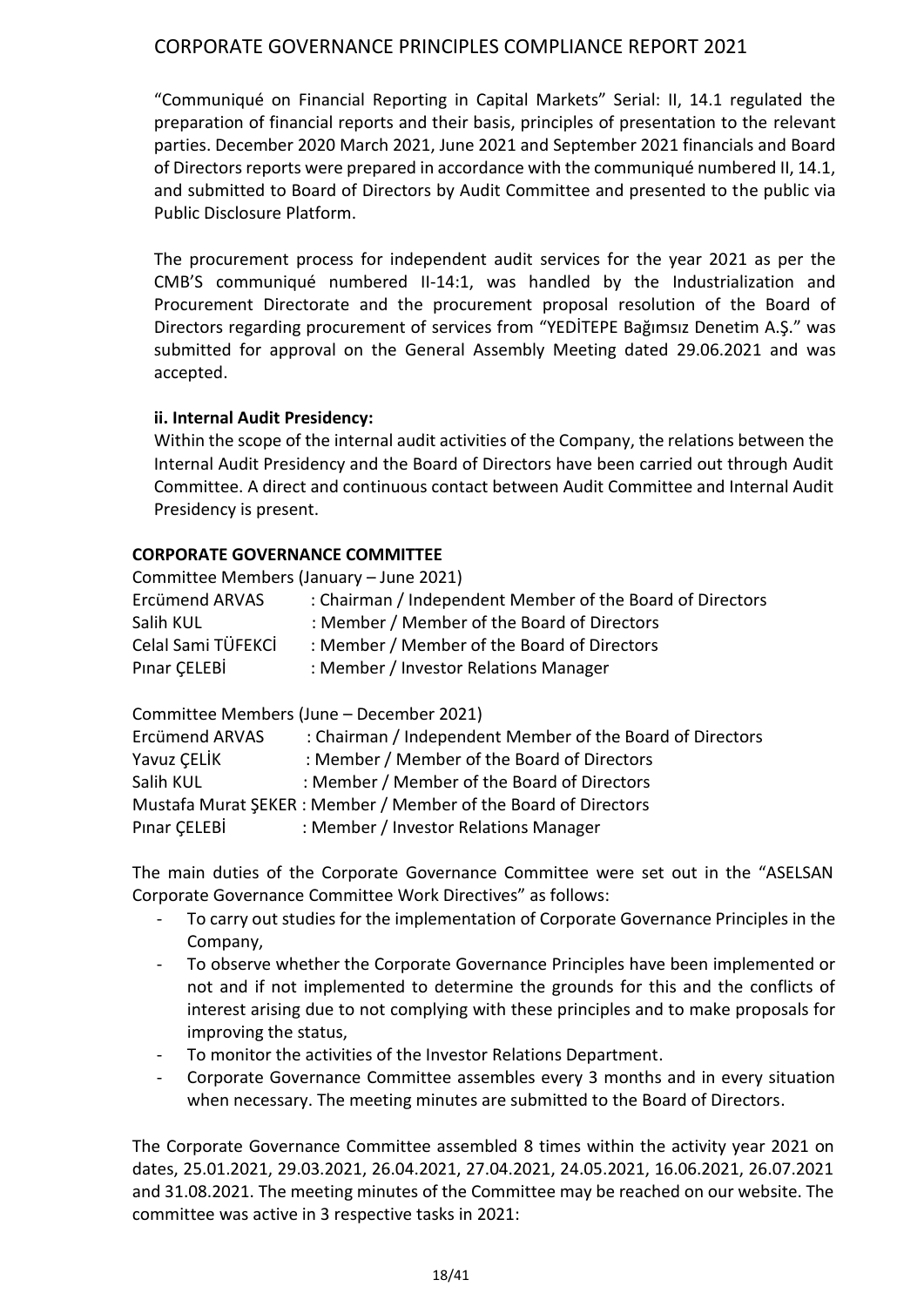### **i. Operations of Investor Relations Department:**

Investor Relations Department have attended all the meetings in 2020 and performed secretariat procedures of the committee with regard to "ASELSAN Corporate Governance Committee Working Directive". Information was provided to the committee about the activities of the Investor Relations Department in the Committee meetings.

In 2021, the subjects discussed and tasks carried by the Corporate Governance Committee within the context of the meetings are given below:

- Corporate Governance Committee Evaluation Report,
- Preparation of ASELSAN Corporate Governance Principles Compliance Report and the submission of the report to Board of Directors,
- Independent Board Members selection process,
- Corporate Governance Rating,
- Preparation of Corporate Governance Committee Evaluation Report and the submission of the report to Board of Directors,
- Receiving information about 2020 activities of the Corporate Governance Assistant General Management Directorates,
- Discussing Human Resources practices,
- Discussing the updates and changes related to the guidelines,
- Negotiating organizational structure changes and appointments.

#### **ii. Corporate Governance Rating:**

The evaluation of corporate governance rating performed by SAHA Corporate Governance and Credit Rating Services were concluded during the last quarter of 11.12.2020, ASELSAN'S corporate governance rating grade, which had been as 9,29 over 10 on 11.12.2020, has increased to 9,35 as of 10.12.2021

Our Company's share has been listed in the corporate governance index since the date 14.12.2012, which it first entered the index. Rating reports can be accessed on the company website.

#### **iii. Election of Independent Board Members**

As given by Corporate Governance Principles, the responsibility of evaluating and reporting the nominations and their independency status is given to the Nomination Committee, in companies where this committee is not formed because of the structure of the Board of Directors, the responsibility is given to Corporate Governance Committee. Within this context, the evaluation of nominations was carried on by the Committee and the resulting nominee list was presented at the Board of Directors meetings on dates 27.04.2021 and 16.06.2021.

CMB has not stated any opposing opinons regarding the nominees' list and evaluation report which was submitted by the Board of Directors. The final list was submitted to shareholders' voting on General Assembly Meeting on 29.06.2021 and as a result, Ercümend ARVAS, Turan EROL and Nurşen SARI were elected as independent members to serve for 1 year.

#### **EARLY DETECTION AND MANAGEMENT OF RISK COMMITTEE**

ASELSAN Board of Directors established the "Early Detection and Management of Risk Committee" with the resolution dated 10.04.2012 and numbered 720/1. The Committee executes as per the directive numbered ASY-01-066.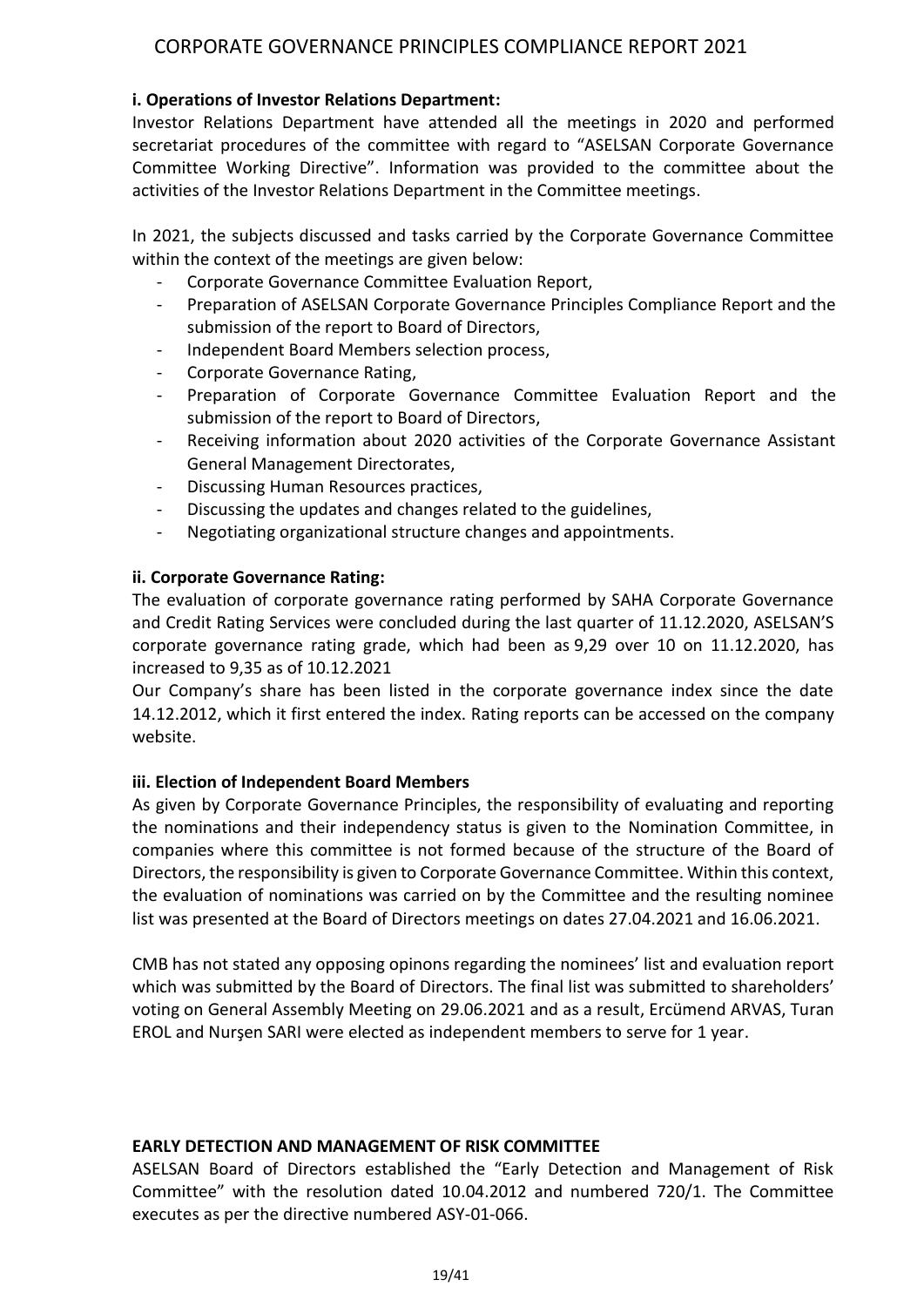Committee Members (January – June 2021)

| <b>Turan EROL</b> | : Chairman / Independent Member of the Board of Directors |
|-------------------|-----------------------------------------------------------|
| Salih KUL         | : Member / Member of the Board of Directors               |

Committee Members (June – December 2021)

| <b>Turan EROL</b> | : Chairman / Independent Member of the Board of Directors |
|-------------------|-----------------------------------------------------------|
| Yavuz CELİK       | : Member / Member of the Board of Directors               |
| Salih KUL         | : Member / Member of the Board of Directors               |

In 2020 the Committee continued to identify the risks which prevent ASELSAN from reaching its goals; manage the risks in accordance with the company's risk-taking profile; report the risk activities; build risk aware decision mechanisms and internal control. Risks identified through risk management processes are prioritized depending on their probability and impact. It is ensured that important risks are monitored and reported. In this context, in 2021 the Committee held 6 meetings on 25.01.2021, 29.03.2021, 24.05.2021, 26.07.2021, 25.10.2021 and 27.12.2021.

Committee's activities are summarized below:

- "2020 Evaluation Report" was prepared and submitted to Board of Directors in January 2021.
- In 2021, a total of 6 Corporate Risk Evaluation Reports were prepared and submitted to the Board of Directors. In the reports;
	- Important risks of ASELSAN were evaluated and monitored. The risk classification, explanation, rating, strategy, owner/responsible, current control operations and relevant indicators and mitigating actions were included in the report.
	- Warning levels of benchmarks for risk indicators were determined and the risk indicators which divert from the benchmark and can signal the poor performance of a goal during the reporting period were also reported.
- Risk management chapters in the annual report and the other reports set by the legal authorities were prepared.

The secretariat formalities of the Committee were performed by Enterprise Risk and Process Management Department of Finance Directorate.

### **5.4. Risk Management and Internal Control Mechanism**

In ASELSAN, the effectiveness of internal audit activities, corporate governance, risk management and internal control processes are improved and the Company contributes to the achievement of the Company's targets. The most important role of the internal audit activities, which is an important component of the internal control system, is the provision of assurance and consultancy services to the Audit Committee and the Board of Directors on the internal control system and enterprice risk management. The 3-year audit plan and work programs are prepared on a risk-based basis and the results of the audit are reported to the Audit Committee and regular meetings are held with the Committee. By the Internal Audit Department; compliance with legal regulations and company regulations, the application of ethical principles and the adequacy of controls to eliminate risks are evaluated.

### **5.5. Strategic Objectives of the Company**

The Board of Directors is the top-level body to make strategic decisions and to execute and represent. As per the Articles of Association of the Company, the Board of Directors is responsible to determine the Strategic Plans and control its implementations.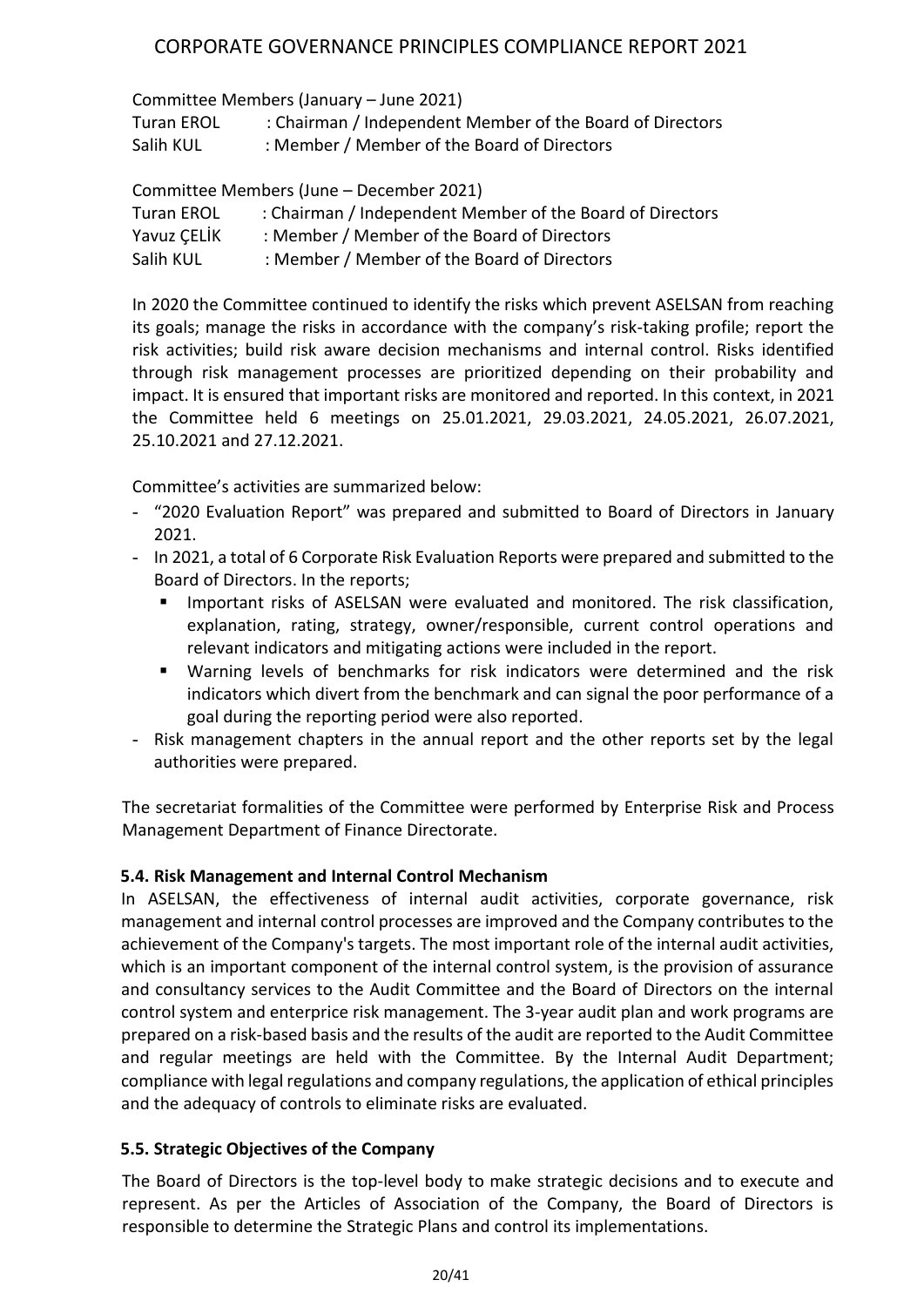Strategic Management Process is a part of Corporate Governance and is managed by the Chairman and CEO in the name of Board of Directors, following the approval of the ASELSAN Strategic Plan which is prepared with the coordination of Strategic Management Directorate. Reaching ASELSAN's long term goals and sustaining success can be achieved through environment friendly strategies.

ASELSAN's vision is to be a reliable, competitively preferred, environment-friendly and human conscious technology firm, which preserves its sustainable growth in the global market via the values created for stakeholders, as well as serving its establishment purposes. Within this concept, annually updated 5-year Strategic Plan and 3-year Budgets are prepared. With this methodology, short- and medium-term targets are specified by considering long term goals. The operations to be carried out for these targets are executed by Sector Presidencies/Vice Presidencies and performance evaluations are made based on Balanced Scorecard method, which is widely used in the world.

#### **5.6. Financial Rights**

Renumeration procedures for Board of Directors Members and Managers with Executive Responsibility, which are set in written form in accordance with the Corporate Governance Principles, are published on our Company's website.

Monthly remunerations provided to our Members of the Board of Directors are determined by the General Assembly and no other benefits are granted apart from the monthly remuneration. Pursuant to the resolution taken at the 46<sup>th</sup> Ordinary General Assembly held on 29.06.2021, the Members of the Board of Directors are paid TL 4.500,- per month. As for the determination of the financial rights of the board members, no reward system is applied to reflect the Company performance and which is based on the performance of the Members of the Board of Directors.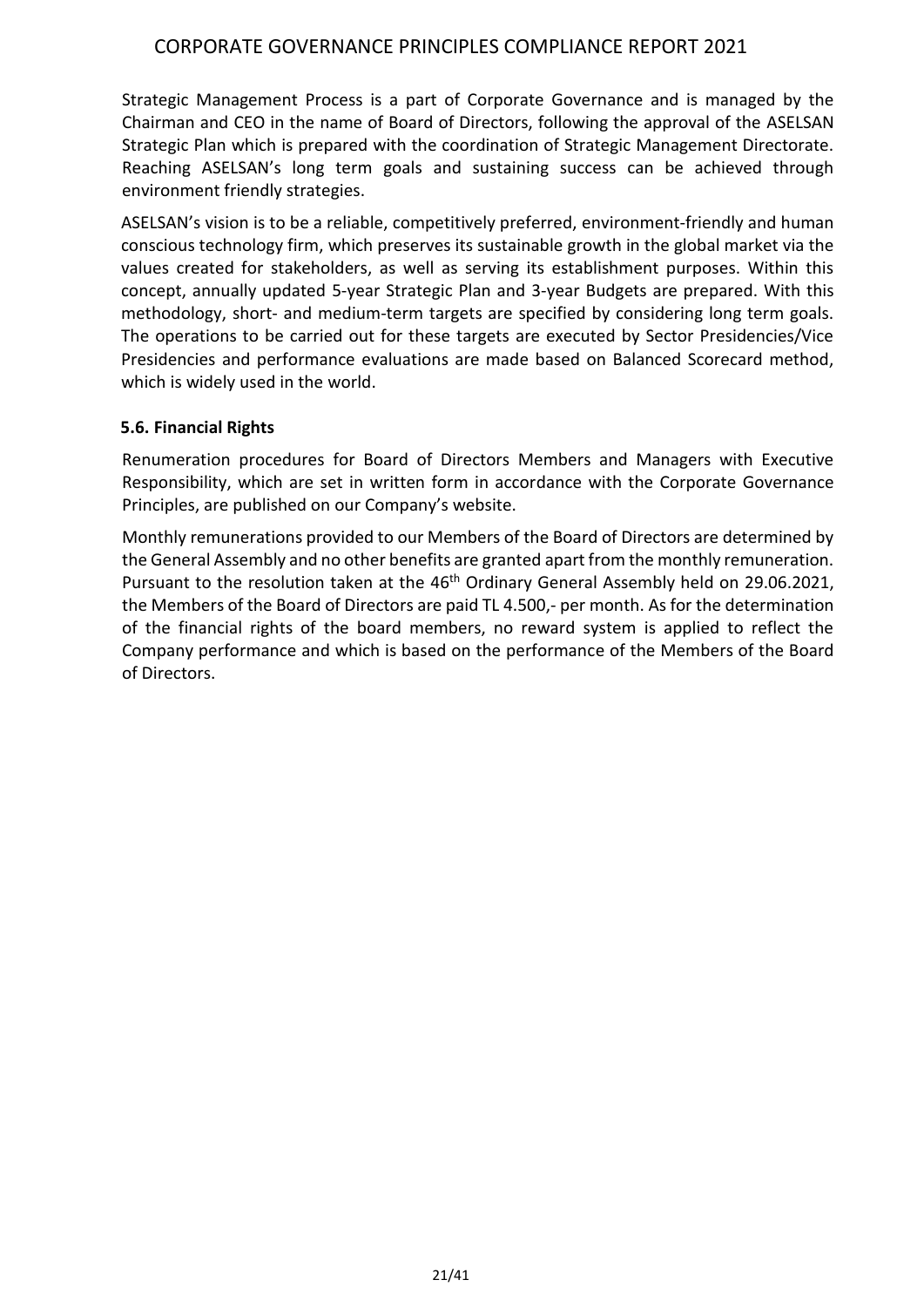#### **Statement of Independence**

TO THE BOARD OF DIRECTORS OF ASELSAN ELEKTRONIK SANAYİ VE TİCARET A.S. ANKARA

 $_{\text{Data}} 271041221$ 

With respect to the corporate governance principle numbered 4.3.6 of the Capital Markets Board's Communiqué on Corporate Governance numbered II-17.1, in order for me to be selected as an Independent Board Member of ASELSAN Elektronik Sanayi ve Ticaret A.Ş. (Company), I hereby agree, represent and undertake that I;

- k) do not have a relationship in terms of employment at an administrative level to take upon significant duty and responsibilities within the last five years, do not own more than 5% of the capital or voting rights or privileged shares either jointly or solely or do not have established a significant commercial relation between the corporation, companies on which the corporation hold control of management or significant effect and shareholders who hold control of management of the corporation or have significant effect in the corporation and legal entities on which these shareholders hold control of management and myself, my spouse and my relatives by blood or marriage up to second degree,
- have not been a shareholder (5% and more), an employee at an administrative level to take upon significant duty and responsibilities or member of board of directors within the last five vears in companies that the corporation purchases or sells goods or service at a significant level within the framework of the contracts executed, especially on audit (including tax audit, statutory audit, internal audit), rating and consulting of the corporation, at the time period when the corporation purchases or sells services or goods,
- m) have professional education, knowledge and experience in order to duly fulfill the duties assigned for being an independent board member.
- n) will not be serving as a full time employee at public authorities and institutions after being elected, except being an academic member at university provided that is in compliance with the relevant legislation,
- o) am residing in Turkey in accordance with the Income Tax Law (I.T.L) dated 31.12.1960 and numbered 193.
- p) am capable to contribute positively to the operations of the corporation, to maintain my objectivity in conflicts of interests between the corporation and the shareholders, have strong ethical standards. professional reputation and experience to freely take decisions by considering the rights of the stakeholders,
- q) am able to allocate time for the corporation's business in order to follow up the activities of the corporation and duly fulfill the allocated duties,
- r) have not conducted membership of board of directors more than a term of six years in the last ten vears.
- s) am not the independent member of the board of directors in more than three of the corporations as such; the corporation or the controlling shareholders of the corporation who hold the control of management corporations and in more than five corporations in total which are admitted to the trading on the exchange,
- t) have not been registered and announced as a board member representing a legal entity.

I hereby submit this to the knowledge of the Board of Directors, shareholders and all relevant parties.

Sincerely yours, Fremiend ARVAS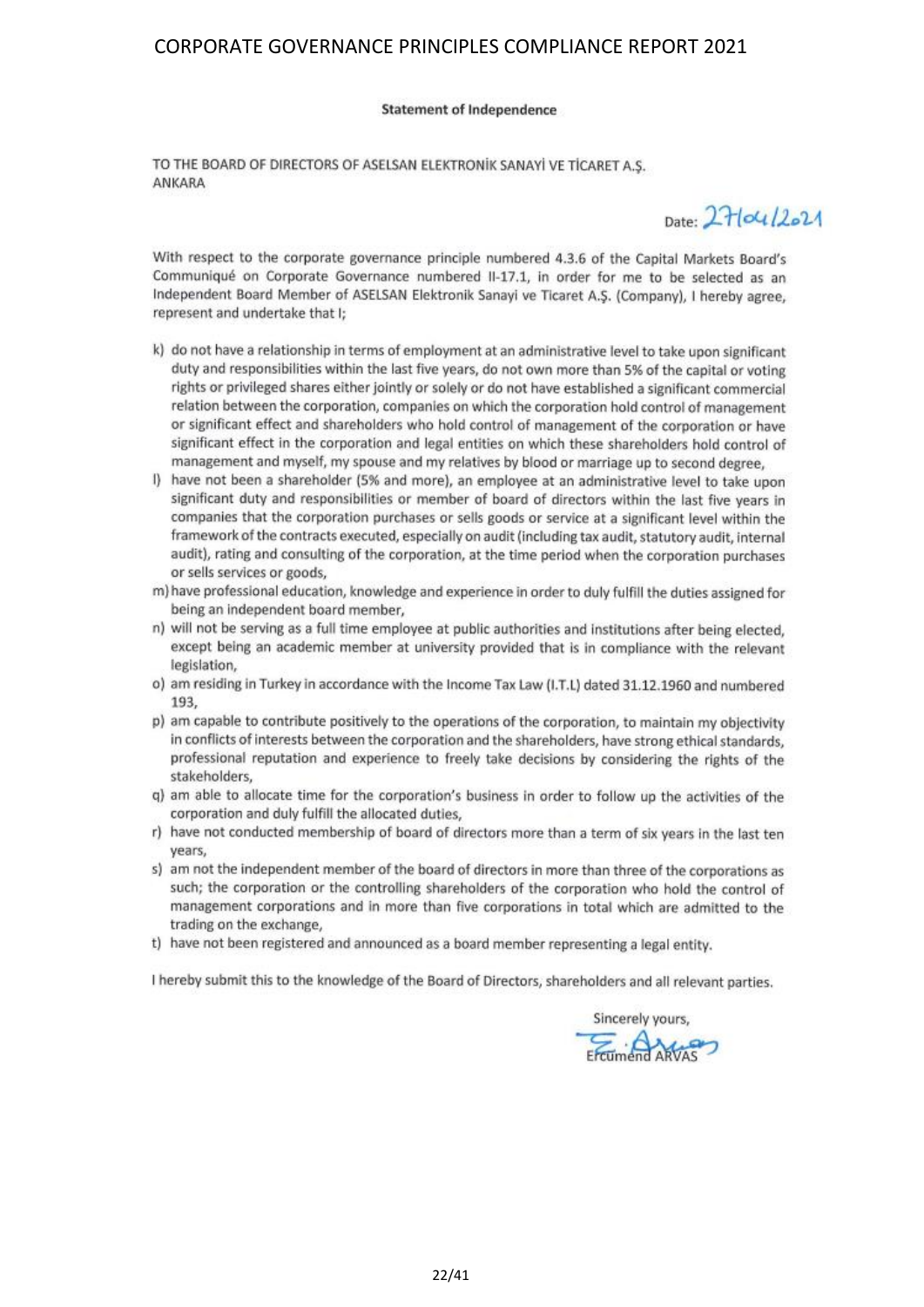#### **Statement of Independence**

TO THE BOARD OF DIRECTORS OF ASELSAN ELEKTRONIK SANAYI VE TICARET A.S. ANKARA

 $Date: 27/54/2021$ 

With respect to the corporate governance principle numbered 4.3.6 of the Capital Markets Board's Communiqué on Corporate Governance numbered II-17.1, in order for me to be selected as an Independent Board Member of ASELSAN Elektronik Sanayi ve Ticaret A.S. (Company), I hereby agree, represent and undertake that I;

- k) do not have a relationship in terms of employment at an administrative level to take upon significant duty and responsibilities within the last five years, do not own more than 5% of the capital or voting rights or privileged shares either jointly or solely or do not have established a significant commercial relation between the corporation, companies on which the corporation hold control of management or significant effect and shareholders who hold control of management of the corporation or have significant effect in the corporation and legal entities on which these shareholders hold control of management and myself, my spouse and my relatives by blood or marriage up to second degree,
- I) have not been a shareholder (5% and more), an employee at an administrative level to take upon significant duty and responsibilities or member of board of directors within the last five years in companies that the corporation purchases or sells goods or service at a significant level within the framework of the contracts executed, especially on audit (including tax audit, statutory audit, internal audit), rating and consulting of the corporation, at the time period when the corporation purchases or sells services or goods,
- m) have professional education, knowledge and experience in order to duly fulfill the duties assigned for being an independent board member,
- n) will not be serving as a full time employee at public authorities and institutions after being elected. except being an academic member at university provided that is in compliance with the relevant legislation,
- o) am residing in Turkey in accordance with the Income Tax Law (I.T.L) dated 31.12.1960 and numbered 193,
- p) am capable to contribute positively to the operations of the corporation, to maintain my objectivity in conflicts of interests between the corporation and the shareholders, have strong ethical standards. professional reputation and experience to freely take decisions by considering the rights of the stakeholders,
- q) am able to allocate time for the corporation's business in order to follow up the activities of the corporation and duly fulfill the allocated duties,
- r) have not conducted membership of board of directors more than a term of six years in the last ten years,
- s) am not the independent member of the board of directors in more than three of the corporations as such; the corporation or the controlling shareholders of the corporation who hold the control of management corporations and in more than five corporations in total which are admitted to the trading on the exchange.
- t) have not been registered and announced as a board member representing a legal entity.

I hereby submit this to the knowledge of the Board of Directors, shareholders and all relevant parties.

Sincerely yours,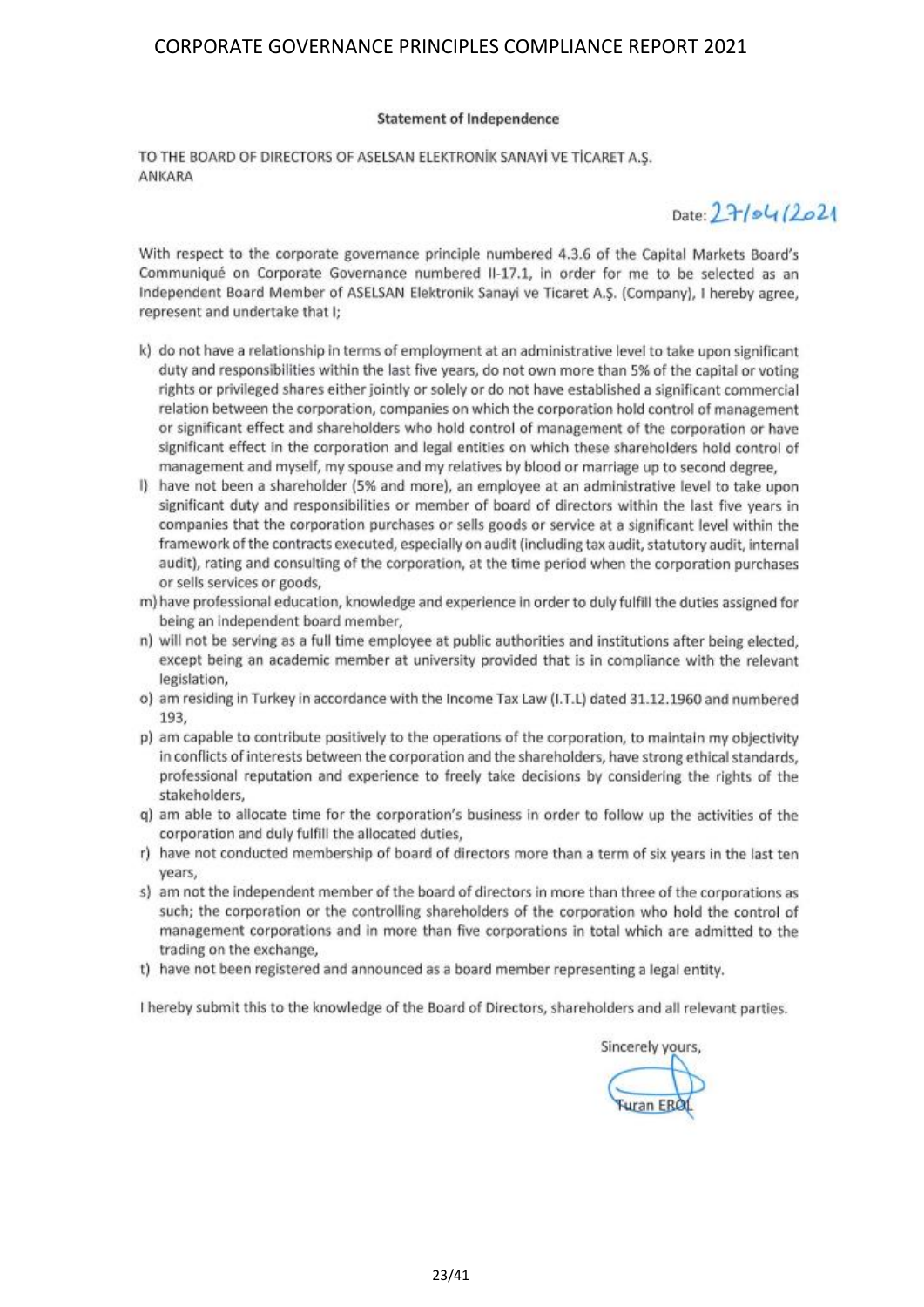#### **Statement of Independence**

TO THE BOARD OF DIRECTORS OF ASELSAN ELEKTRONIK SANAYI VE TICARET A.S. ANKARA

Date:  $15.06.2021$ 

With respect to the corporate governance principle numbered 4.3.6 of the Capital Markets Board's Communiqué on Corporate Governance numbered II-17.1, in order for me to be selected as an Independent Board Member of ASELSAN Elektronik Sanayi ve Ticaret (Company), I hereby agree, represent and undertake that I;

- k) do not have a relationship in terms of employment at an administrative level to take upon significant duty and responsibilities within the last five years, do not own more than 5% of the capital or voting rights or privileged shares either jointly or solely or do not have established a significant commercial relation between the corporation, companies on which the corporation hold control of management or significant effect and shareholders who hold control of management of the corporation or have significant effect in the corporation and legal entities on which these shareholders hold control of management and myself, my spouse and my relatives by blood or marriage up to second degree,
- I) have not been a shareholder (5% and more), an employee at an administrative level to take upon significant duty and responsibilities or member of board of directors within the last five years in companies that the corporation purchases or sells goods or service at a significant level within the framework of the contracts executed, especially on audit (including tax audit, statutory audit, internal audit), rating and consulting of the corporation, at the time period when the corporation purchases or sells services or goods,
- m) have professional education, knowledge and experience in order to duly fulfill the duties assigned for being an independent board member,
- n) will not be serving as a full time employee at public authorities and institutions after being elected, except being an academic member at university provided that is in compliance with the relevant legislation,
- o) am residing in Turkey in accordance with the Income Tax Law (I.T.L) dated 31.12.1960 and numbered 193.
- p) 'am capable to contribute positively to the operations of the corporation, to maintain my objectivity in conflicts of interests between the corporation and the shareholders, have strong ethical standards, professional reputation and experience to freely take decisions by considering the rights of the stakeholders,
- g) am able to allocate time for the corporation's business in order to follow up the activities of the corporation and duly fulfill the allocated duties,
- r) have not conducted membership of board of directors more than a term of six years in the last ten years,
- s) am not the independent member of the board of directors in more than three of the corporations as such; the corporation or the controlling shareholders of the corporation who hold the control of management corporations and in more than five corporations in total which are admitted to the trading on the exchange,
- t) have not been registered and announced as a board member representing a legal entity.

I hereby submit this to the knowledge of the Board of Directors, shareholders and all relevant parties.

Sincerely yours,<br>Museus Bor<br>Dr. Nursen Sarl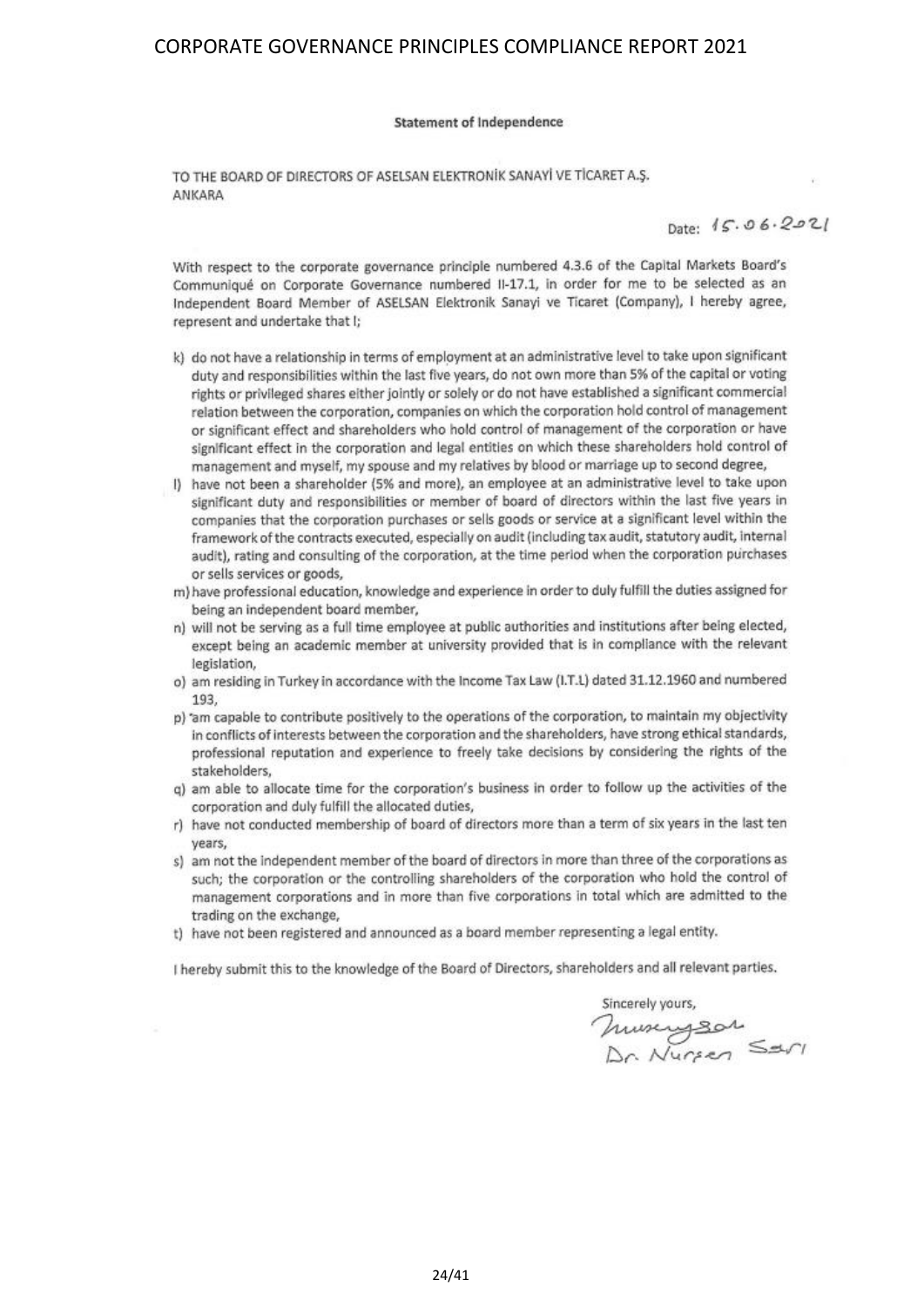| <b>APPENDIX-1</b>                                                                                                                                                                                                                                                                     |                           |         |     | Compliance |                          |                                                           |
|---------------------------------------------------------------------------------------------------------------------------------------------------------------------------------------------------------------------------------------------------------------------------------------|---------------------------|---------|-----|------------|--------------------------|-----------------------------------------------------------|
| <b>CORPORATE GOVERNANCE COMPLIANCE REPORT</b>                                                                                                                                                                                                                                         | Yes.                      | Partial | No. | Exempted   | <b>Not</b><br>Applicable | Explanation                                               |
| <b>1.1. FACILITATING THE EXERCISE OF SHAREHOLDER RIGHTS</b>                                                                                                                                                                                                                           |                           |         |     |            |                          |                                                           |
| 1.1.2-Up-to-date information and disclosures which may affect<br>the exercise of shareholder rights are available to investors at the<br>corporate website.                                                                                                                           | X                         |         |     |            |                          |                                                           |
| <b>1.2. RIGHT TO OBTAIN AND REVIEW INFORMATION</b>                                                                                                                                                                                                                                    |                           |         |     |            |                          |                                                           |
| 1.2.1-Management did not enter into any transaction that would<br>complicate the conduct of special audit.                                                                                                                                                                            | $\boldsymbol{\mathsf{X}}$ |         |     |            |                          |                                                           |
| <b>1.3. GENERAL ASSEMBLY</b>                                                                                                                                                                                                                                                          |                           |         |     |            |                          |                                                           |
| 1.3.2-The company ensures the clarity of the General Assembly<br>agenda, and that an item on the agenda does not cover multiple X<br>topics.                                                                                                                                          |                           |         |     |            |                          |                                                           |
| 1.3.7-Insiders with privileged information have informed the<br>board of directors about transactions conducted on their behalf<br>within the scope of the company's activities in order for these<br>transactions to be presented at the General Shareholders' Meeting.              |                           |         |     |            | X                        |                                                           |
| 1.3.8-Members of the board of directors who are concerned with<br>specific agenda items, auditors, and other related persons, as well<br>as the officers who are responsible for the preparation of the<br>financial statements were present at the General Shareholders'<br>Meeting. | X                         |         |     |            |                          |                                                           |
| 1.3.10-The agenda of the General Shareholders' Meeting<br>included a separate item detailing the amounts and beneficiaries of X<br>all donations and contributions.                                                                                                                   |                           |         |     |            |                          |                                                           |
| 1.3.11-The General Shareholders' Meeting was held open to the<br>public, including the stakeholders, without having the right to<br>speak.                                                                                                                                            |                           | X       |     |            |                          | The General Assembly meeting is not open to the<br>media. |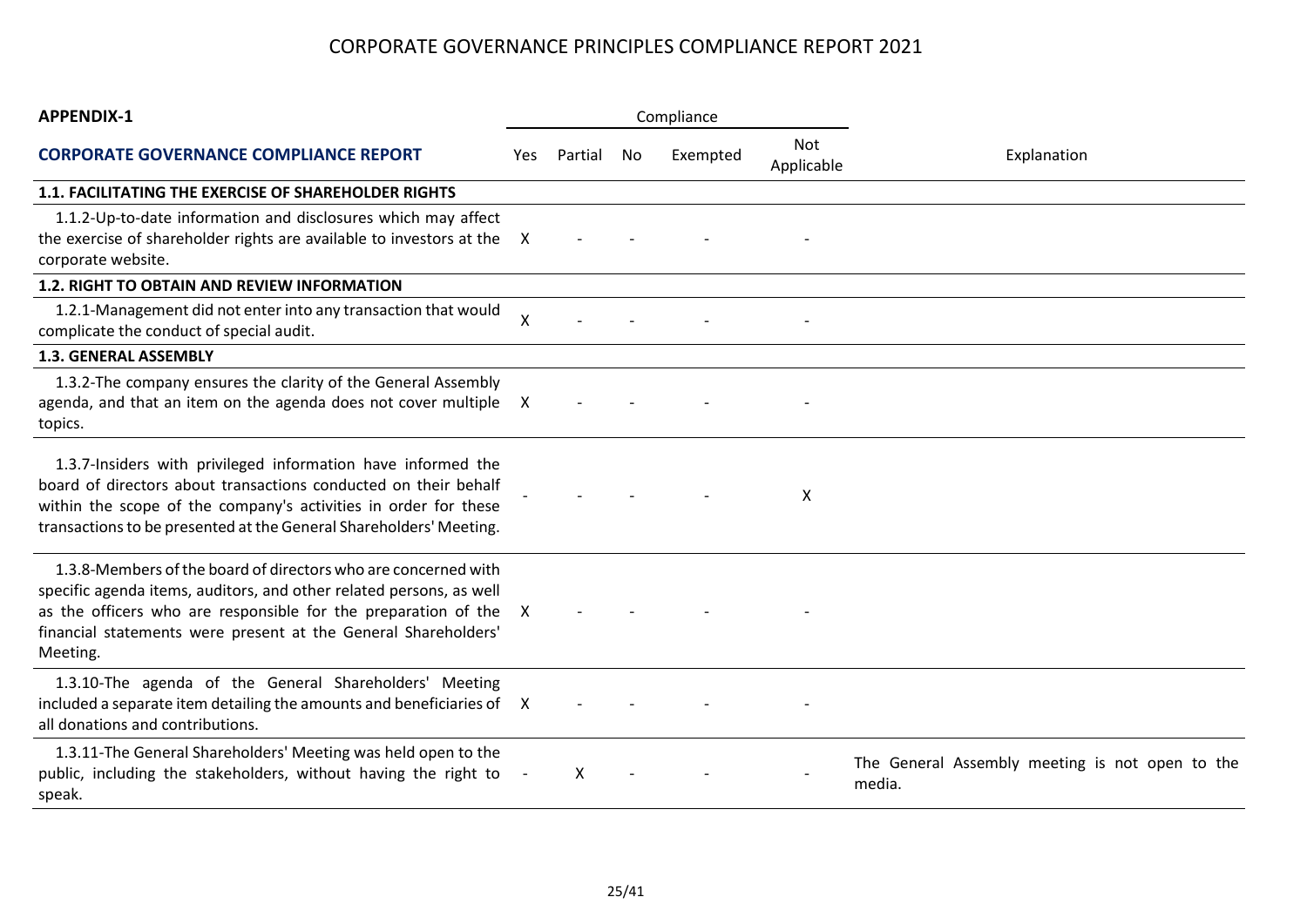|                                                                                                                                                                                                                         |                    |         |    | Compliance |                   |                                                                                                                                                                                                                |  |
|-------------------------------------------------------------------------------------------------------------------------------------------------------------------------------------------------------------------------|--------------------|---------|----|------------|-------------------|----------------------------------------------------------------------------------------------------------------------------------------------------------------------------------------------------------------|--|
| <b>CORPORATE GOVERNANCE COMPLIANCE REPORT</b>                                                                                                                                                                           | Yes.               | Partial | No | Exempted   | Not<br>Applicable | Explanation                                                                                                                                                                                                    |  |
| <b>1.4. VOTING RIGHTS</b>                                                                                                                                                                                               |                    |         |    |            |                   |                                                                                                                                                                                                                |  |
| 1.4.1-There is no restriction preventing shareholders from<br>exercising their shareholder rights.                                                                                                                      | X                  |         |    |            |                   |                                                                                                                                                                                                                |  |
| 1.4.2-The company does not have shares that carry privileged<br>voting rights.                                                                                                                                          | X                  |         |    |            |                   |                                                                                                                                                                                                                |  |
| 1.4.3-The company withholds from exercising its voting rights at<br>the General Shareholders' Meeting of any company with which it<br>has cross-ownership, in case such cross-ownership provides<br>management control. |                    |         |    |            | X                 |                                                                                                                                                                                                                |  |
| <b>1.5. MINORITY RIGHTS</b>                                                                                                                                                                                             |                    |         |    |            |                   |                                                                                                                                                                                                                |  |
| 1.5.1-The company pays maximum diligence to the exercise of<br>minority rights.                                                                                                                                         | X                  |         |    |            |                   |                                                                                                                                                                                                                |  |
| 1.5.2-The Articles of Association extend the use of minority rights<br>to those who own less than one twenthieth of the outstanding<br>shares, and expand the scope of the minority rights.                             |                    |         | x  |            |                   | Utmost attention is paid for the execution of minority<br>rights in our Company and the provisions of Turkish<br>Code of Commerce and the relevant legislation<br>regarding minority rights are applied as is. |  |
| <b>1.6. DIVIDEND RIGHT</b>                                                                                                                                                                                              |                    |         |    |            |                   |                                                                                                                                                                                                                |  |
| 1.6.1-The dividend policy approved by the General Shareholders'<br>Meeting is posted on the company website.                                                                                                            | X                  |         |    |            |                   |                                                                                                                                                                                                                |  |
| 1.6.2-The dividend distribution policy comprises the minimum<br>information to ensure that the shareholders can have an opinion<br>on the procedure and principles of dividend distributions in the<br>future.          | X                  |         |    |            |                   |                                                                                                                                                                                                                |  |
| 1.6.3-The reasons for retaining earnings, and their allocations,<br>are stated in the relevant agenda item.                                                                                                             | $\pmb{\mathsf{X}}$ |         |    |            |                   |                                                                                                                                                                                                                |  |
| 1.6.4-The board reviewed whether the dividend policy balances<br>the benefits of the shareholders and those of the company.                                                                                             | X                  |         |    |            |                   |                                                                                                                                                                                                                |  |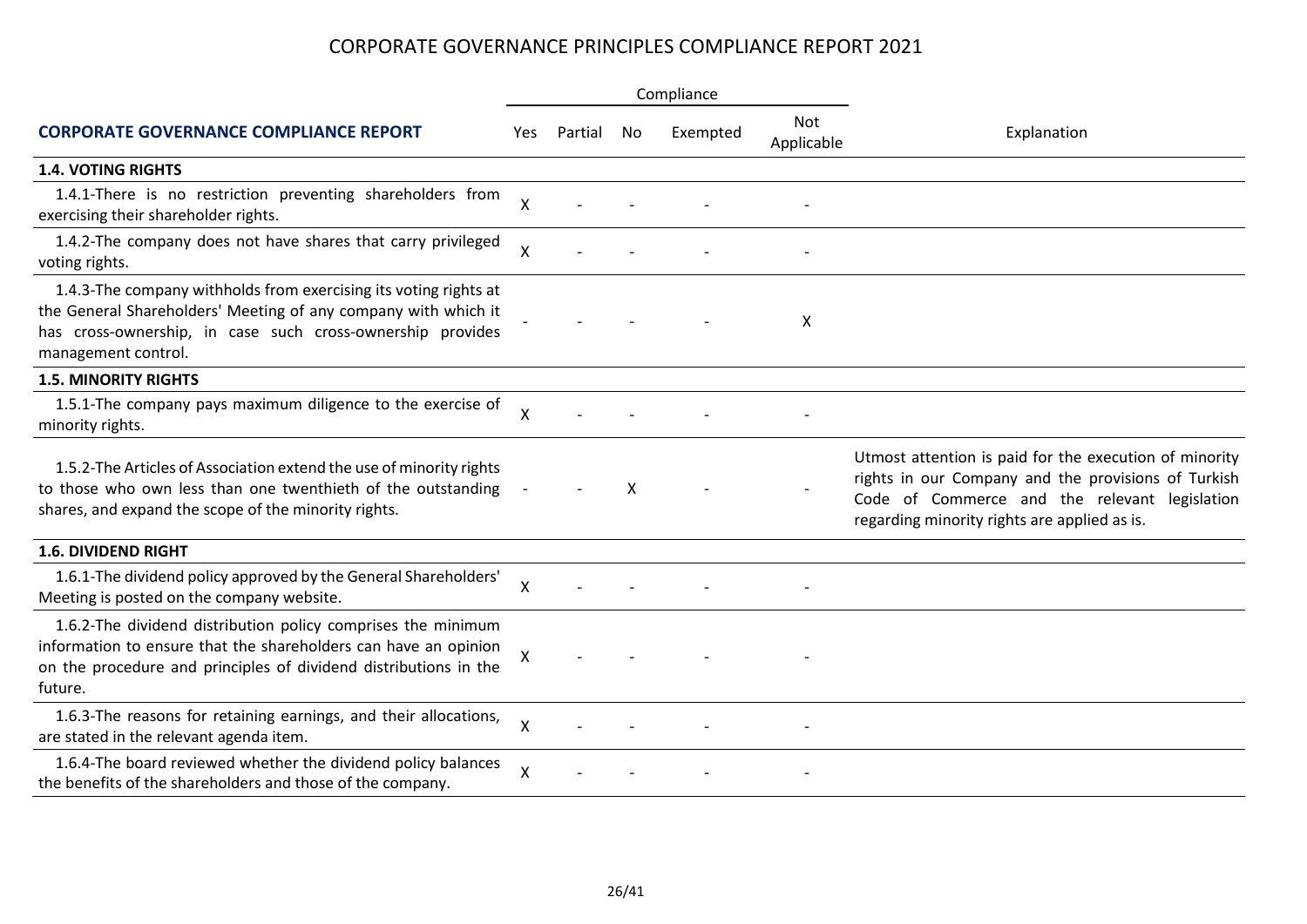|                                                                                                                                                                                                              |                           |         |    | Compliance |                          |                                                                                                                                                                                                                                                                                                                                                                                                                                                                                                                                                                                                                                                              |
|--------------------------------------------------------------------------------------------------------------------------------------------------------------------------------------------------------------|---------------------------|---------|----|------------|--------------------------|--------------------------------------------------------------------------------------------------------------------------------------------------------------------------------------------------------------------------------------------------------------------------------------------------------------------------------------------------------------------------------------------------------------------------------------------------------------------------------------------------------------------------------------------------------------------------------------------------------------------------------------------------------------|
| <b>CORPORATE GOVERNANCE COMPLIANCE REPORT</b>                                                                                                                                                                | Yes                       | Partial | No | Exempted   | <b>Not</b><br>Applicable | Explanation                                                                                                                                                                                                                                                                                                                                                                                                                                                                                                                                                                                                                                                  |
| <b>1.7. TRANSFER OF SHARES</b>                                                                                                                                                                               |                           |         |    |            |                          |                                                                                                                                                                                                                                                                                                                                                                                                                                                                                                                                                                                                                                                              |
| 1.7.1-There are no restrictions preventing shares from being<br>transferred.                                                                                                                                 |                           |         | X  |            |                          | The transfer of the nominated Group A shares<br>representing majority part of the capital and which are<br>not traded in Borsa İstanbul has been restricted with the<br>provision of article 6 of the Articles of Association<br>stating "As the company operates in security and<br>defense sector, Group A shares shall not be sold or<br>transferred without the consent of the Board of<br>Directors; in the event that these shares are transferred<br>or sold to third parties partially or completely without<br>the consent of the Board of Directors, the Board of<br>Directors is entitled to abstain from recording this sale<br>in the records". |
| <b>2.1. CORPORATE WEBSITE</b>                                                                                                                                                                                |                           |         |    |            |                          |                                                                                                                                                                                                                                                                                                                                                                                                                                                                                                                                                                                                                                                              |
| 2.1.1-The company website includes all elements listed in<br>Corporate Governance Principle 2.1.1.                                                                                                           | $\boldsymbol{\mathsf{X}}$ |         |    |            |                          |                                                                                                                                                                                                                                                                                                                                                                                                                                                                                                                                                                                                                                                              |
| 2.1.2-The shareholding structure (names, privileges, number and<br>ratio of shares, and beneficial owners of more than 5% of the issued<br>share capital) is updated on the website at least every 6 months. | X                         |         |    |            |                          |                                                                                                                                                                                                                                                                                                                                                                                                                                                                                                                                                                                                                                                              |
| 2.1.4 - The company website is prepared in other selected foreign<br>languages, in a way to present exactly the same information with X<br>the Turkish content.                                              |                           |         |    |            |                          |                                                                                                                                                                                                                                                                                                                                                                                                                                                                                                                                                                                                                                                              |
| <b>2.2. ANNUAL REPORT</b>                                                                                                                                                                                    |                           |         |    |            |                          |                                                                                                                                                                                                                                                                                                                                                                                                                                                                                                                                                                                                                                                              |
| 2.2.1-The board of directors ensures that the annual report<br>represents a true and complete view of the company's activities.                                                                              | X                         |         |    |            |                          |                                                                                                                                                                                                                                                                                                                                                                                                                                                                                                                                                                                                                                                              |
| 2.2.2-The annual report includes all elements listed in Corporate<br>Governance Principle 2.2.2.                                                                                                             | $\mathsf{X}$              |         |    |            |                          |                                                                                                                                                                                                                                                                                                                                                                                                                                                                                                                                                                                                                                                              |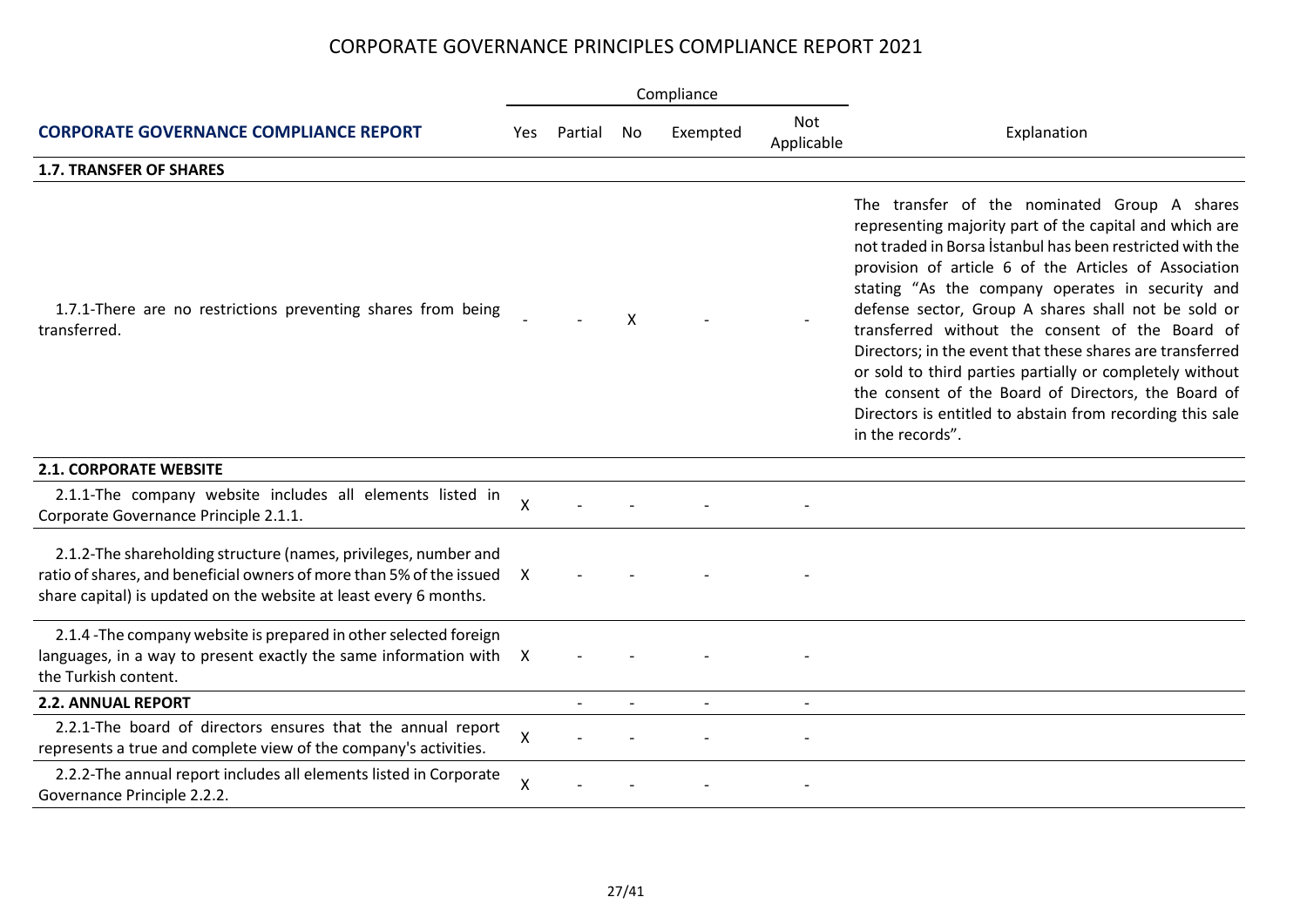|                                                                                                                                                                                                               |                           |         |    | Compliance |                          |                                                                                                                                                                               |
|---------------------------------------------------------------------------------------------------------------------------------------------------------------------------------------------------------------|---------------------------|---------|----|------------|--------------------------|-------------------------------------------------------------------------------------------------------------------------------------------------------------------------------|
| <b>CORPORATE GOVERNANCE COMPLIANCE REPORT</b>                                                                                                                                                                 | Yes.                      | Partial | No | Exempted   | <b>Not</b><br>Applicable | Explanation                                                                                                                                                                   |
| 3.1. CORPORATION'S POLICY ON STAKEHOLDERS                                                                                                                                                                     |                           |         |    |            |                          |                                                                                                                                                                               |
| 3.1.1-The rights of the stakeholders are protected pursuant to<br>the relevant regulations, contracts and within the framework of X<br>bona fides principles.                                                 |                           |         |    |            |                          |                                                                                                                                                                               |
| 3.1.3-Policies or procedures addressing stakeholders' rights are<br>published on the company's website.                                                                                                       | $\mathsf{X}$              |         |    |            |                          |                                                                                                                                                                               |
| 3.1.4-A whistleblowing programme is in place for reporting legal<br>and ethical issues.                                                                                                                       | $\mathsf{X}$              |         |    |            |                          |                                                                                                                                                                               |
| 3.1.5-The company addresses conflicts of interest among<br>stakeholders in a balanced manner.                                                                                                                 | $\boldsymbol{\mathsf{X}}$ |         |    |            |                          |                                                                                                                                                                               |
| 3.2. SUPPORTING THE PARTICIPATION OF THE STAKEHOLDERS IN THE CORPORATION'S MANAGEMENT                                                                                                                         |                           |         |    |            |                          |                                                                                                                                                                               |
| 3.2.1-The Articles of Association, or the internal regulations<br>(terms of reference/manuals), regulate the participation of<br>employees in management.                                                     |                           | X       |    |            |                          | Although the mechanisms that enable the participation<br>of stakeholders in the management of the company are<br>built, they are not included in the Articles of Association. |
| 3.2.2-Surveys/other<br>research<br>techniques,<br>consultation,<br>interviews, observation method etc. were conducted to obtain<br>opinions from stakeholders on decisions that significantly affect<br>them. | X                         |         |    |            |                          |                                                                                                                                                                               |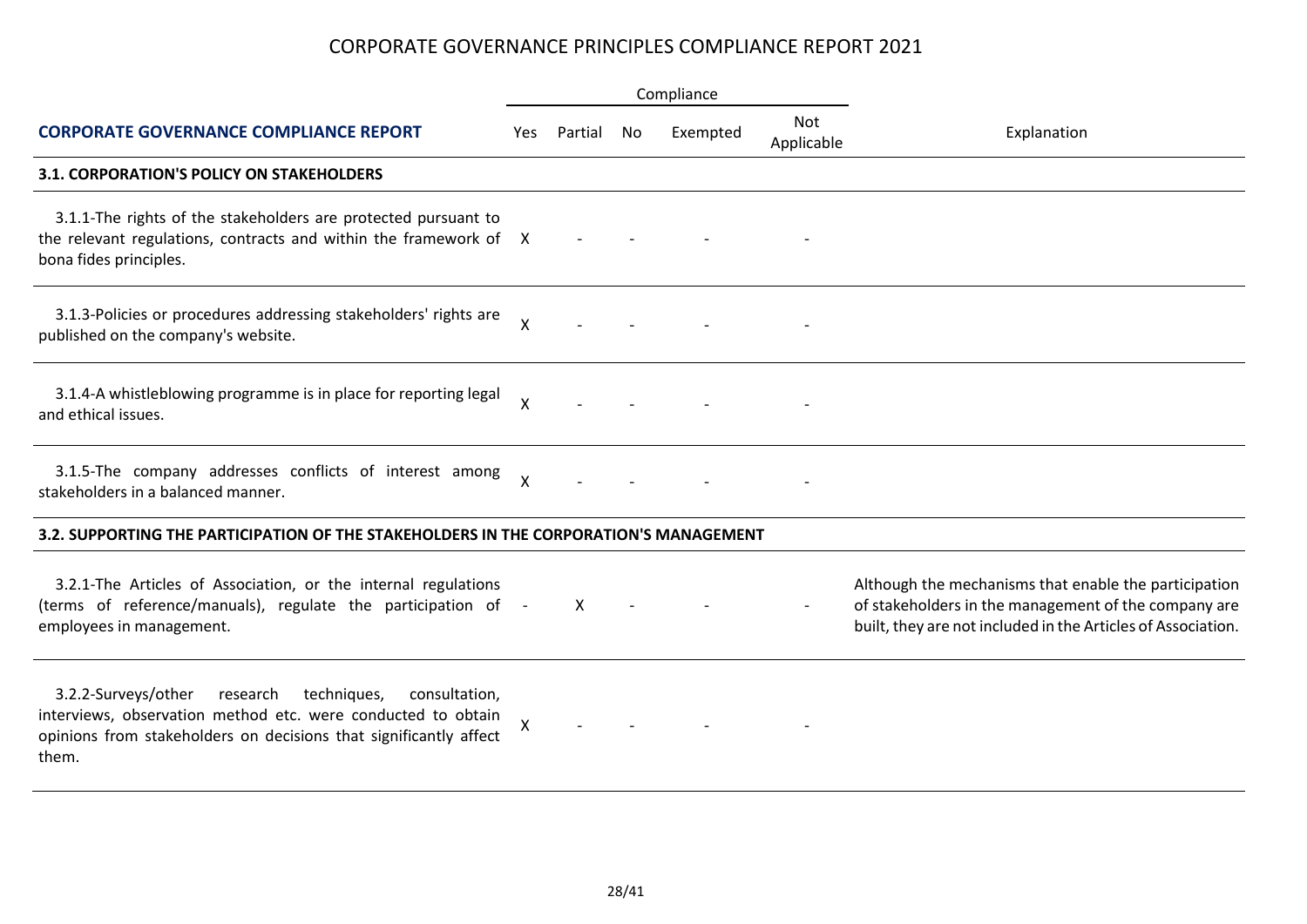|                                                                                                                                                                                                                                           |     |         |    | Compliance |                          |                                                                                                                                                                                                                               |  |  |
|-------------------------------------------------------------------------------------------------------------------------------------------------------------------------------------------------------------------------------------------|-----|---------|----|------------|--------------------------|-------------------------------------------------------------------------------------------------------------------------------------------------------------------------------------------------------------------------------|--|--|
| <b>CORPORATE GOVERNANCE COMPLIANCE REPORT</b>                                                                                                                                                                                             | Yes | Partial | No | Exempted   | <b>Not</b><br>Applicable | Explanation                                                                                                                                                                                                                   |  |  |
| <b>3.3. HUMAN RESOURCES POLICY</b>                                                                                                                                                                                                        |     |         |    |            |                          |                                                                                                                                                                                                                               |  |  |
| 3.3.1-The company has adopted an employment policy ensuring<br>equal opportunities, and a succession plan for all key managerial X<br>positions.                                                                                          |     |         |    |            |                          |                                                                                                                                                                                                                               |  |  |
| 3.3.2-Recruitment criteria are documented.                                                                                                                                                                                                | X   |         |    |            |                          |                                                                                                                                                                                                                               |  |  |
| 3.3.3-The company has a policy on human resources<br>development, and organises trainings for employees.                                                                                                                                  | X   |         |    |            |                          |                                                                                                                                                                                                                               |  |  |
| 3.3.4-Meetings have been organised to inform employees on the<br>financial status of the company, remuneration, career planning,<br>education and health.                                                                                 | X   |         |    |            |                          |                                                                                                                                                                                                                               |  |  |
| 3.3.5-Employees, or their representatives, were notified of<br>decisions impacting them. The opinion of the related trade unions<br>was also taken.                                                                                       |     | x       |    |            |                          | Although there is an employee representative practice<br>in our company, there is no union organization.                                                                                                                      |  |  |
| 3.3.6-Job descriptions and performance criteria have been<br>prepared for all employees, announced to them and taken into X<br>account to determine employee remuneration.                                                                |     |         |    |            |                          |                                                                                                                                                                                                                               |  |  |
| 3.3.7-Measures (procedures, trainings, raising awareness, goals,<br>monitoring, complaint mechanisms) have been taken to prevent<br>discrimination, and to protect employees against any physical,<br>mental, and emotional mistreatment. | Χ   |         |    |            |                          |                                                                                                                                                                                                                               |  |  |
| 3.3.8-The company ensures freedom of association and supports<br>the right for collective bargaining.                                                                                                                                     |     | X       |    |            |                          | Establishment of associations by employees about<br>social responsibility, social activities, etc. is encouraged<br>and there is no regulation regarding the recognition of<br>the right to collective bargaining agreements. |  |  |
| 3.3.9-A safe working environment for employees is maintained.                                                                                                                                                                             | х   |         |    |            |                          |                                                                                                                                                                                                                               |  |  |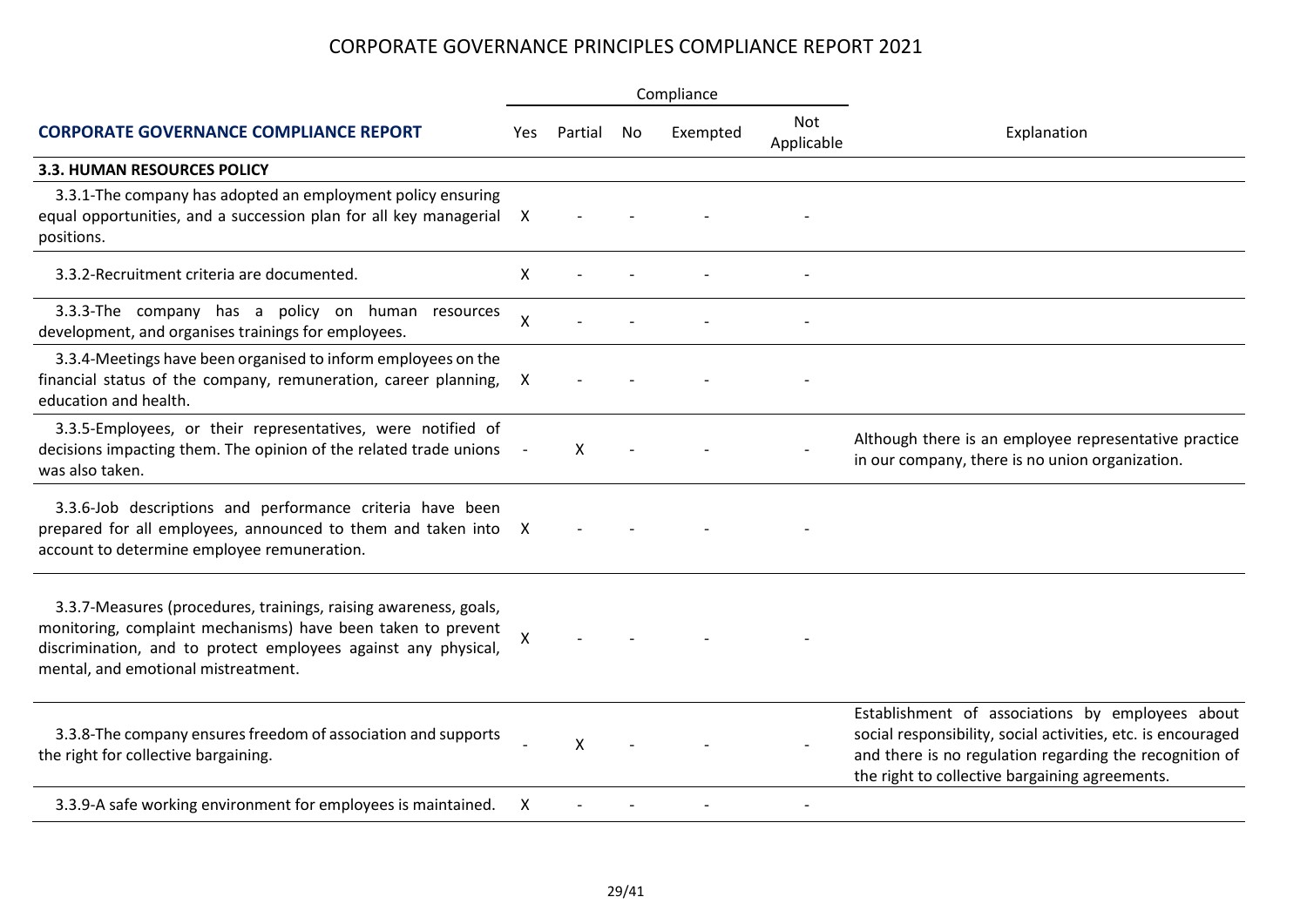|                                                                                                                                                                                                                              |                    |         |                | Compliance |                          |             |  |  |
|------------------------------------------------------------------------------------------------------------------------------------------------------------------------------------------------------------------------------|--------------------|---------|----------------|------------|--------------------------|-------------|--|--|
| <b>CORPORATE GOVERNANCE COMPLIANCE REPORT</b>                                                                                                                                                                                | Yes                | Partial | No             | Exempted   | <b>Not</b><br>Applicable | Explanation |  |  |
| 3.4. RELATIONS WITH CUSTOMERS AND SUPPLIERS                                                                                                                                                                                  |                    |         |                |            |                          |             |  |  |
| 3.4.1-The company measured its customer satisfaction, and<br>operated to ensure full customer satisfaction.                                                                                                                  | $\mathsf{X}$       |         |                |            |                          |             |  |  |
| 3.4.2-Customers are notified of any delays in handling their<br>requests.                                                                                                                                                    | X                  |         |                |            |                          |             |  |  |
| 3.4.3-The company complied with the quality standards with<br>respect to its products and services.                                                                                                                          | $\pmb{\mathsf{X}}$ |         |                |            |                          |             |  |  |
| 3.4.4-The company has in place adequate controls to protect the<br>confidentiality of sensitive information and business secrets of its X<br>customers and suppliers.                                                        |                    |         |                |            |                          |             |  |  |
| <b>3.5. ETHICAL RULES AND SOCIAL RESPONSIBILITY</b>                                                                                                                                                                          |                    |         | $\sim$         |            |                          |             |  |  |
| 3.5.1-The Board of the corporation has adopted a code of ethics,<br>disclosed on the corporate website.                                                                                                                      | $\times$           |         |                |            |                          |             |  |  |
| 3.5.2-The company has been mindful of its social responsibility<br>and has adopted measures to prevent corruption and bribery.                                                                                               | $\pmb{\times}$     |         |                |            |                          |             |  |  |
| <b>4.1. ROLE OF THE BOARD OF DIRECTORS</b>                                                                                                                                                                                   |                    |         | $\blacksquare$ |            |                          |             |  |  |
| 4.1.1-The Board of Directors has ensured strategy and risks do<br>not threaten the long-term interests of the company, and that X<br>effective risk management is in place.                                                  |                    |         |                |            |                          |             |  |  |
| 4.1.2-The agenda and minutes of board meetings indicate that<br>the board of directors discussed and approved strategy, ensured<br>resources were adequately allocated, and monitored company and<br>management performance. | X                  |         |                |            |                          |             |  |  |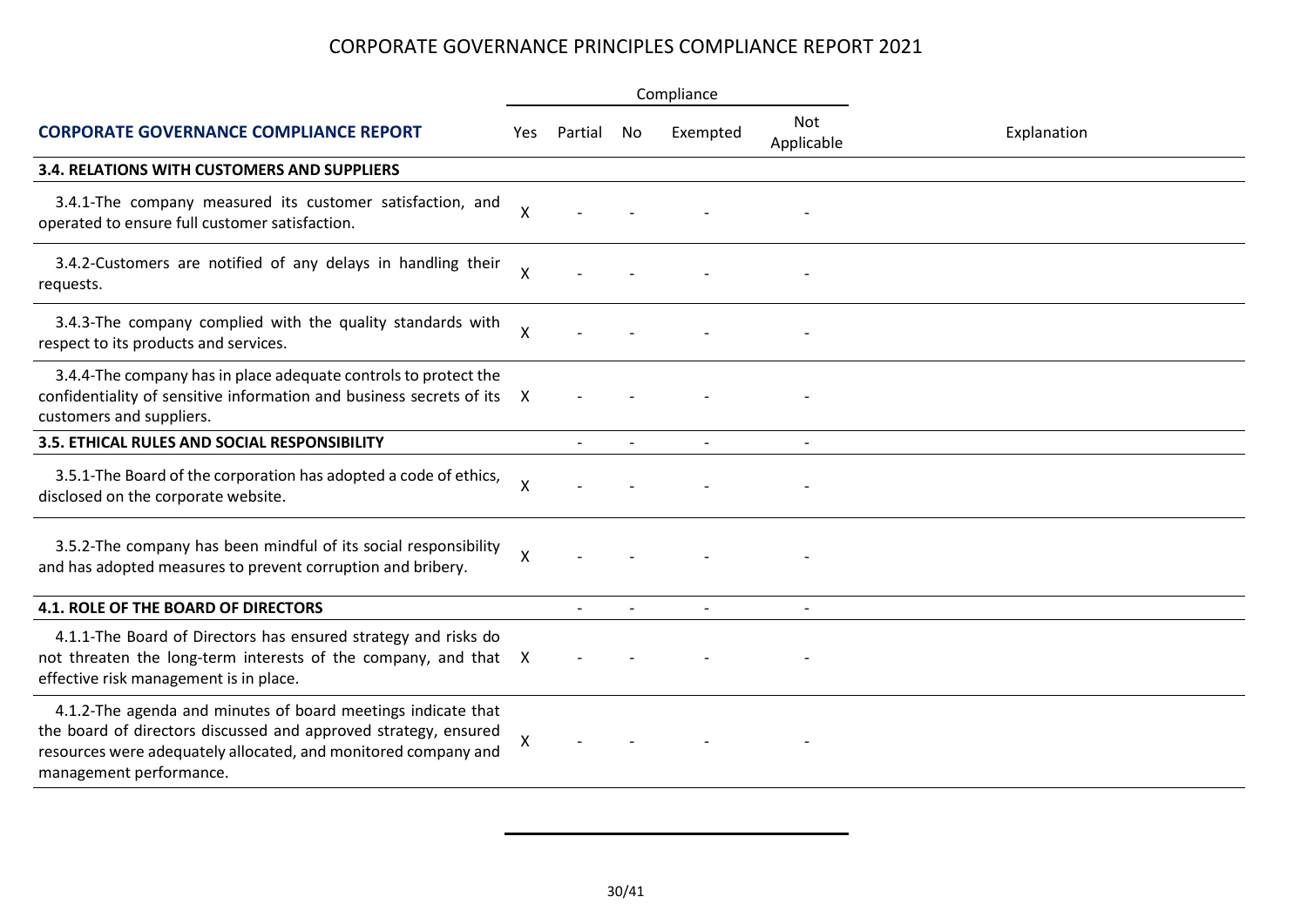|                                                                                                                                                                                                                                                         |                           |         |    | Compliance |                   |                                                                                                                                                                                                     |  |  |
|---------------------------------------------------------------------------------------------------------------------------------------------------------------------------------------------------------------------------------------------------------|---------------------------|---------|----|------------|-------------------|-----------------------------------------------------------------------------------------------------------------------------------------------------------------------------------------------------|--|--|
| <b>CORPORATE GOVERNANCE COMPLIANCE REPORT</b>                                                                                                                                                                                                           | Yes                       | Partial | No | Exempted   | Not<br>Applicable | Explanation                                                                                                                                                                                         |  |  |
| 4.2. ACTIVITIES OF THE BOARD OF DIRECTORS                                                                                                                                                                                                               |                           |         |    |            |                   |                                                                                                                                                                                                     |  |  |
| 4.2.1-The Board of Directors documented its meetings and<br>reported its activities to the shareholders.                                                                                                                                                | X                         |         |    |            |                   |                                                                                                                                                                                                     |  |  |
| 4.2.2-Duties and authorities of the members of the Board of<br>Directors are disclosed in the annual report.                                                                                                                                            | Χ                         |         |    |            |                   |                                                                                                                                                                                                     |  |  |
| 4.2.3-The Board has ensured the company has an internal<br>control framework adequate for its activities, size and complexity.                                                                                                                          | X                         |         |    |            |                   |                                                                                                                                                                                                     |  |  |
| 4.2.4-Information on the functioning and effectiveness of the<br>internal control system is provided in the annual report.                                                                                                                              | $\boldsymbol{\mathsf{X}}$ |         |    |            |                   |                                                                                                                                                                                                     |  |  |
| 4.2.5-The roles of the Chairman and Chief Executive Officer are<br>separated and defined.                                                                                                                                                               | $\times$                  |         |    |            |                   |                                                                                                                                                                                                     |  |  |
| 4.2.7-The Board of Directors ensures that the Investor Relations<br>department and the corporate governance committee work<br>effectively. The board works closely with them when<br>communicating and settling disputes with shareholders.             | Χ                         |         |    |            |                   |                                                                                                                                                                                                     |  |  |
| 4.2.8-The company has subscribed to a Directors and Officers<br>liability insurance covering more than 25% of the capital.                                                                                                                              | X                         |         |    |            |                   |                                                                                                                                                                                                     |  |  |
| <b>4.3. STRUCTURE OF THE BOARD OF DIRECTORS</b>                                                                                                                                                                                                         |                           |         |    |            |                   |                                                                                                                                                                                                     |  |  |
| 4.3.9-The board of directors has approved the policy on its own<br>composition, setting a minimal target of 25% for female directors.<br>The board annually evaluates its composition and nominates<br>directors so as to be compliant with the policy. |                           | X       |    |            |                   | There is 1 female member in the Board of Directors, but<br>a target was not set to keep the female member ratio at<br>a minimum of 25%. There is no written Company policy<br>regarding this issue. |  |  |
| 4.3.10-At least one member of the audit committee has 5 years<br>of experience in audit/accounting and finance.                                                                                                                                         | $\boldsymbol{\mathsf{X}}$ |         |    |            |                   |                                                                                                                                                                                                     |  |  |

Compliance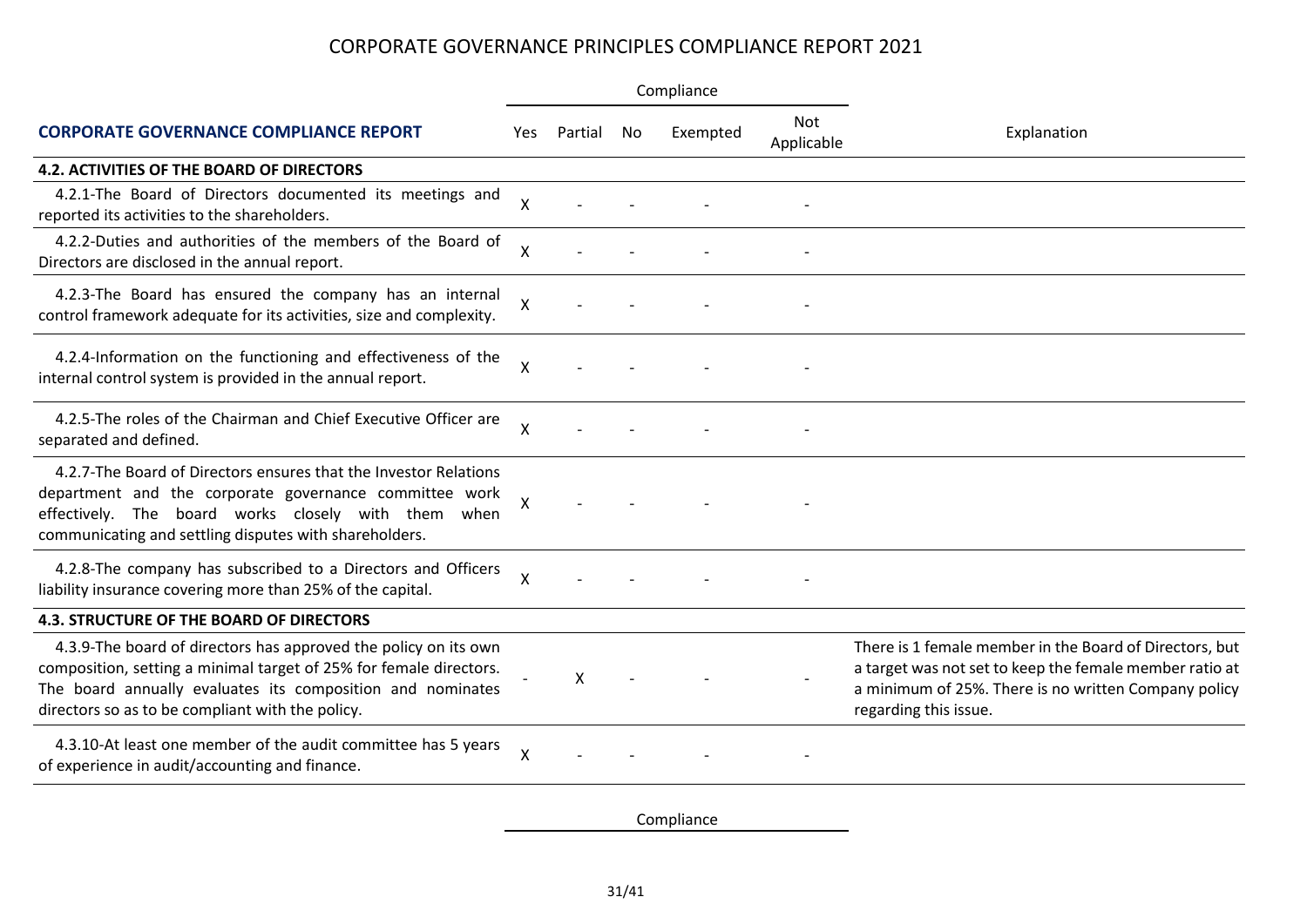| <b>CORPORATE GOVERNANCE COMPLIANCE REPORT</b>                                                                                                                                 | Yes.         | Partial | No                       | Exempted | <b>Not</b><br>Applicable | Explanation                                                                                                                                                                                       |
|-------------------------------------------------------------------------------------------------------------------------------------------------------------------------------|--------------|---------|--------------------------|----------|--------------------------|---------------------------------------------------------------------------------------------------------------------------------------------------------------------------------------------------|
| <b>4.4. BOARD MEETING PROCEDURES</b>                                                                                                                                          |              |         |                          |          |                          |                                                                                                                                                                                                   |
| 4.4.1-Each board member attended the majority of the board<br>meetings in person.                                                                                             | Χ            |         |                          |          |                          |                                                                                                                                                                                                   |
| 4.4.2-The Board has formally approved a minimum time by<br>which information and documents relevant to the agenda items X<br>should be supplied to all board members.         |              |         |                          |          |                          |                                                                                                                                                                                                   |
| 4.4.3-The opinions of board members that could not attend the<br>meeting, but did submit their opinion in written format, were<br>presented to other members.                 | $\mathsf{X}$ |         |                          |          |                          |                                                                                                                                                                                                   |
| 4.4.4-Each member of the board has one vote.                                                                                                                                  | X            |         | $\overline{\phantom{a}}$ |          |                          |                                                                                                                                                                                                   |
| 4.4.5-The Board has a charter/written internal rules defining the<br>meeting procedures of the board.                                                                         | Χ            |         |                          |          |                          |                                                                                                                                                                                                   |
| 4.4.6-Board minutes document that all items on the agenda are<br>discussed, and board resolutions include director's dissenting X<br>opinions if any.                         |              |         |                          |          |                          |                                                                                                                                                                                                   |
| 4.4.7-There are limits to external commitments of board<br>members. Shareholders are informed of Board members' external<br>commitments at the General Shareholders' Meeting. |              | X       |                          |          |                          | There are no limitations for the members of the Board<br>of Directors regarding them to carry duties outside the<br>company, except the duties that are subject to<br>prohibition of competition. |
| <b>4.5. BOARD COMMITTEES</b>                                                                                                                                                  |              |         |                          |          |                          |                                                                                                                                                                                                   |
| 4.5.5-Board members serve in only one of the Board's<br>committees.                                                                                                           |              |         | $\times$                 |          |                          | The independent members take part in more than one<br>committee because the number of independent<br>members is 3.                                                                                |
| 4.5.6-Committees have invited persons to the meetings as<br>deemed necessary to obtain their views.                                                                           | X            |         |                          |          |                          |                                                                                                                                                                                                   |
| 4.5.7-If external consultancy services are used,<br>the<br>independence of the provider is stated in the annual report.                                                       |              |         |                          |          | X                        |                                                                                                                                                                                                   |
| 4.5.8-Minutes of all committee meetings are kept and reported<br>to board members.                                                                                            | X            |         |                          |          |                          |                                                                                                                                                                                                   |

Compliance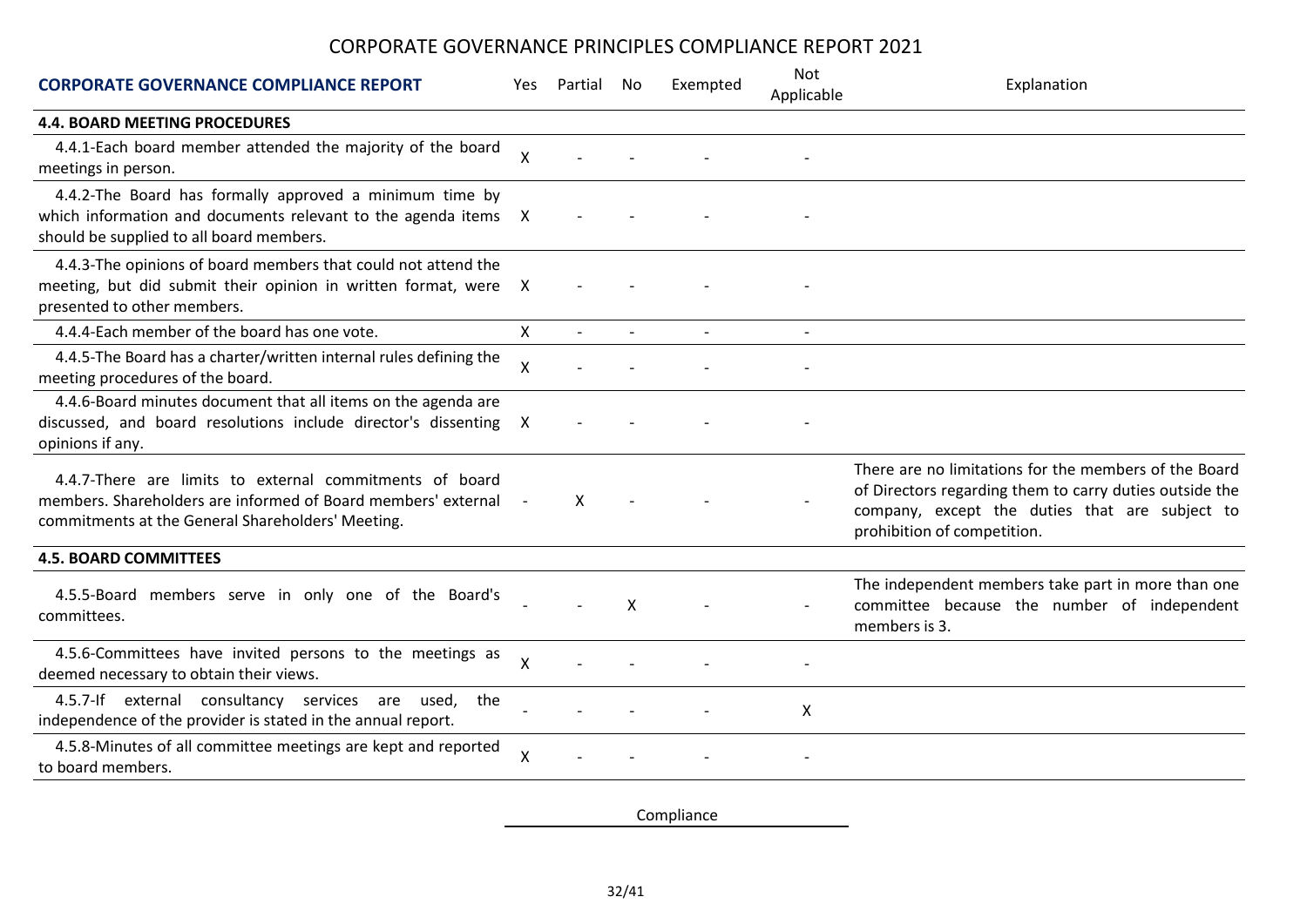| <b>CORPORATE GOVERNANCE COMPLIANCE REPORT</b>                                                                                                                                                                                                                                                                                            | Yes | Partial | No. | Exempted | Not<br>Applicable | Explanation                                                                                                                                                                               |
|------------------------------------------------------------------------------------------------------------------------------------------------------------------------------------------------------------------------------------------------------------------------------------------------------------------------------------------|-----|---------|-----|----------|-------------------|-------------------------------------------------------------------------------------------------------------------------------------------------------------------------------------------|
| <b>4.6. FINANCIAL RIGHTS</b>                                                                                                                                                                                                                                                                                                             |     |         |     |          |                   |                                                                                                                                                                                           |
| 4.6.1-The board of directors has conducted a board performance<br>evaluation to review whether it has discharged all its<br>responsibilities effectively.                                                                                                                                                                                |     |         |     |          |                   | The Board of Directors holds a performance evaluation<br>meeting to evaluate whether it fulfills its responsibilities<br>effectively, and the results are not disclosed to the<br>public. |
| 4.6.4-The company did not extend any loans to its board<br>directors or executives, nor extended their lending period or<br>enhanced the amount of those loans, or improve conditions<br>thereon, and did not extend loans under a personal credit title by<br>third parties or provided guarantees such as surety in favour of<br>them. | X   |         |     |          |                   |                                                                                                                                                                                           |
| 4.6.5-The individual remuneration of Board members and<br>executives is disclosed in the annual report.                                                                                                                                                                                                                                  |     |         | x   |          |                   | The remuneration of the members of the board of<br>directors and senior managers are given as a sum.                                                                                      |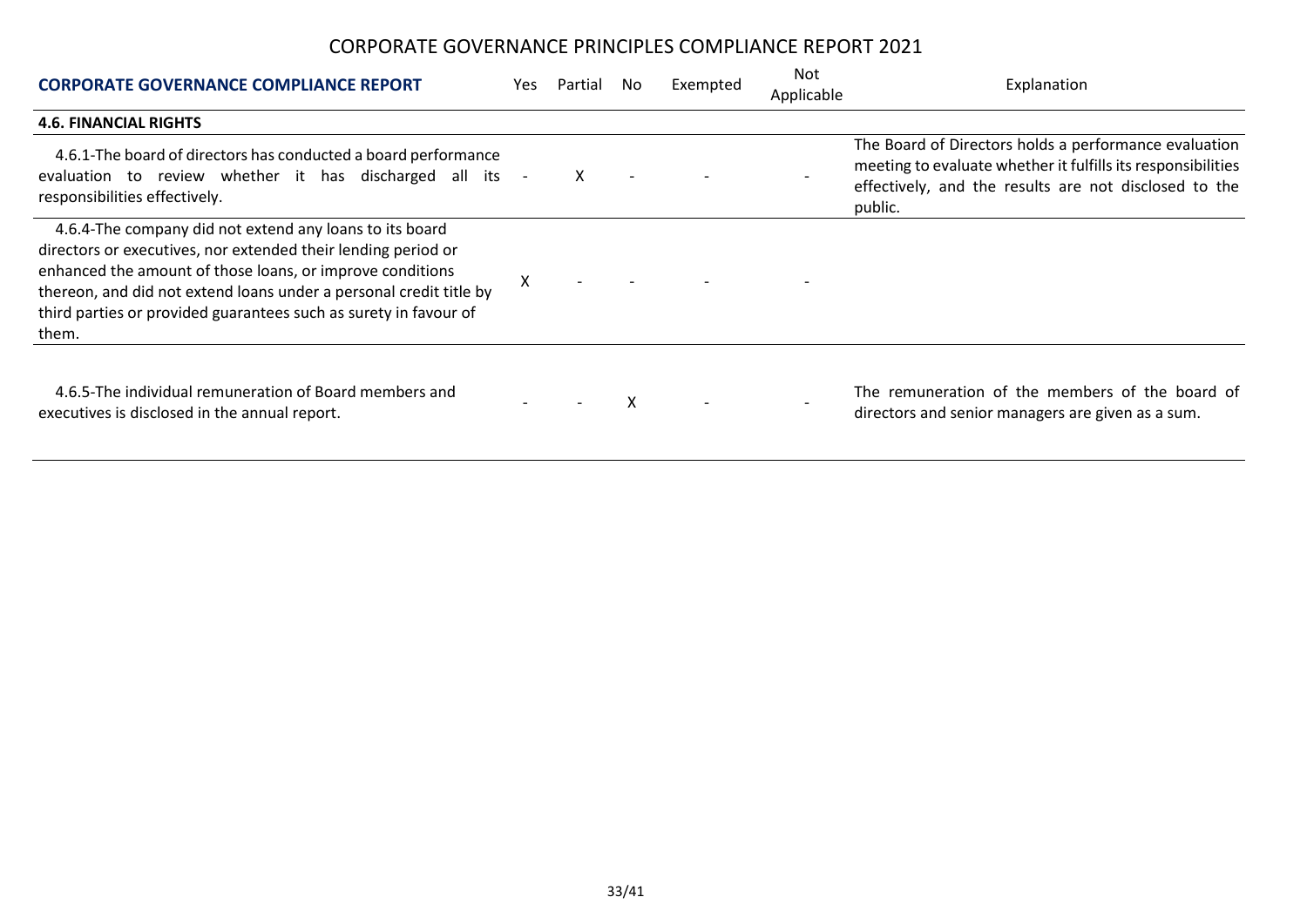#### **CORPORATE GOVERNANCE INFORMATION FILLINGS**

#### **1. SHAREHOLDERS**

#### **1.1. Facilitating the Exercise of Shareholders Rights**

The number of investor meetings (conference, seminar/etc.) organised by the company during the year

In 2021, during the pandemic the world went through, a total of 121 meetings were held with investors, most of which were online as in 2020.

| 1.2. Right to Obtain and Examine Information                             |                                                         |
|--------------------------------------------------------------------------|---------------------------------------------------------|
| The number of special audit request(s)                                   |                                                         |
| The number of special audit requests that were accepted at the General   |                                                         |
| <b>Shareholders' Meeting</b>                                             |                                                         |
| 1.3. General Assembly                                                    |                                                         |
| Link to the PDP announcement that demonstrates the information           | https://www.kap.org.tr/en/Bildirim                      |
| requested by Principle 1.3.1. (a-d)                                      | /938040                                                 |
| Whether the company provides materials for the General Shareholders'     | https://www.kap.org.tr/en/Bildirim                      |
| Meeting in English and Turkish at the same time                          | /938040                                                 |
| The links to the PDP announcements associated with the transactions      |                                                         |
| that are not approved by the majority of independent directors or by     |                                                         |
| unanimous votes of present board members in the context of Principle     |                                                         |
| 1.3.9                                                                    |                                                         |
| The links to the PDP announcements associated with related party         |                                                         |
| transactions in the context of Article 9 of the Communique on            |                                                         |
| Corporate Governance (II-17.1)                                           |                                                         |
| The links to the PDP announcements associated with common and            | https://www.kap.org.tr/en/Bildirim                      |
| continuous transactions in the context of Article 10 of the Communique   | /938040                                                 |
| on Corporate Governance (II-17.1)                                        |                                                         |
| The name of the section on the corporate website that demonstrates       | <b>Investor Relations &gt; Corporate</b>                |
| the donation policy of the company                                       | Governance > Policies                                   |
| The relevant link to the PDP with minute of the General Shareholders'    | https://www.kap.org.tr/en/Bildirim                      |
| Meeting where the donation policy has been approved                      | /944948                                                 |
| The number of the provisions of the articles of association that discuss |                                                         |
| the participation of stakeholders to the General Shareholders'           |                                                         |
| Meeting                                                                  |                                                         |
| Identified stakeholder groups that participated in the General           | The representatives of the Independent                  |
| Shareholders' Meeting, if any                                            | Audit Company attended the general<br>assembly meeting. |
| 1.4. Voting Rights                                                       |                                                         |
| Whether the shares of the company have differential voting rights        | No                                                      |
| In case that there are voting privileges, indicate the owner and         |                                                         |
| percentage of the voting majority of shares.                             |                                                         |
| The percentage of ownership of the largest shareholder                   | 74,20%                                                  |
| 1.5. Minority Rights                                                     |                                                         |
| Whether the scope of minority rights enlarged (in terms of content or    |                                                         |
| the ratio) in the articles of the association                            | No                                                      |
| If yes, specify the relevant provision of the articles of association    | $\overline{\phantom{a}}$                                |
| 1.6. Dividend Right                                                      |                                                         |
| The name of the section on the corporate website that describes the      | <b>Investor Relations &gt; Corporate</b>                |
| dividend distribution policy                                             | Governance > Policies                                   |
| Minutes of the relevant agenda item in case the board of directors       |                                                         |
| proposed to the general assembly not to distribute dividends, the        |                                                         |
| reason for such proposal and information as to use of the dividend       |                                                         |
| PDP link to the related general shareholder meeting minutes in case      |                                                         |
| the board of directors proposed to the general assembly not to           |                                                         |
| distribute dividends                                                     |                                                         |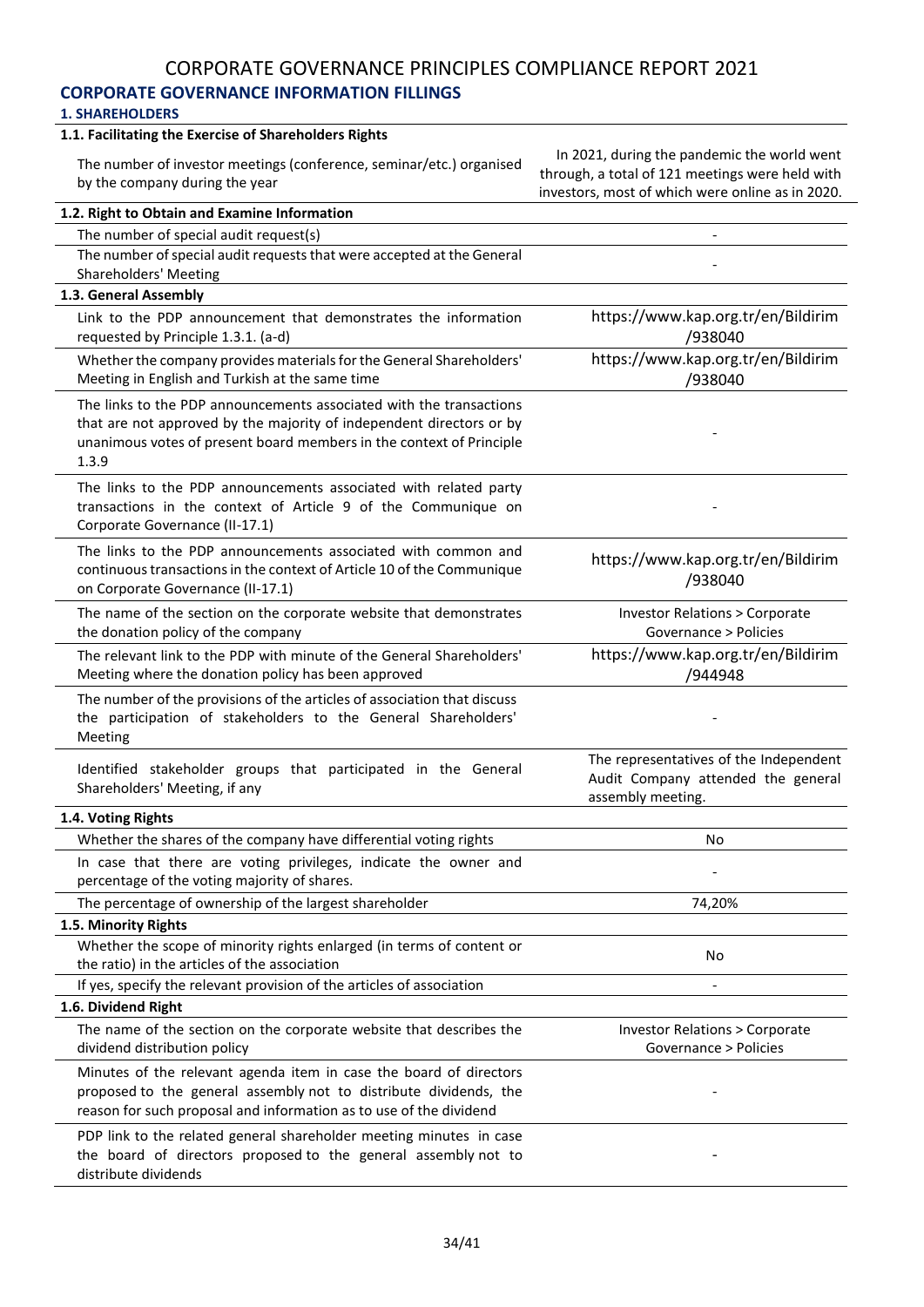# **CORPORATE GOVERNANCE INFORMATION FILLINGS**

#### **General Assembly Meetings**

| General<br><b>Meeting</b><br>Date | The number of information<br>requests received by the<br>company regarding the<br>clarification of the agenda of<br>the General Shareholders'<br><b>Meeting</b> | <b>Shareholder</b><br>participation<br>rate to the<br>General<br>Shareholders'<br><b>Meeting</b> | Percentage of<br>shares directly<br>present at the<br><b>GSM</b> | Percentage of<br>shares<br>represented<br>by proxy | Specify the name<br>of the page of the<br>corporate website<br>that contains the<br>General<br>Shareholders'<br><b>Meeting minutes,</b><br>and also indicates<br>for each<br>resolution the<br>voting levels for<br>or against | Specify the name<br>of the page of the<br>corporate website<br>that contains all<br>questions asked in<br>the general<br>assembly meeting<br>and all responses<br>to them | The number<br>of the<br>relevant item<br>or paragraph<br>of General<br>Shareholders'<br><b>Meeting</b><br>minutes in<br>relation to<br>related party<br>transactions | The number<br>of<br>declarations<br>by insiders<br>received by<br>the board of<br>directors | The link to the related<br>PDP general<br>shareholder meeting<br>notification |
|-----------------------------------|-----------------------------------------------------------------------------------------------------------------------------------------------------------------|--------------------------------------------------------------------------------------------------|------------------------------------------------------------------|----------------------------------------------------|--------------------------------------------------------------------------------------------------------------------------------------------------------------------------------------------------------------------------------|---------------------------------------------------------------------------------------------------------------------------------------------------------------------------|----------------------------------------------------------------------------------------------------------------------------------------------------------------------|---------------------------------------------------------------------------------------------|-------------------------------------------------------------------------------|
| 29/06/2021                        | 0                                                                                                                                                               | 80,44%                                                                                           | 0,01%                                                            | 80,43%                                             | <b>Investor Relations</b><br>> Corporate<br>Governance ><br>General Assembly                                                                                                                                                   | <b>Investor Relations</b><br>> Corporate<br>Governance ><br>General Assembly<br>> General<br>Assembly<br>Documents                                                        | Article 11                                                                                                                                                           | $-88$                                                                                       | https://www.kap.org.tr<br>/en/Bildirim/944948                                 |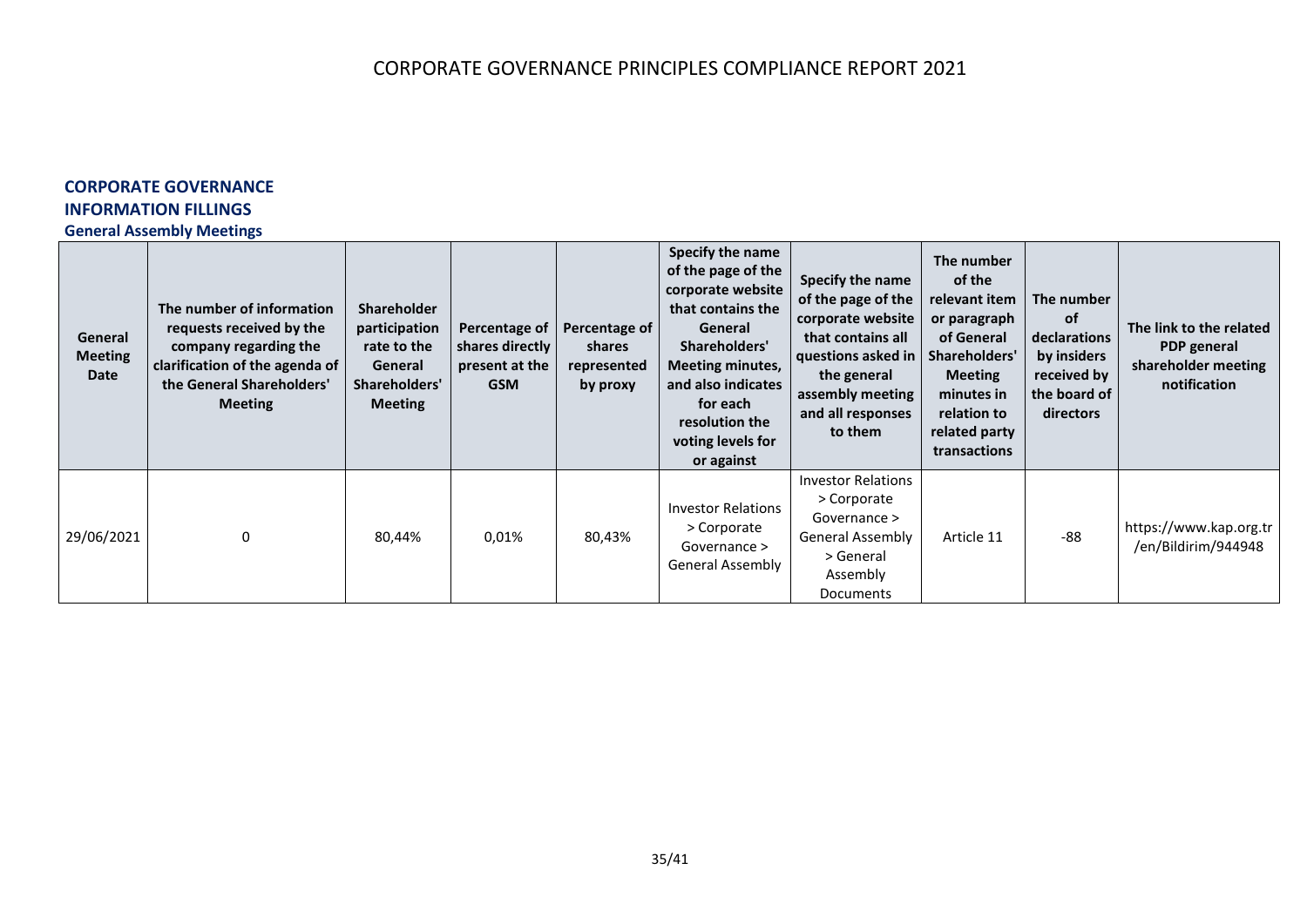# **CORPORATE GOVERNANCE INFORMATION FILLINGS**

| 2. DISCLOSURE AND TRANSPARENCY                                                                                                                                                                                                                                                                                                                                             |                                                                                                                                                                                                                                                                                                                             |
|----------------------------------------------------------------------------------------------------------------------------------------------------------------------------------------------------------------------------------------------------------------------------------------------------------------------------------------------------------------------------|-----------------------------------------------------------------------------------------------------------------------------------------------------------------------------------------------------------------------------------------------------------------------------------------------------------------------------|
| 2.1. Corporate Website                                                                                                                                                                                                                                                                                                                                                     |                                                                                                                                                                                                                                                                                                                             |
| Specify the name of the sections of the website providing<br>the information requested by the Principle 2.1.1.                                                                                                                                                                                                                                                             | <b>Investor Relations &gt; Corporate Governance</b>                                                                                                                                                                                                                                                                         |
| If applicable, specify the name of the sections of the                                                                                                                                                                                                                                                                                                                     |                                                                                                                                                                                                                                                                                                                             |
| website providing the list of shareholders (ultimate                                                                                                                                                                                                                                                                                                                       |                                                                                                                                                                                                                                                                                                                             |
| beneficiaries) who directly or indirectly own more than                                                                                                                                                                                                                                                                                                                    |                                                                                                                                                                                                                                                                                                                             |
| 5% of the shares.                                                                                                                                                                                                                                                                                                                                                          |                                                                                                                                                                                                                                                                                                                             |
| List of languages for which the website is available                                                                                                                                                                                                                                                                                                                       | Turkish, English                                                                                                                                                                                                                                                                                                            |
| 2.2. Annual Report                                                                                                                                                                                                                                                                                                                                                         |                                                                                                                                                                                                                                                                                                                             |
| The page numbers and/or name of the sections in the                                                                                                                                                                                                                                                                                                                        |                                                                                                                                                                                                                                                                                                                             |
| Annual Report that demonstrate the information                                                                                                                                                                                                                                                                                                                             |                                                                                                                                                                                                                                                                                                                             |
| requested by principle 2.2.2.                                                                                                                                                                                                                                                                                                                                              |                                                                                                                                                                                                                                                                                                                             |
| a) The page numbers and/or name of the sections in the<br>Annual Report that demonstrate the information on the<br>duties of the members of the Board of directors and<br>executives conducted out of the company<br>and<br>declarations on independence of board members                                                                                                  | The information on the duties of the members of the<br>board of directors and executives conducted out of the<br>company is under Article 3/a of the Report of Board of<br>Directors. Declarations on independence of board<br>members are end of the Annual Report > Corporate<br>Governance Principles Compliance Report. |
| b) The page numbers and/or name of the sections in the<br>Annual Report that demonstrate the information on<br>committees formed within the board structure                                                                                                                                                                                                                | The information is in the Annual Report > Corporate<br>Governance Principles Compliance Report > Number of<br>Committees Formed in the Board of Directors with<br>Their Structures and Independency title.                                                                                                                  |
| c) The page numbers and/or name of the sections in the<br>Annual Report that demonstrate the information on the<br>number of board meetings in a year and the attendance<br>of the members to these meetings                                                                                                                                                               | The information is in the Annual Report > Corporate<br>Governance Principles Compliance Report > Principles<br>of Activity of the Board of Directors title.                                                                                                                                                                 |
| ç) The page numbers and/or name of the sections in the<br>Annual Report that demonstrate the information on<br>amendments in the legislation which may significantly<br>affect the activities of the corporation                                                                                                                                                           | The information is under Article 7 of the Report of<br>Board of Director.                                                                                                                                                                                                                                                   |
| d) The page numbers and/or name of the sections in the<br>Annual Report that demonstrate the information on<br>significant lawsuits filed against the corporation and the<br>possible results thereof                                                                                                                                                                      | The information is under Financial Information Note 15<br>and at the same time under Article 9 of the Report of<br>Board of Directors.                                                                                                                                                                                      |
| e) The page numbers and/or name of the sections in the<br>Annual Report that demonstrate the information on the<br>conflicts of interest of the corporation among the<br>institutions that it purchases services on matters such as<br>investment consulting and rating and the measures<br>taken by the corporation in order to avoid from these<br>conflicts of interest | None.                                                                                                                                                                                                                                                                                                                       |
| f) The page numbers and/or name of the sections in the<br>Annual Report that demonstrate the information on the<br>cross ownership subsidiaries that the direct contribution<br>to the capital exceeds 5%                                                                                                                                                                  | The information is under Article 3/b of the Report of<br>Board of Directors.                                                                                                                                                                                                                                                |
| g) The page numbers and/or name of the sections in the<br>Annual Report that demonstrate the information on<br>social rights and professional training of the employees<br>and activities of corporate social responsibility in respect<br>of the corporate activities that arises social and<br>environmental results                                                     | The information is in the Annual Report > Corporate<br>Governance Principles Compliance Report > Ethical<br>Rules and Social Responsibility title.                                                                                                                                                                          |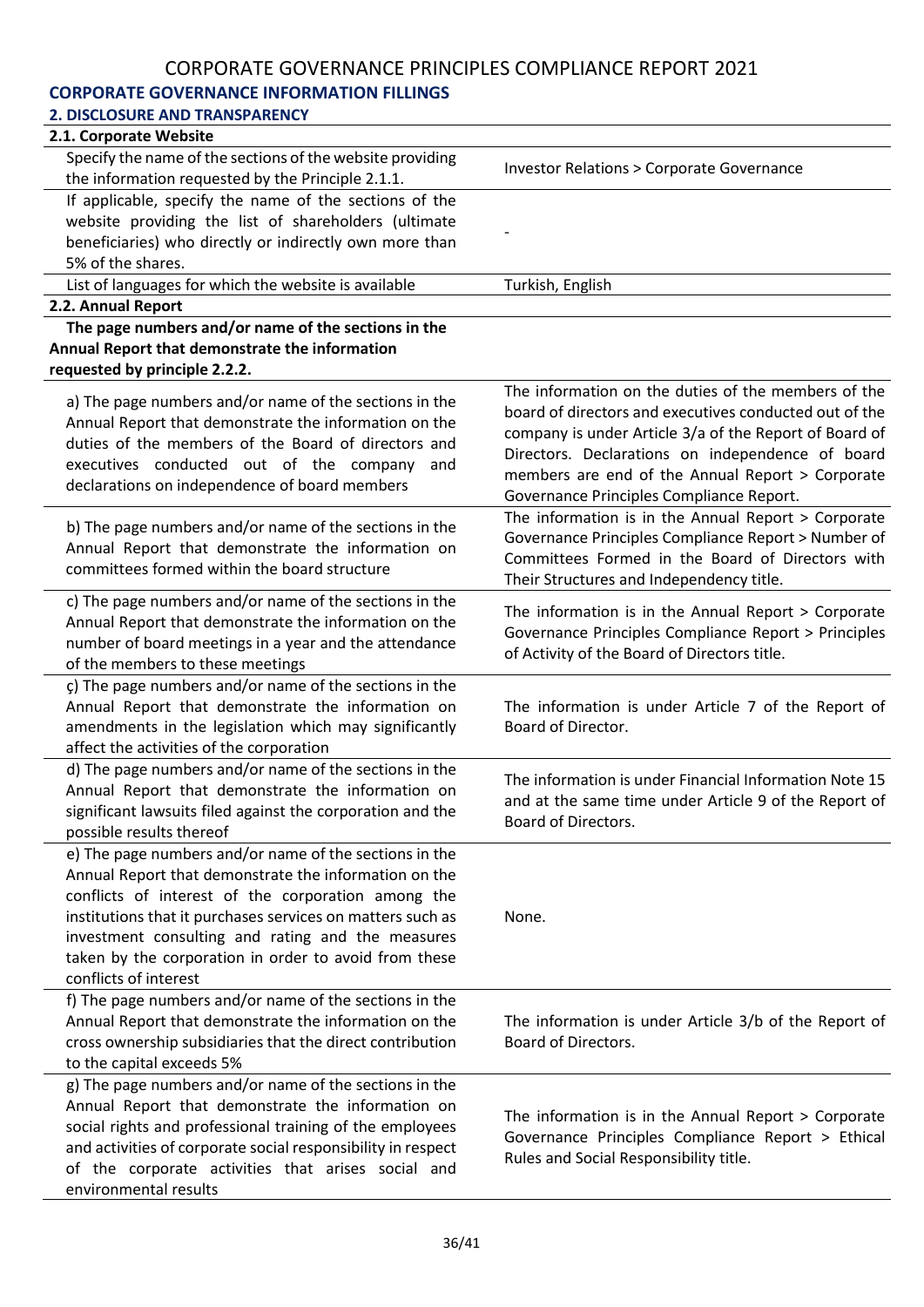# CORPORATE GOVERNANCE PRINCIPLES COMPLIANCE REPORT 2021 **CORPORATE GOVERNANCE INFORMATION FILLINGS**

#### **3. STAKEHOLDERS**

| 3.1. Corporation's Policy on Stakeholders                                                                                                                                                                                                                            |                                                                                                                                                                                                                                                      |
|----------------------------------------------------------------------------------------------------------------------------------------------------------------------------------------------------------------------------------------------------------------------|------------------------------------------------------------------------------------------------------------------------------------------------------------------------------------------------------------------------------------------------------|
| The name of the section on the corporate website that<br>demonstrates the employee remedy or severance policy                                                                                                                                                        | <b>Investor Relations &gt; Corporate Governance</b><br>> Policies                                                                                                                                                                                    |
| The number of definitive convictions the company was<br>subject to in relation to breach of employee rights                                                                                                                                                          | The information is under Article 9 of the<br>Annual Report of Board of Directors.                                                                                                                                                                    |
| The position of the person responsible for the alert<br>mechanism (i.e. whistleblowing mechanism)                                                                                                                                                                    | <b>CEO</b>                                                                                                                                                                                                                                           |
| The contact detail of the company alert mechanism.                                                                                                                                                                                                                   | Chairman, President and CEO Prof. Dr. Haluk<br>GÖRGÜN Phone Number: (0312) 592 60 00<br>Address: ASELSAN Elektronik Sanayi ve<br>Ticaret A.Ş. Mehmet Akif Ersoy Mahallesi<br>İstiklal Marşı Caddesi<br>16 06200<br>No:<br>Yenimahalle ANKARA, TURKEY |
| 3.2. Supporting the Participation of the Stakeholders in the Corporation's Management                                                                                                                                                                                |                                                                                                                                                                                                                                                      |
| Name of the section on the corporate website that<br>demonstrates the internal regulation addressing the<br>participation of employees on management bodies.                                                                                                         | It was regulated by internal directives and it<br>is not open to the public.                                                                                                                                                                         |
| Corporate bodies where employees are actually<br>represented                                                                                                                                                                                                         | None.                                                                                                                                                                                                                                                |
| 3.3. Human Resources Policy                                                                                                                                                                                                                                          |                                                                                                                                                                                                                                                      |
| The role of the board on developing and ensuring that<br>the company has a succession plan for the key<br>management positions                                                                                                                                       | None.                                                                                                                                                                                                                                                |
| The name of the section on the corporate website that<br>demonstrates the human resource policy covering equal<br>opportunities and hiring principles. Also provide a<br>summary of relevant parts of the human resource policy.                                     | Career > Being Part of Our Team                                                                                                                                                                                                                      |
| Whether the company provides an employee stock<br>ownership program                                                                                                                                                                                                  | There isn't an employee stock ownership<br>program.                                                                                                                                                                                                  |
| The name of the section on the corporate website that<br>demonstrates the human resource policy covering<br>discrimination and mistreatments and the measures to<br>prevent them. Also provide a summary of relevant parts<br>of the human resource policy.          | Career > Our Human Rights Policy                                                                                                                                                                                                                     |
| The number of definitive convictions the company is                                                                                                                                                                                                                  | The information is under Article 9 of the                                                                                                                                                                                                            |
| subject to in relation to health and safety measures                                                                                                                                                                                                                 | Annual Report of Board of Directors.                                                                                                                                                                                                                 |
| 3.5. Ethical Rules and Social Responsibility                                                                                                                                                                                                                         |                                                                                                                                                                                                                                                      |
| The name of the section on the corporate website that<br>demonstrates the code of ethics                                                                                                                                                                             | <b>Investor Relations &gt; Corporate Governance</b><br>> Ethical Principles                                                                                                                                                                          |
| The name of the section on the company website that<br>demonstrates the corporate social responsibility report.<br>If such a report does not exist, provide the information<br>about any measures taken on environmental, social and<br>corporate governance issues. | <b>Investor Relations &gt; Corporate Governance</b><br>>Sustainability                                                                                                                                                                               |
| Any measures combating any kind of corruption<br>including embezzlement and bribery                                                                                                                                                                                  | <b>Investor Relations &gt; Corporate Governance</b><br>> Policies                                                                                                                                                                                    |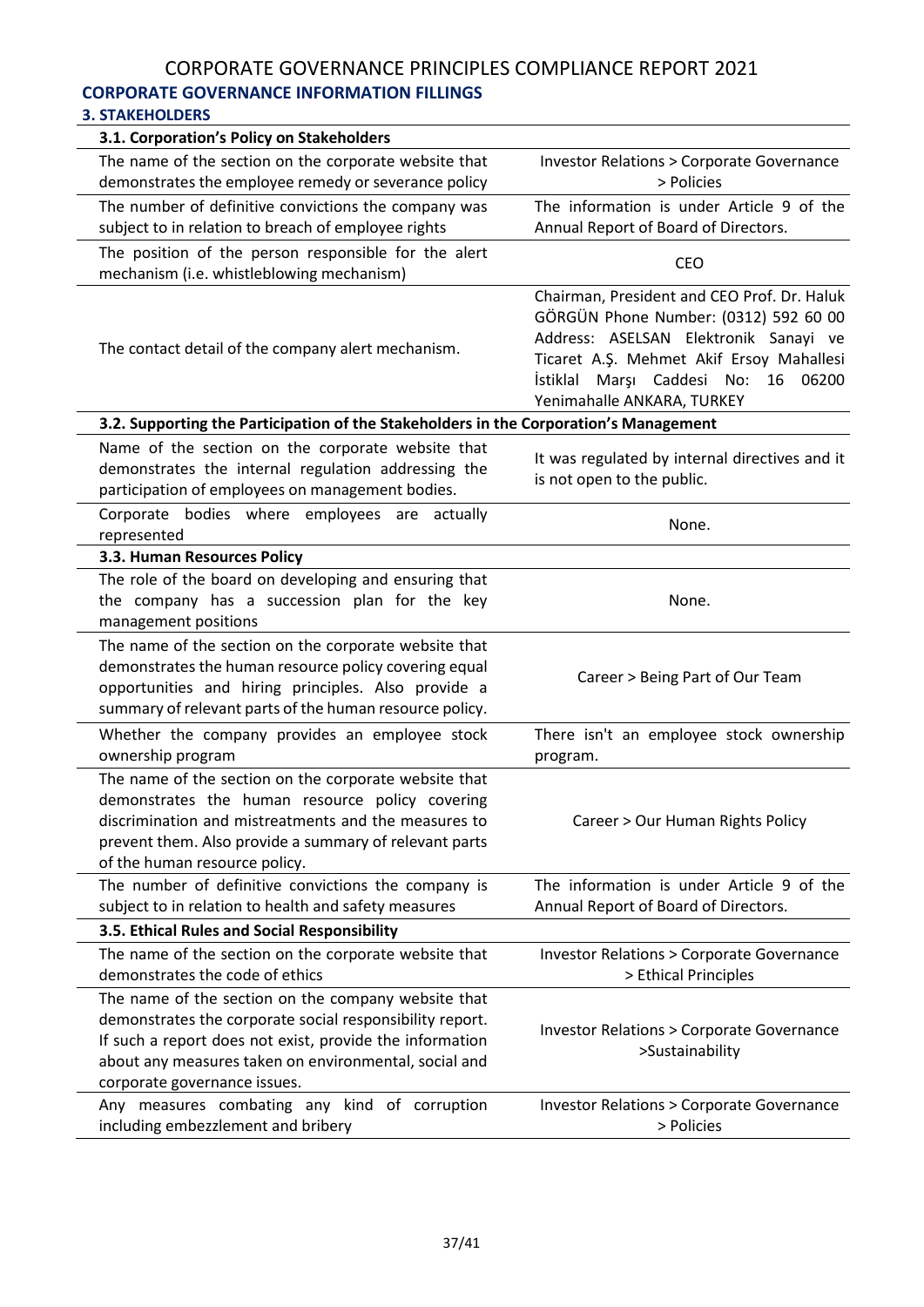# **CORPORATE GOVERNANCE INFORMATION FILLINGS**

| <b>4. BOARD OF DIRECTORS-I</b>                                                                                                                                                                                                    |                                                                                                                                                                                                                                                                                                                                                                                                                                                               |
|-----------------------------------------------------------------------------------------------------------------------------------------------------------------------------------------------------------------------------------|---------------------------------------------------------------------------------------------------------------------------------------------------------------------------------------------------------------------------------------------------------------------------------------------------------------------------------------------------------------------------------------------------------------------------------------------------------------|
| 4.2. Activity of the Board of Directors                                                                                                                                                                                           |                                                                                                                                                                                                                                                                                                                                                                                                                                                               |
| Date of the last board evaluation conducted                                                                                                                                                                                       | 22/02/2022                                                                                                                                                                                                                                                                                                                                                                                                                                                    |
| Whether the board evaluation was externally<br>facilitated                                                                                                                                                                        | <b>No</b>                                                                                                                                                                                                                                                                                                                                                                                                                                                     |
| Whether all board members released from their<br>duties at the GSM                                                                                                                                                                | Yes                                                                                                                                                                                                                                                                                                                                                                                                                                                           |
| Name(s) of the board member(s) with specific<br>delegated duties and authorities, and descriptions<br>of such duties                                                                                                              | It was resolved at the meeting of the Board of<br>Directors of our Company, held on 29.06.2021<br>that; Haluk GÖRGÜN shall be appointed as the<br>Chairman of the Board of Directors, Alpaslan<br>KAVAKLIOĞLU shall be appointed as the Vice<br>Chairman and Yavuz ÇELİK and Mustafa Murat<br>ŞEKER shall be appointed as the Executive<br>Directors. The details regarding the context of<br>the authorities are included in the articles of<br>association. |
| Number of reports presented by internal auditors to<br>the audit committee or any relevant committee to<br>the board                                                                                                              | 12                                                                                                                                                                                                                                                                                                                                                                                                                                                            |
| Specify the name of the section or page number of<br>the annual report that provides the summary of the<br>review of the effectiveness of internal controls                                                                       | The information is under Article 3/b of the<br>Annual Report of Board of Directors.                                                                                                                                                                                                                                                                                                                                                                           |
| Name of the Chairman                                                                                                                                                                                                              | Prof. Dr. Haluk GÖRGÜN                                                                                                                                                                                                                                                                                                                                                                                                                                        |
| Name of the CEO                                                                                                                                                                                                                   | Prof. Dr. Haluk GÖRGÜN                                                                                                                                                                                                                                                                                                                                                                                                                                        |
| If the CEO and Chair functions are combined:<br>provide the link to the relevant PDP announcement<br>providing the rationale for such combined roles                                                                              | None.                                                                                                                                                                                                                                                                                                                                                                                                                                                         |
| Link to the PDP notification stating that any damage<br>that may be caused by the members of the board of<br>directors during the discharge of their duties is<br>insured for an amount exceeding 25% of the<br>company's capital | https://www.kap.org.tr/en/Bildirim/955062                                                                                                                                                                                                                                                                                                                                                                                                                     |
| The name of the section on the corporate website<br>that demonstrates current diversity policy targeting<br>women directors                                                                                                       | None.                                                                                                                                                                                                                                                                                                                                                                                                                                                         |
| The number and ratio of female directors within the<br><b>Board of Directors</b>                                                                                                                                                  | 1/9                                                                                                                                                                                                                                                                                                                                                                                                                                                           |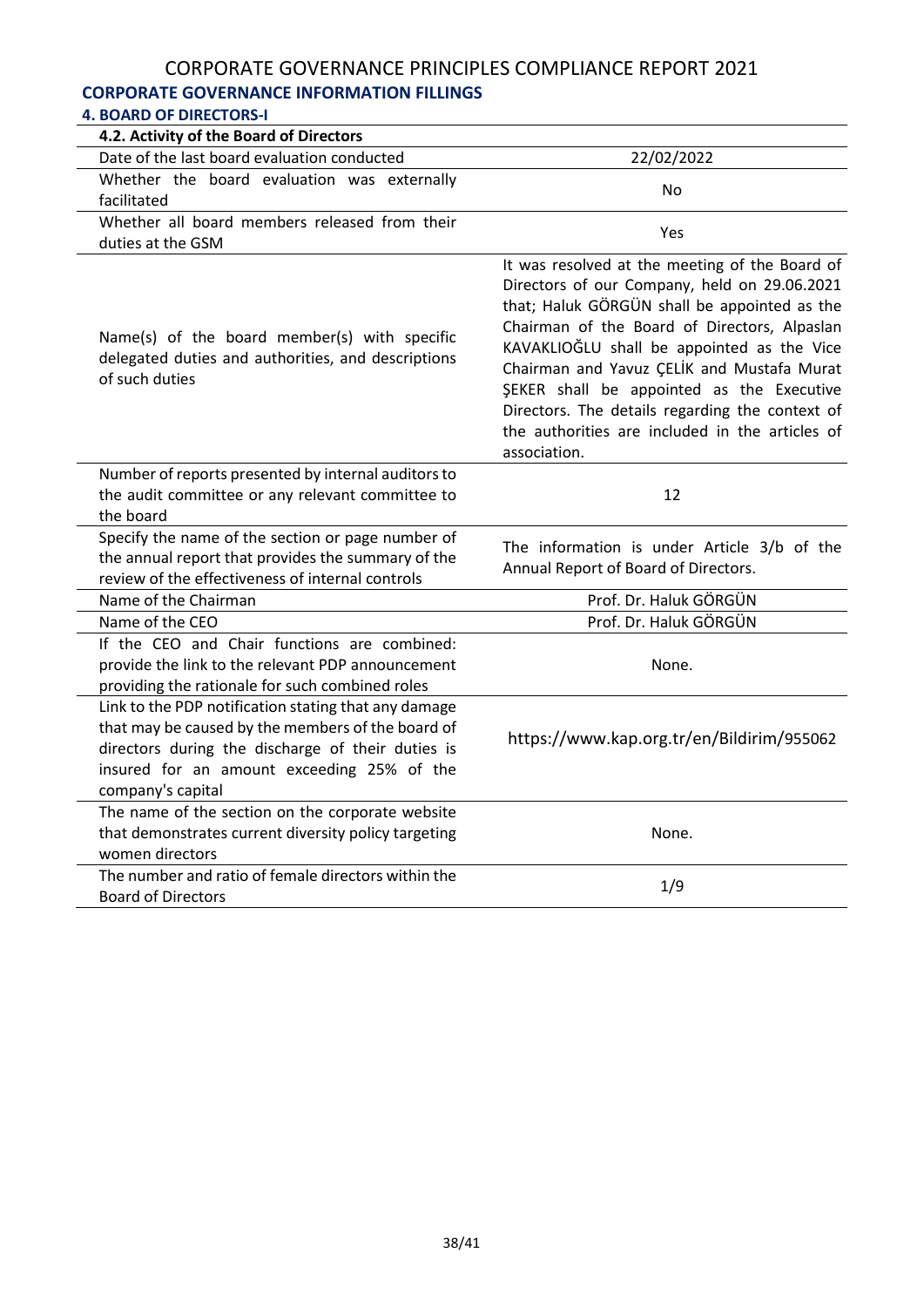#### **CORPORATE GOVERNANCE INFORMATION**

**Composition of Board of Directors**

| Name, Surname of<br><b>Board Member</b> | <b>Whether Executive</b><br><b>Director Or Not</b> | <b>Whether</b><br>Independent<br><b>Director Or Not</b> | <b>The First Election</b><br>Date To Board | <b>Link to PDP Notification That</b><br><b>Includes The Independency</b><br><b>Declaration</b> | Whether the<br>Independent<br><b>Director</b><br><b>Considered By The</b><br><b>Nomination</b><br><b>Committee</b> | Whether<br>She/He is the<br><b>Director Who</b><br><b>Ceased to</b><br><b>Satisfy The</b><br>Independence<br>or Not | <b>Whether</b><br><b>The</b><br><b>Director</b><br>Has At<br>Least 5<br>Years'<br><b>Experience</b><br>On Audit,<br><b>Accounting</b><br>And/Or<br><b>Finance Or</b><br><b>Not</b> |
|-----------------------------------------|----------------------------------------------------|---------------------------------------------------------|--------------------------------------------|------------------------------------------------------------------------------------------------|--------------------------------------------------------------------------------------------------------------------|---------------------------------------------------------------------------------------------------------------------|------------------------------------------------------------------------------------------------------------------------------------------------------------------------------------|
| Haluk GÖRGÜN                            | Executive                                          | Not independent                                         | 15/03/2017                                 |                                                                                                | Not considered                                                                                                     |                                                                                                                     | Yes                                                                                                                                                                                |
| Alpaslan KAVAKLIOĞLU                    | Non-executive                                      | Not independent                                         | 26/04/2019                                 |                                                                                                | Not considered                                                                                                     |                                                                                                                     | Yes                                                                                                                                                                                |
| <b>Ercümend ARVAS</b>                   | Non-executive                                      | Independent                                             | 31/03/2016                                 | https://www.kap.org.tr/en/Bildirim/943154                                                      | Considered                                                                                                         | No                                                                                                                  | Yes                                                                                                                                                                                |
| Yavuz ÇELİK                             | Non-executive                                      | Not independent                                         | 19/06/2020                                 |                                                                                                | Not considered                                                                                                     |                                                                                                                     | Yes                                                                                                                                                                                |
| <b>Turan EROL</b>                       | Non-executive                                      | Independent                                             | 19/06/2020                                 | https://www.kap.org.tr/en/Bildirim/9431540                                                     | Considered                                                                                                         | <b>No</b>                                                                                                           | Yes                                                                                                                                                                                |
| Mehmet Fatih KACIR                      | Non-executive                                      | Not independent                                         | 26/04/2019                                 |                                                                                                | Not considered                                                                                                     |                                                                                                                     | Yes                                                                                                                                                                                |
| Salih KUL                               | Non-executive                                      | Not independent                                         | 26/04/2019                                 |                                                                                                | Not considered                                                                                                     |                                                                                                                     | Yes                                                                                                                                                                                |
| Nurşen SARI                             | Non-executive                                      | Independent                                             | 29/06/2021                                 | https://www.kap.org.tr/en/Bildirim/943154                                                      | Considered                                                                                                         | <b>No</b>                                                                                                           | Yes                                                                                                                                                                                |
| Mustafa Murat ŞEKER                     | Non-executive                                      | Not independent                                         | 29/06/2021                                 |                                                                                                | Not considered                                                                                                     |                                                                                                                     | Yes                                                                                                                                                                                |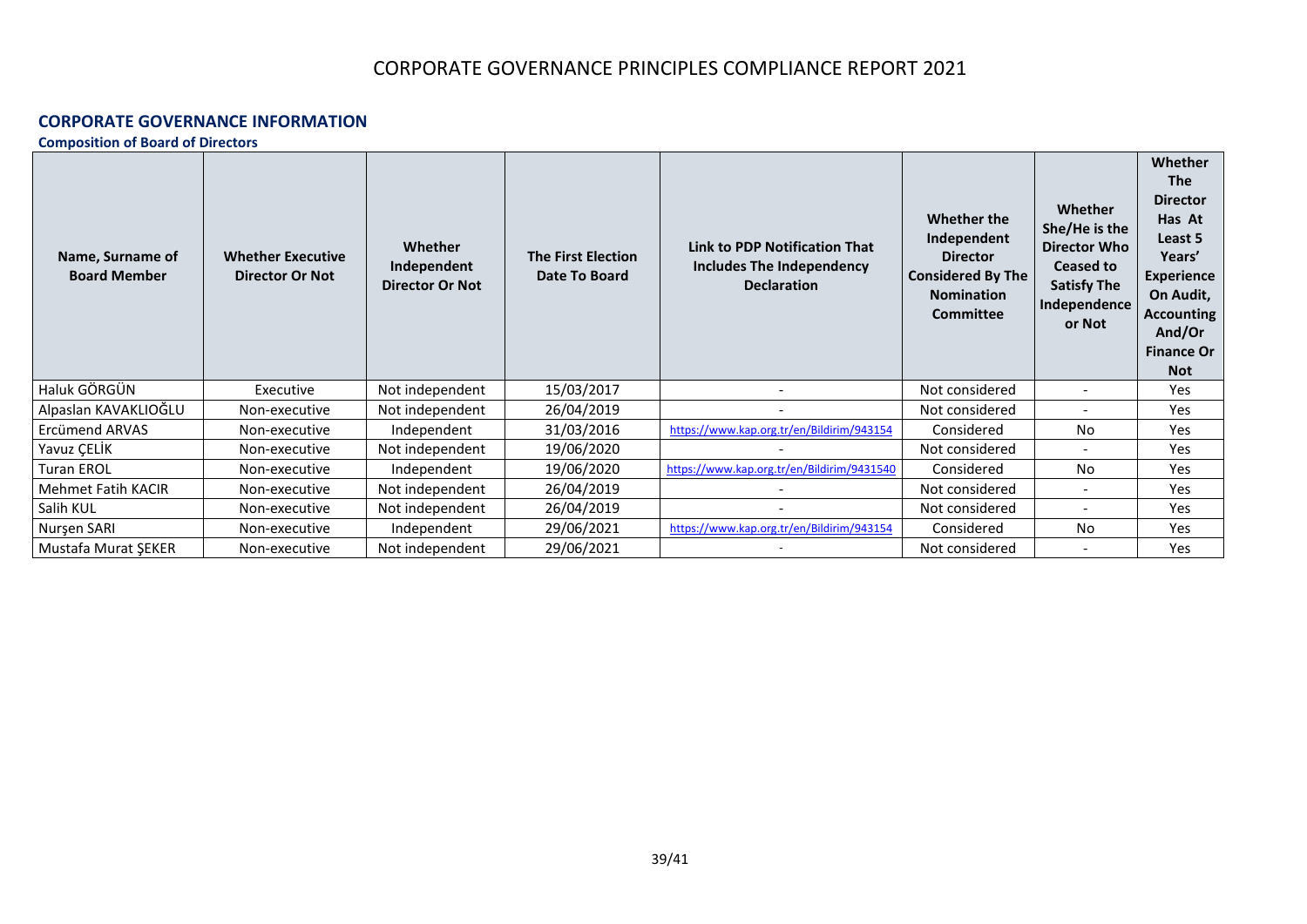# **CORPORATE GOVERNANCE INFORMATION FILLINGS**

# **4. BOARD OF DIRECTORS-II**

| 4.4. Meeting Procedures of the Board of Directors                                                                                         |                                                                                                                                                                                                               |
|-------------------------------------------------------------------------------------------------------------------------------------------|---------------------------------------------------------------------------------------------------------------------------------------------------------------------------------------------------------------|
| Number of physical board meetings in the reporting<br>period (meetings in person)                                                         | 15                                                                                                                                                                                                            |
| Director average attendance rate at board meetings                                                                                        | 93%                                                                                                                                                                                                           |
| Whether the board uses an electronic portal to support<br>its work or not                                                                 | Yes                                                                                                                                                                                                           |
| Number of minimum days ahead of the board meeting<br>to provide information to directors, as per the board<br>charter                     | At leats 3 days prior                                                                                                                                                                                         |
| The name of the section on the corporate website that<br>demonstrates information about the board charter                                 | It was regulated by internal directives and it<br>is not open to the public.                                                                                                                                  |
| Number of maximum external commitments for board<br>members as per the policy covering the number of<br>external duties held by directors | There are no limitations for the members of<br>the Board of Directors regarding them to<br>carry duties outside the company, except the<br>duties that are subject to prohibition of<br>competition.          |
| <b>4.5. Board Committees</b>                                                                                                              |                                                                                                                                                                                                               |
| Page numbers or section names of the annual report<br>where information about the board committees are<br>presented.                      | The information is in the Annual Report ><br>Corporate Governance Principles Compliance<br>Report > Number of Committees Formed in<br>the Board of Directors with Their Structures<br>and Independency title. |
| Link(s) to the PDP announcement(s) with the board<br>committee charters                                                                   | The working principles of the committees are<br>not disclosed on PDP, yet they are presented<br>at the end of the Annual Report.                                                                              |

#### **Composition of Board Committees-I**

| <b>Names Of The Board Committees</b> | Name Of<br><b>Committees</b><br><b>Defined As</b><br>"Other" In The<br><b>First Column</b> | Name-Surname of<br><b>Committee Members</b> | Whether<br>Committee<br><b>Chair Or</b><br><b>Not</b> | <b>Whether Board</b><br><b>Member Or Not</b> |
|--------------------------------------|--------------------------------------------------------------------------------------------|---------------------------------------------|-------------------------------------------------------|----------------------------------------------|
| <b>Audit Committee</b>               |                                                                                            | Nurşen SARI                                 | Yes                                                   | Board member                                 |
| <b>Audit Committee</b>               |                                                                                            | Ercümend ARVAS                              | No.                                                   | Board member                                 |
| <b>Audit Committee</b>               | ۰                                                                                          | <b>Turan EROL</b>                           | No                                                    | Board member                                 |
| Corporate Governance Committee       |                                                                                            | Ercümend ARVAS                              | Yes                                                   | Board member                                 |
| Corporate Governance Committee       |                                                                                            | Yavuz ÇELİK                                 | No                                                    | Board member                                 |
| Corporate Governance Committee       | ۰                                                                                          | Salih KUL                                   | No                                                    | Board member                                 |
| Corporate Governance Committee       |                                                                                            | Mustafa Murat ŞEKER                         | No                                                    | Board member                                 |
| Corporate Governance Committee       |                                                                                            | Pinar CELEBİ                                | No                                                    | Not board member                             |
| Committee of Early Detection of Risk |                                                                                            | <b>Turan EROL</b>                           | Yes                                                   | Board member                                 |
| Committee of Early Detection of Risk |                                                                                            | Yavuz ÇELİK                                 | No                                                    | Board member                                 |
| Committee of Early Detection of Risk |                                                                                            | Salih KUL                                   | No                                                    | Board member                                 |